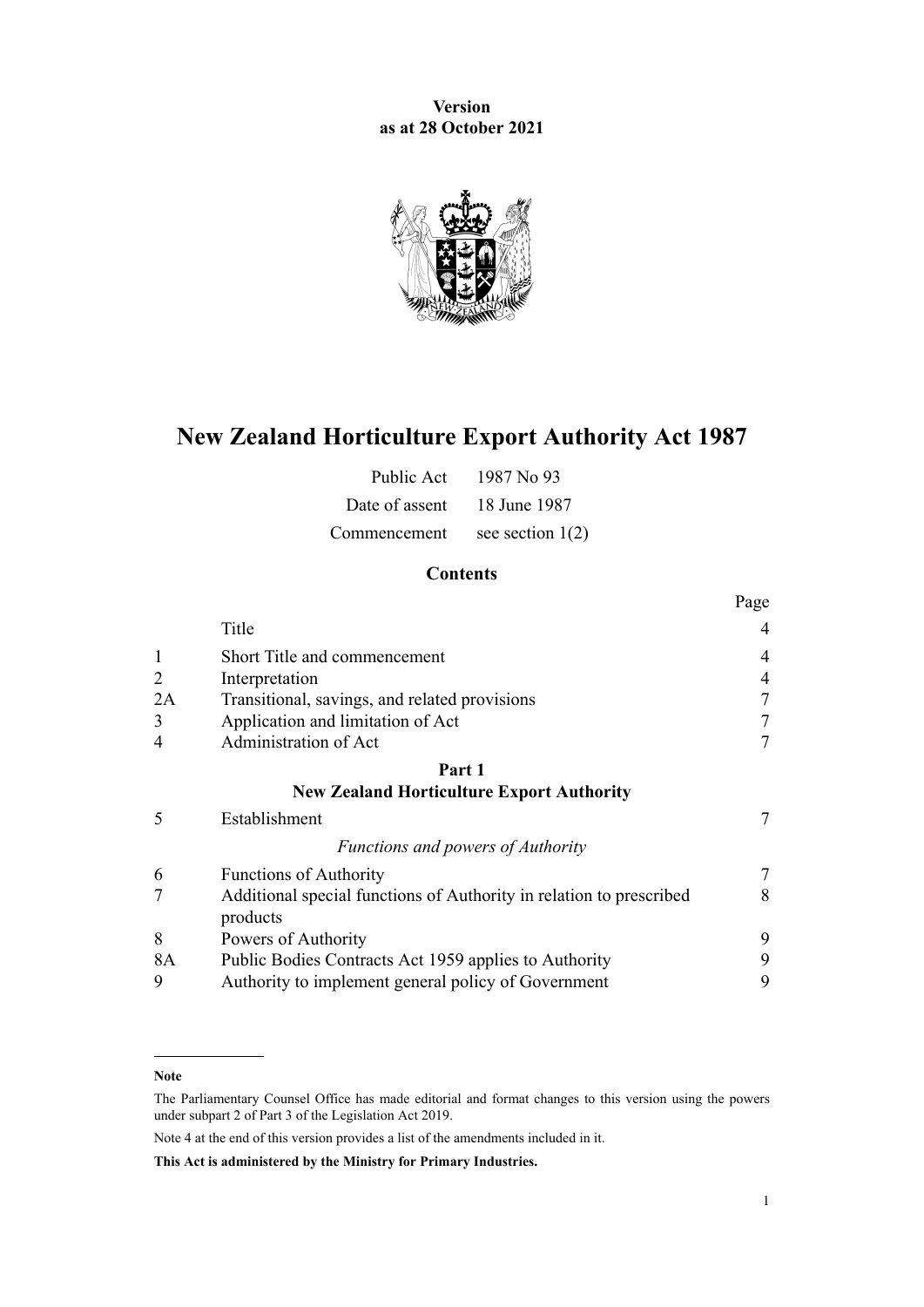|                                                           | Version as at   |
|-----------------------------------------------------------|-----------------|
| <b>New Zealand Horticulture Export Authority Act 1987</b> | 28 October 2021 |

# *[Members, meetings, officers, and employees](#page-9-0)*

| 10   | Membership                                                                              | 10 |
|------|-----------------------------------------------------------------------------------------|----|
| 11   | Terms of office                                                                         | 10 |
| 12   | Vacation of office                                                                      | 11 |
| 13   | Deputies of members                                                                     | 11 |
| 13A  | Alternate chairperson                                                                   | 12 |
| 14   | Meetings of Authority                                                                   | 12 |
| 15   | Authority may appoint committees                                                        | 13 |
| 16   | Authority to appoint chief executive officer                                            | 13 |
| 17   | Other officers and employees                                                            | 13 |
| 18   | Employment of experts                                                                   | 14 |
| 19   | Superannuation and retiring allowances                                                  | 14 |
| 20   | Remuneration and allowances                                                             | 14 |
| 21   | Protection in respect of acts of Authority and members                                  | 14 |
| 22   | Protection of information supplied to Authority                                         | 15 |
|      | Conflicts of interest                                                                   |    |
| 23   | Meaning of terms used in sections 23AA to 23AC                                          | 16 |
| 23AA | Interests that must be disclosed                                                        | 16 |
| 23AB | How and when interests must be disclosed                                                | 17 |
| 23AC | Consequences of being interested in matter                                              | 17 |
| 23AD | Consequences of failing to comply with section 23AB or 23AC                             | 18 |
|      | Performance reviews                                                                     |    |
| 23A  | Performance reviews                                                                     | 18 |
|      | Part 2                                                                                  |    |
|      | <b>Prescribed products</b>                                                              |    |
| 24   | Order in Council may declare product to be prescribed product                           | 20 |
| 25   | Requirements to be met before prescribed product declared                               | 21 |
| 25A  | Product group must demonstrate support for proposal                                     | 22 |
|      |                                                                                         |    |
|      | Export marketing strategy to be formulated where product subject<br>to export licensing |    |
| 26   | Export marketing strategy to be formulated where product subject<br>to export licensing | 24 |
| 27   | Export marketing strategy to be kept under review                                       | 25 |
| 27A  | Changes to tiers of licence                                                             | 26 |
| 28   | Approval of export marketing strategy or proposal to replace,                           | 27 |
|      | amend, or revoke strategy                                                               |    |
| 29   | Date of coming into force of approved strategy or proposal for                          | 28 |
|      | purposes of export licensing                                                            |    |
| 30   | Notification of approval of strategy or proposal                                        | 28 |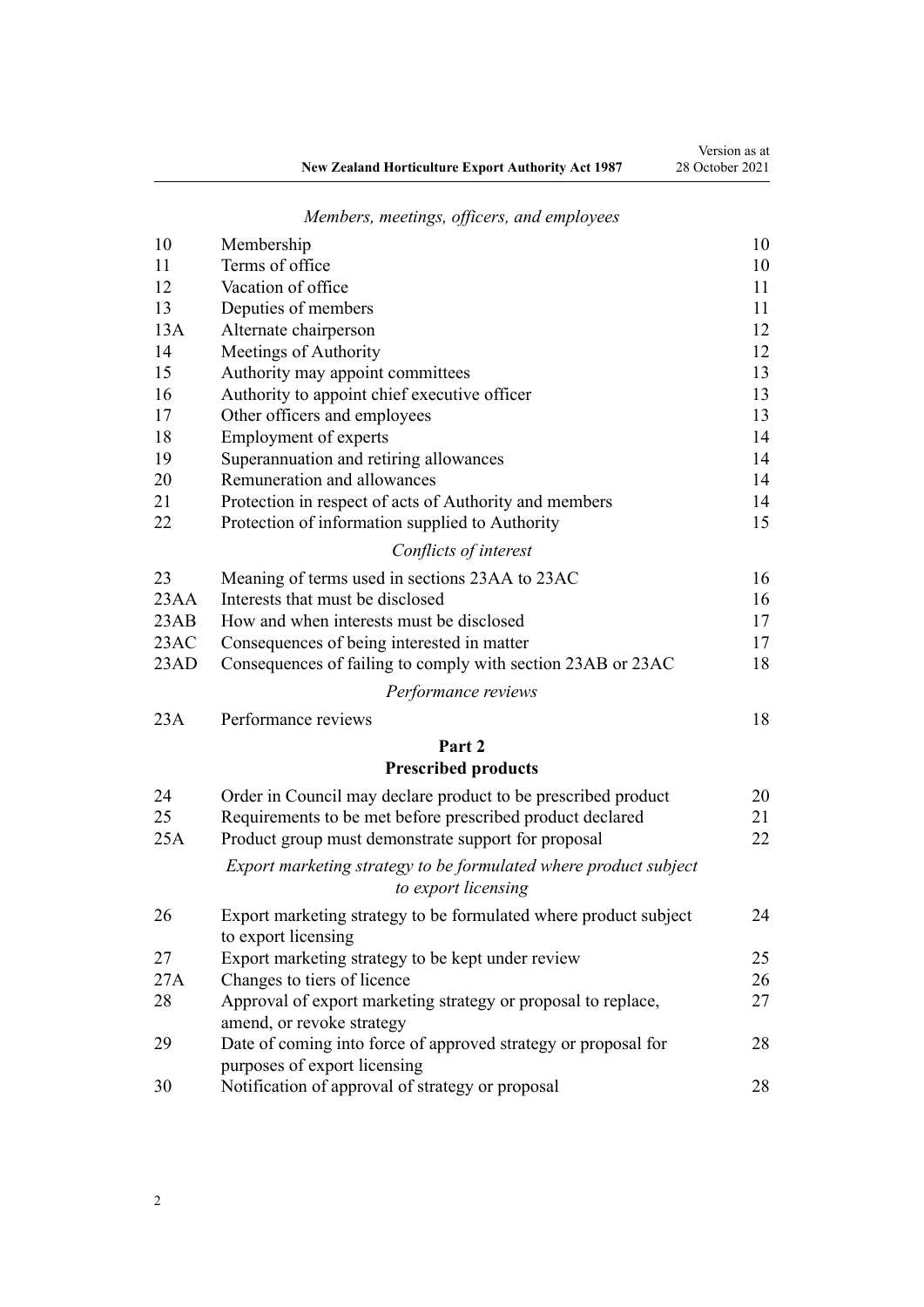# *[Amendment or revocation of Order in Council declaring product to](#page-28-0) [be prescribed product](#page-28-0)*

| 31 | Amendment or revocation of Order in Council                                            | 29 |
|----|----------------------------------------------------------------------------------------|----|
| 32 | Requirements to be met before Minister may recommend                                   | 30 |
|    | amendment of Order in Council                                                          |    |
| 33 | Requirements to be met before Minister may recommend<br>revocation of Order in Council | 31 |

#### **[Part 3](#page-31-0) [Export licensing](#page-31-0)**

| 34  | Exporters of prescribed product to hold export licence                               | 32 |
|-----|--------------------------------------------------------------------------------------|----|
| 35  | Application for export licence                                                       | 33 |
| 36  | Grant of licence or provisional licence                                              | 33 |
| 37  | Conditions of licences                                                               | 35 |
| 38  | Additional conditions may be imposed where prejudice to export<br>marketing strategy | 36 |
| 39  | Revocation, suspension, and cancellation of licences                                 | 39 |
| 40  | Exemption for single operation, trial shipment, or joint venture                     | 41 |
| 41  | Exemption from compliance with export marketing strategy                             | 42 |
| 41A | Reconsideration of refusal or revocation of exemption, etc                           | 43 |
| 42  | Register of export licences                                                          | 43 |
| 42A | Agreements to share information with Authority                                       | 44 |
|     | Appeals                                                                              |    |
| 43  | Appeals to arbitrator                                                                | 45 |
| 44  | Appeals to High Court on question of law                                             | 47 |
| 45  | Notice of appeal                                                                     | 47 |
| 46  | Right to appear and be heard on appeals                                              | 47 |
| 47  | Orders relating to determination of appeals                                          | 48 |
| 48  | Dismissal of appeal                                                                  | 48 |

[Extension of time](#page-47-0) [48](#page-47-0)

[Date of hearing](#page-48-0) [49](#page-48-0)

# **[Part 4](#page-48-0) [Financial provisions](#page-48-0)**

| 51  | Funds of Authority                     | 49 |
|-----|----------------------------------------|----|
| 52  | <b>Bank</b> accounts                   | 49 |
| 53  | Investment of money                    | 49 |
| 54  | Borrowing powers                       | 50 |
| 55  | Financial year                         | 50 |
| 56  | Unauthorised expenditure               | 50 |
| 57  | Financial statements must be prepared  | 50 |
| 57A | Financial statements must be audited   | 50 |
| 58  | Annual report and financial statements | 51 |
| 59  | Taxation [Repealed]                    | 51 |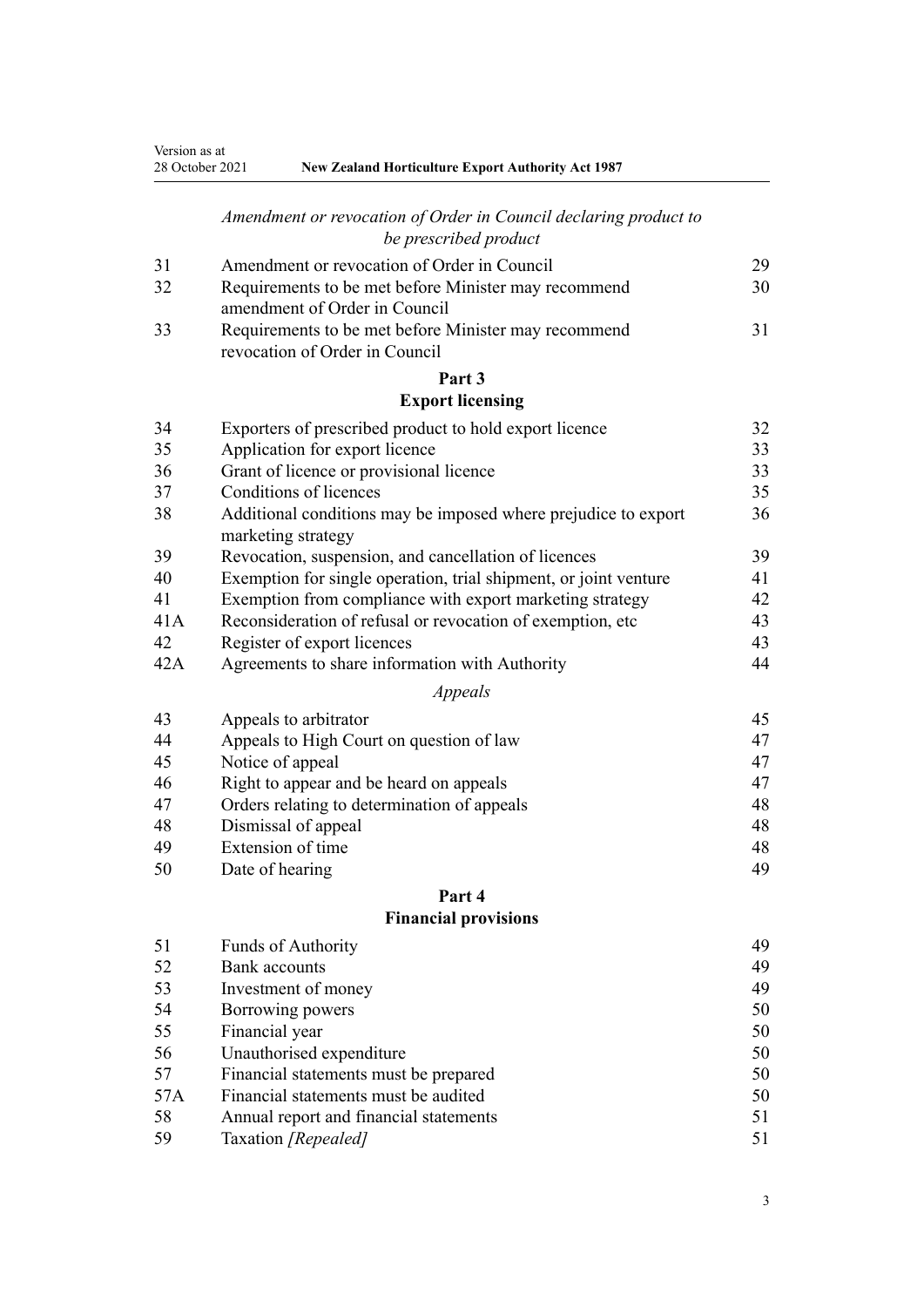#### **[Part 5](#page-50-0)**

#### **[Miscellaneous provisions](#page-50-0)**

<span id="page-3-0"></span>

| 60  | Act not to derogate from or limit Commerce Act 1986             | 51 |
|-----|-----------------------------------------------------------------|----|
| 61  | Service of notices                                              | 52 |
| 62  | Fee regulations                                                 | 52 |
| 62A | Levy regulations: levy payable to Authority                     | 53 |
| 62B | Levy regulations: levies payable to recognised product groups   | 55 |
| 62C | Application of Commodity Levies Act 1990 to prescribed products | 55 |
|     | for purposes of section 62B                                     |    |
| 62D | Other regulations                                               | 57 |
| 63  | Offences and penalties                                          | 57 |
| 64  | Consequential amendments [Repealed]                             | 57 |
|     | <b>Schedule 1</b>                                               | 58 |
|     |                                                                 |    |

# **[Transitional, savings, and related provisions](#page-57-0)**

# **An Act to establish the New Zealand Horticulture Export Authority and to pro‐ vide for its powers and functions**

#### **1 Short Title and commencement**

- (1) This Act may be cited as the New Zealand Horticulture Export Authority Act 1987.
- (2) This Act shall come into force on the 28th day after the day on which it receives the Governor-General's assent.

#### **2 Interpretation**

In this Act, unless the context otherwise requires,—

**alternate chairperson** means the person specified in [section 13A\(2\)](#page-11-0)

**Authority** means the New Zealand Horticulture Export Authority established under [section 5](#page-6-0)

**current export marketing strategy**, in relation to a prescribed product, means the latest export marketing strategy for that product approved by the Authority under [section 28](#page-26-0) and in force in accordance with [section 29](#page-27-0); and includes any approved amendments to any such strategy that are in force in accordance with section 29

**export** means the export of any product for the purpose of sale; but does not include the export of—

- (a) product samples exported only for marketing purposes and not for sale:
- (b) gifts of product:
- (c) product which forms part of the personal baggage of a passenger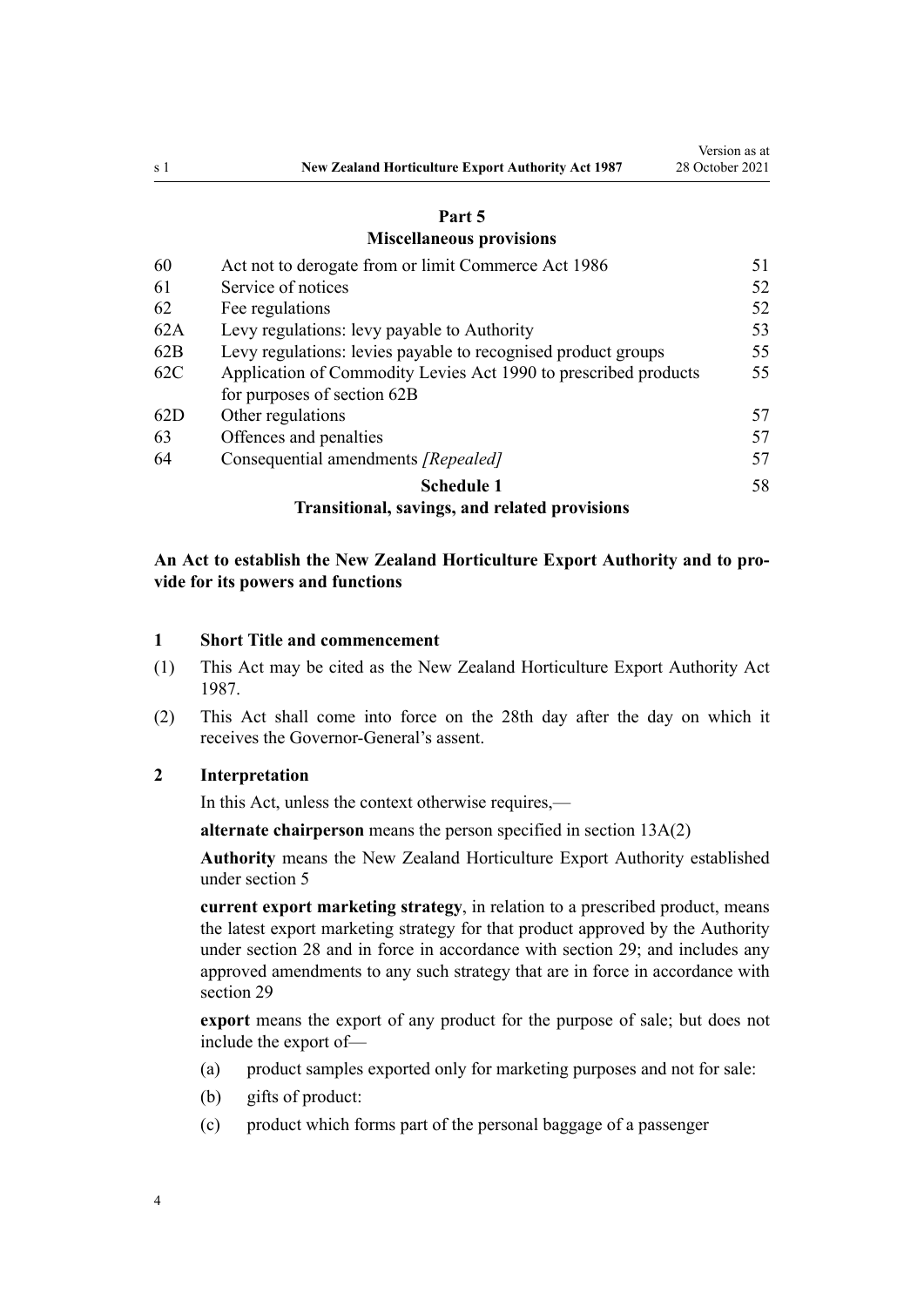**financial statements** has the same meaning as in [section 6](http://legislation.govt.nz/pdflink.aspx?id=DLM4632890) of the Financial Reporting Act 2013

**generally accepted accounting practice** has the same meaning as in [section 8](http://legislation.govt.nz/pdflink.aspx?id=DLM4632894) of the Financial Reporting Act 2013

**grade** means an indication of the degree of refinement of a product

**licence**, or **export licence**, in relation to a product,—

- (a) means a licence or provisional licence granted in respect of that product under [section 36](#page-32-0); and
- (b) includes any applicable tier of licence (as specified in the export market‐ ing strategy for the product)

**licensed exporter**, in relation to a product, means a person who holds an export licence for that product

**Minister** means the Minister of the Crown who, under the authority of any warrant or with the authority of the Prime Minister, is for the time being responsible for the administration of this Act

**prescribed product** means a product declared by Order in Council made under [section 24](#page-19-0) to be a prescribed product

**processed**, in relation to a product,—

- (a) means an applied change to the natural state of the product by—
	- (i) an alteration to the chemical structure of the product, whether by blanching, cooking, the addition of preservatives, or by other means; or
	- (ii) a physical change to the product by the addition of anything material, or the removal or extraction of any material part, whether the chemical structure of the product is altered or not; but
- (b) excludes—

Version as at

- (i) the adding of sugar or another sweetener to the product; and
- (ii) the rendering into a chilled, frozen, concentrated, or pureed state of the genus *Fragaria* (strawberries), the genus *Rubus* (raspber‐ ries, boysenberries, and other brambles), the genus *Vaccinium* (which includes blueberries), or the genus *Ribes* (currants and gooseberries)

**product** means—

- (a) plants of any cultivar, species, or variety; or
- (b) the unprocessed bulbs, corms, flowers, fruit, leaves, roots, seeds, stems, or tubers, of plants of any cultivar, species, or variety; or
- (ba) any moss, algae, fungi, or related organisms; or
- (c) any growing material used in horticultural production composed (wholly or substantially) of bark, ponga, or a mixture of both; or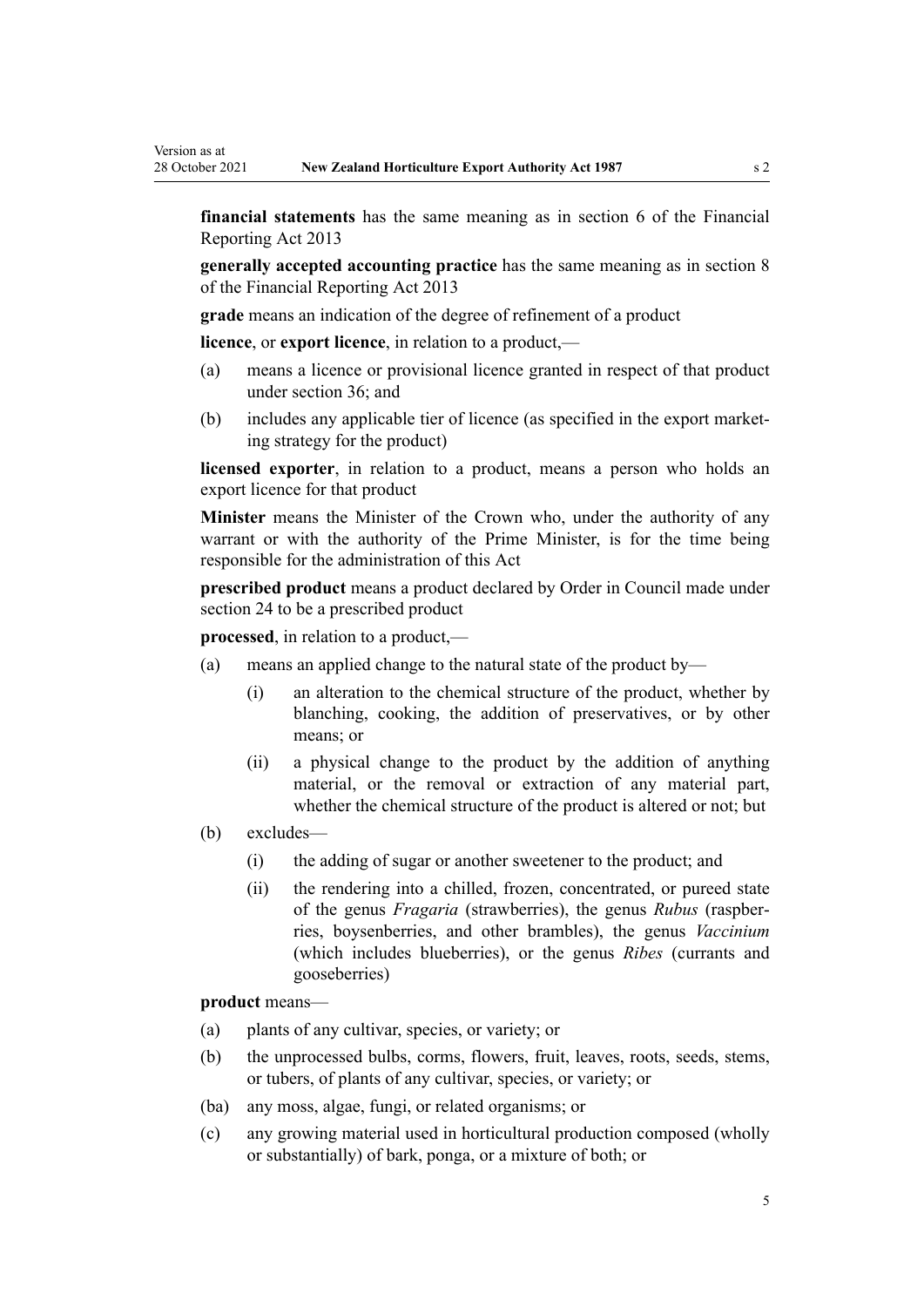(d) kiwifruit for export to Australia for consumption in Australia

**product group**, in relation to a product, means an association or body of per‐ sons consisting of producers, or both producers and exporters, of that product

**recognised product group** means a product group—

- (a) recognised for a prescribed product by an Order in Council under [section](#page-19-0) [24;](#page-19-0) or
- (b) declared (by such an Order in Council made before the commencement of the [New Zealand Horticulture Export Authority Amendment Act](http://legislation.govt.nz/pdflink.aspx?id=DLM280613) [1992](http://legislation.govt.nz/pdflink.aspx?id=DLM280613)) to be a product group recognised under [section 25](#page-20-0) as suitable to carry out the functions of a recognised product group in relation to a product;—

and, in relation to a prescribed product, means the product group recognised for or declared in relation to that product

register means the register of export licences and exemptions set up under sec[tion 42](#page-42-0)

**sale** includes every method of disposition for valuable consideration including barter; and includes the disposition to an agent for sale on consignment; and also includes offering or attempting to sell, or receiving or having in possession for sale, or exposing for sale, or sending or delivering for sale, or causing or permitting to be sold, offered, or exposed for sale; and **sell** and **sold** have cor‐ responding meanings.

Section 2 **alternate chairperson**: inserted, on 13 December 2016, by [section 4\(1\)](http://legislation.govt.nz/pdflink.aspx?id=DLM6675617) of the New Zealand Horticulture Export Authority Amendment Act 2016 (2016 No 99).

Section 2 **export** paragraph (a): amended, on 13 December 2016, by [section 4\(2\)](http://legislation.govt.nz/pdflink.aspx?id=DLM6675617) of the New Zealand Horticulture Export Authority Amendment Act 2016 (2016 No 99).

Section 2 **financial statements**: inserted, on 1 April 2014, by [section 125](http://legislation.govt.nz/pdflink.aspx?id=DLM5740664) of the Financial Reporting (Amendments to Other Enactments) Act 2013 (2013 No 102).

Section 2 **generally accepted accounting practice**: inserted, on 1 April 2014, by [section 125](http://legislation.govt.nz/pdflink.aspx?id=DLM5740664) of the Financial Reporting (Amendments to Other Enactments) Act 2013 (2013 No 102).

Section 2 **licence**, or **export licence**: replaced, on 13 December 2016, by [section 4\(3\)](http://legislation.govt.nz/pdflink.aspx?id=DLM6675617) of the New Zealand Horticulture Export Authority Amendment Act 2016 (2016 No 99).

Section 2 Minister: substituted, on 19 December 2002, by [section 3\(1\)](http://legislation.govt.nz/pdflink.aspx?id=DLM169059) of the New Zealand Horticulture Export Authority Amendment Act 2002 (2002 No 70).

Section 2 **processed** paragraph (a)(ii): amended, on 13 December 2016, by [section 4\(4\)](http://legislation.govt.nz/pdflink.aspx?id=DLM6675617) of the New Zealand Horticulture Export Authority Amendment Act 2016 (2016 No 99).

Section 2 **processed** paragraph (b): replaced, on 13 December 2016, by [section 4\(5\)](http://legislation.govt.nz/pdflink.aspx?id=DLM6675617) of the New Zealand Horticulture Export Authority Amendment Act 2016 (2016 No 99).

Section 2 **product**: substituted, on 27 October 1992, by [section 2](http://legislation.govt.nz/pdflink.aspx?id=DLM280620) of the New Zealand Horticulture Export Authority Amendment Act 1992 (1992 No 100).

Section 2 **product** paragraph (ba): inserted, on 19 December 2002, by [section 3\(2\)](http://legislation.govt.nz/pdflink.aspx?id=DLM169059) of the New Zealand Horticulture Export Authority Amendment Act 2002 (2002 No 70).

Section 2 **product** paragraph (ba): amended, on 13 December 2016, by [section 4\(6\)](http://legislation.govt.nz/pdflink.aspx?id=DLM6675617) of the New Zealand Horticulture Export Authority Amendment Act 2016 (2016 No 99).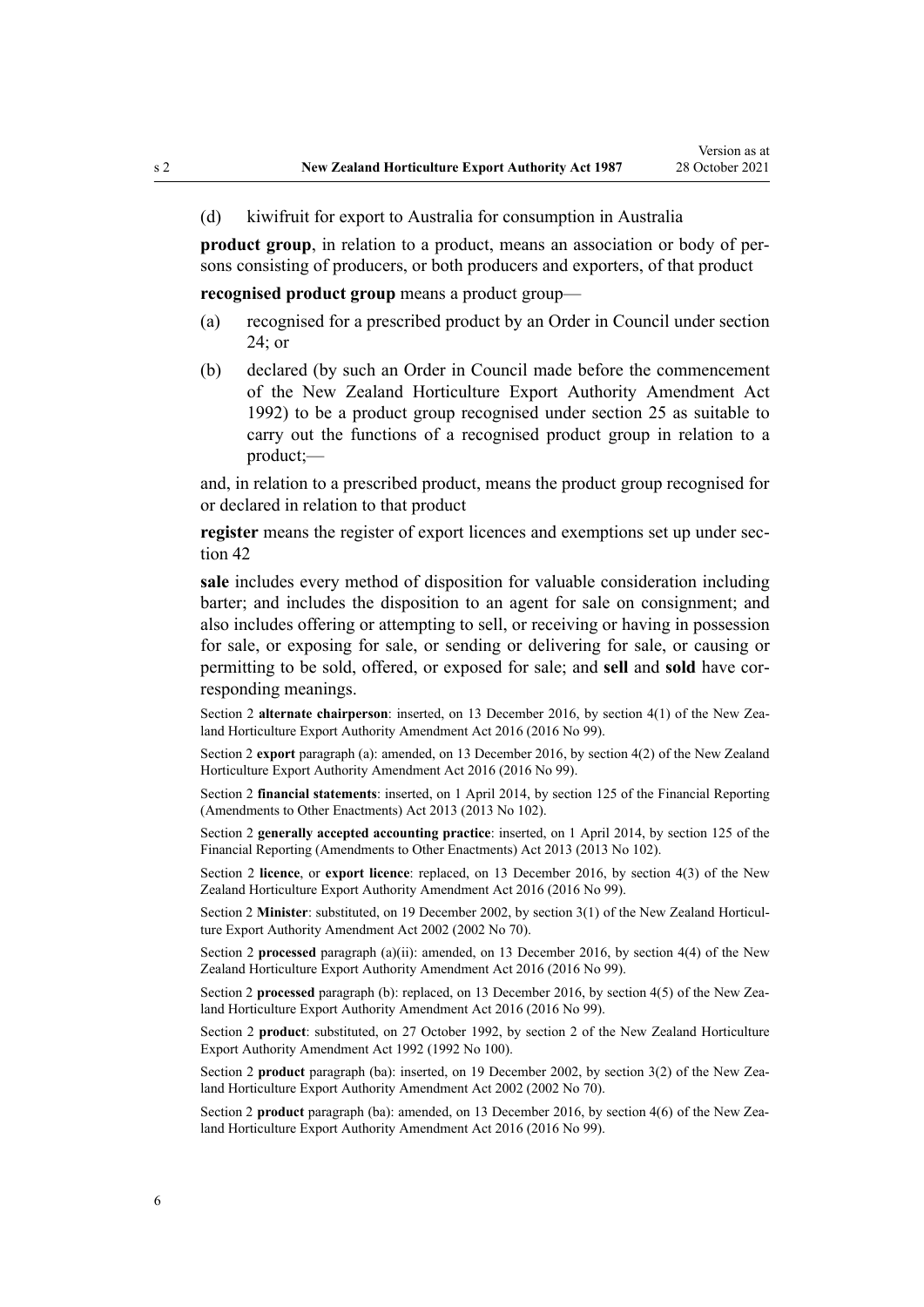<span id="page-6-0"></span>Section 2 **product** paragraph (c): amended, on 31 October 2003, by [section 3](http://legislation.govt.nz/pdflink.aspx?id=DLM226215) of the New Zealand Horticulture Export Authority Amendment Act 2003 (2003 No 117).

Section 2 **product** paragraph (d): added, on 31 October 2003, by [section 3](http://legislation.govt.nz/pdflink.aspx?id=DLM226215) of the New Zealand Horticulture Export Authority Amendment Act 2003 (2003 No 117).

Section 2 **register**: inserted, on 13 December 2016, by [section 4\(1\)](http://legislation.govt.nz/pdflink.aspx?id=DLM6675617) of the New Zealand Horticulture Export Authority Amendment Act 2016 (2016 No 99).

Section 2 **recognised product group**: substituted, on 27 October 1992, by [section 5\(3\)](http://legislation.govt.nz/pdflink.aspx?id=DLM280624) of the New Zealand Horticulture Export Authority Amendment Act 1992 (1992 No 100).

#### **2A Transitional, savings, and related provisions**

The transitional, savings, and related provisions (if any) set out in [Schedule 1](#page-57-0) have effect according to their terms.

Section 2A: inserted, on 13 December 2016, by [section 5](http://legislation.govt.nz/pdflink.aspx?id=DLM6675629) of the New Zealand Horticulture Export Authority Amendment Act 2016 (2016 No 99).

#### **3 Application and limitation of Act**

This Act applies to the extent that it does not conflict with any other enactment (being an Act or a legislative instrument made by Order in Council) relating to the export of any particular product.

Section 3: replaced, on 5 August 2013, by [section 77\(3\)](http://legislation.govt.nz/pdflink.aspx?id=DLM2998633) of the Legislation Act 2012 (2012 No 119).

#### **4 Administration of Act**

This Act shall be administered by the Ministry of Agriculture and Forestry.

Section 4: amended, on 1 March 1998, pursuant to section  $5(1)(c)$  of the Ministries of Agriculture and Forestry (Restructuring) Act 1997 (1997 No 100).

#### **Part 1**

## **New Zealand Horticulture Export Authority**

#### **5 Establishment**

- (1) There is hereby established an authority to be called the New Zealand Horticul‐ ture Export Authority.
- (2) The Authority shall be a body corporate with perpetual succession and a com‐ mon seal and shall be capable of acquiring, holding, and disposing of real and personal property, of suing and being sued, and of doing and suffering all such other acts and things as bodies corporate may do and suffer.

#### *Functions and powers of Authority*

Heading: inserted, on 13 December 2016, by [section 6](http://legislation.govt.nz/pdflink.aspx?id=DLM6675631) of the New Zealand Horticulture Export Authority Amendment Act 2016 (2016 No 99).

#### **6 Functions of Authority**

(1) The primary function of the Authority shall be to promote the effective export marketing of horticultural products.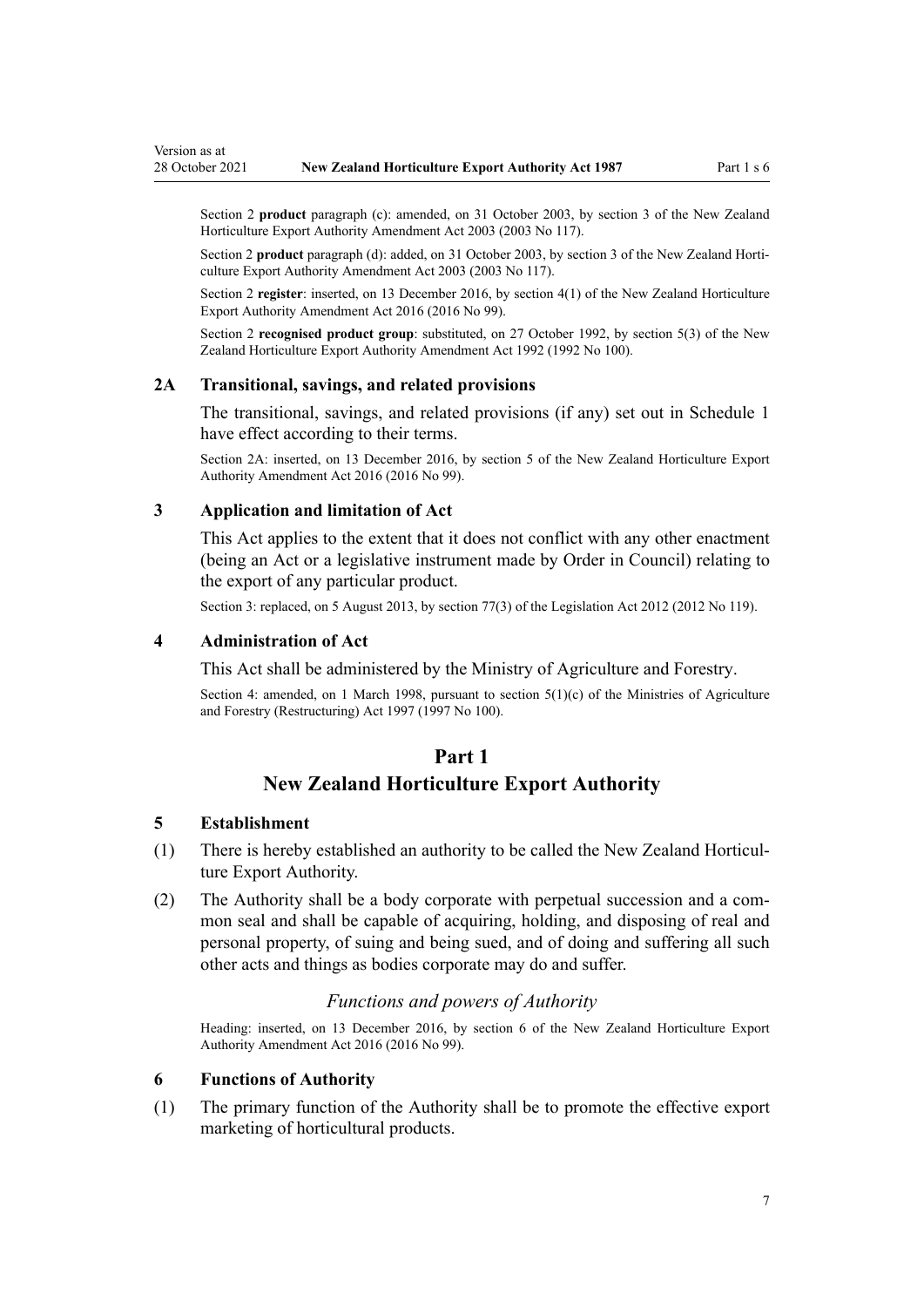- <span id="page-7-0"></span>(a) to act as a forum for the exchange of information and for the discussion of matters of common concern between horticultural organisations, prod‐ uct groups, producers, exporters, and the Government in respect of the export marketing of horticultural products:
- (b) to encourage and undertake market analysis and research or experimental work into the export marketing of horticultural products:
- (c) to collect, co-ordinate, and disseminate, in such manner as the Authority considers appropriate, information received or obtained by the Authority through research or other activities of the Authority:
- (d) to liaise with horticultural groups and other interested persons and organisations (including any appropriate departments of State) on mat‐ ters such as the following:
	- (i) the distribution, transportation, and packaging of horticultural products:
	- (ii) trade barriers and their removal:
	- (iii) the fostering and development of a co-ordinated strategy for the export of horticultural products:
	- (iv) participation in international trade exhibitions:
- (e) to report to and advise the Minister on such matters relating to its func‐ tions as the Authority thinks appropriate:
- (f) such other functions as may be conferred on the Authority by or under this or any other Act.

Section  $6(2)(e)$ : amended, on 19 December 2002, by [section 5](http://legislation.govt.nz/pdflink.aspx?id=DLM169063) of the New Zealand Horticulture Export Authority Amendment Act 2002 (2002 No 70).

#### **7 Additional special functions of Authority in relation to prescribed products**

The Authority shall, in addition to its functions under [section 6,](#page-6-0) have in rela‐ tion to prescribed products the following special functions:

- (a) to assist in the formulation of, and approve, an export marketing strategy for any prescribed product that is subject to export licensing:
- (b) where appropriate, to administer the export licensing of prescribed prod‐ ucts in accordance with [Part 3](#page-31-0):
- (c) to promote compliance with such grade standards relating to prescribed products as may be prescribed by regulations made under this or any other Act:
- (d) *[Repealed]*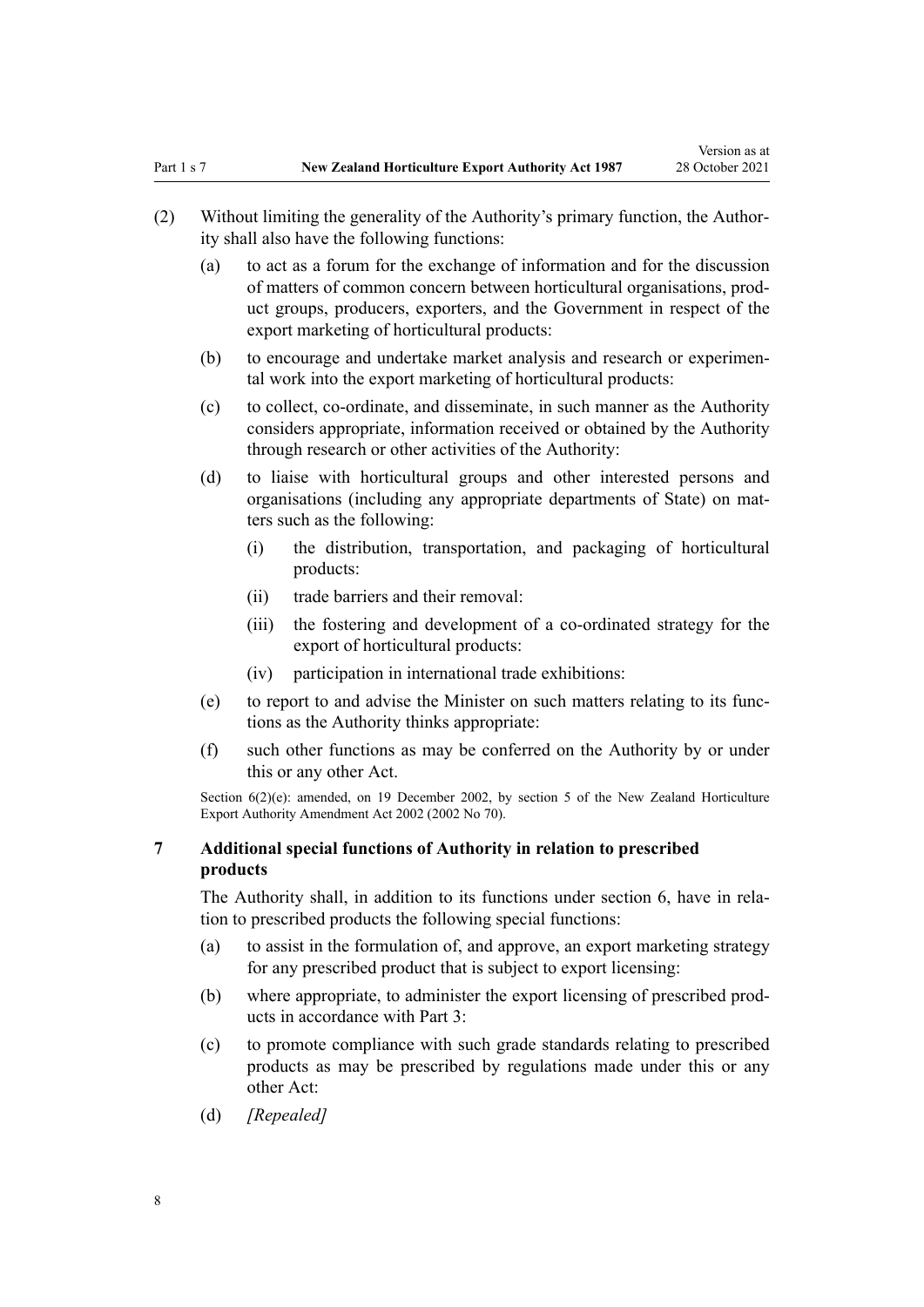(e) such other functions as may be conferred on the Authority in relation to prescribed products by or under this or any other Act.

Section 7(d): repealed, on 13 December 2016, by [section 34](http://legislation.govt.nz/pdflink.aspx?id=DLM6675707) of the New Zealand Horticulture Export Authority Amendment Act 2016 (2016 No 99).

#### **8 Powers of Authority**

<span id="page-8-0"></span>Version as at

- (1) The Authority shall have all the powers that are reasonably necessary or expe‐ dient to enable it to carry out its functions.
- (2) Without limiting the generality of its powers under subsection  $(1)$ , the Authority may—
	- (a) make grants or advances of money, on such terms and conditions as it thinks fit, to any product group or any person or body engaged in any activity which has the purpose or effect of promoting the export market‐ ing of horticultural products:
	- (b) purchase, take on lease, hire, or otherwise acquire any real or personal property, and improve, manage, and develop such property:
	- (c) sell, lease, hire, or otherwise dispose of any real or personal property or any interest in any real or personal property vested in the Authority:
	- (d) solicit and accept for the purposes of the Authority any money, land, or other property from any person or body by way of grant, subsidy, dona‐ tion, gift, subscription, charge for the provision of services or information, or otherwise.

# **8A Public Bodies Contracts Act 1959 applies to Authority**

The Authority is a public body for the purposes of the [Public Bodies Contracts](http://legislation.govt.nz/pdflink.aspx?id=DLM324218) [Act 1959.](http://legislation.govt.nz/pdflink.aspx?id=DLM324218)

Section 8A: inserted, on 13 December 2016, by [section 7](http://legislation.govt.nz/pdflink.aspx?id=DLM6675633) of the New Zealand Horticulture Export Authority Amendment Act 2016 (2016 No 99).

#### **9 Authority to implement general policy of Government**

- (1) In the exercise of its functions and powers under this Act, the Authority shall give effect to the general policy of the Government in relation to those functions and powers as communicated to it from time to time by notice in writing by the Minister.
- (1A) However, the Authority must give effect to the policy of Government in rela‐ tion to international trade matters as communicated to it by notice in writing by the Minister of the Crown who (under the authority of any warrant or with the authority of the Prime Minister) is in charge of international trade.
- (2) Where a notice is given to the Authority under subsection (1), the Ministers shall, as soon as practicable after the giving of the notice, publish in the *Gaz‐ ette* and lay before the House of Representatives a copy of the notice.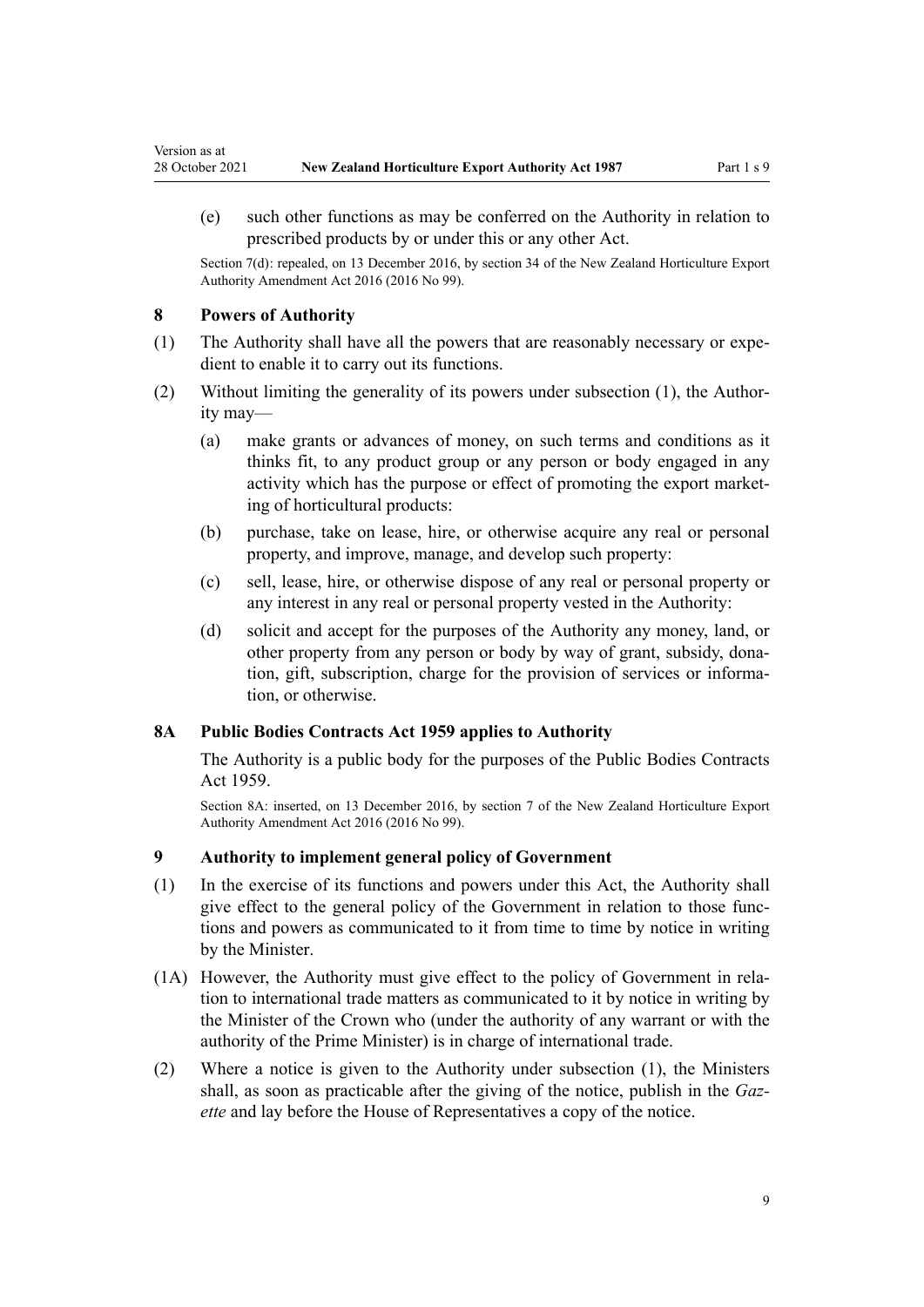<span id="page-9-0"></span>Section 9(1): amended, on 19 December 2002, by [section 4\(1\)](http://legislation.govt.nz/pdflink.aspx?id=DLM169062) of the New Zealand Horticulture Export Authority Amendment Act 2002 (2002 No 70).

Section 9(1A): inserted, on 19 December 2002, by [section 4\(2\)](http://legislation.govt.nz/pdflink.aspx?id=DLM169062) of the New Zealand Horticulture Export Authority Amendment Act 2002 (2002 No 70).

#### *Members, meetings, officers, and employees*

Heading: inserted, on 13 December 2016, by [section 8](http://legislation.govt.nz/pdflink.aspx?id=DLM6675635) of the New Zealand Horticulture Export Authority Amendment Act 2016 (2016 No 99).

#### **10 Membership**

- (1) The Authority consists of the following members, who are each appointed by the Minister:
	- (a) a chairperson, who must not be a member or an office holder of—
		- (i) Horticulture New Zealand Incorporated; or
		- (ii) The Horticultural Exporters Council Incorporated:
	- (b) 2 members nominated by Horticulture New Zealand Incorporated:
	- (c) 1 member nominated by The Horticultural Exporters Council Incorpor‐ ated:
	- (d) 1 other member.
- (2) The Minister may appoint a person as a member of the Authority only if the Minister is satisfied that the person has a knowledge of, or experience in, marketing or international trade.

Section 10: replaced, on 13 December 2016, by [section 8](http://legislation.govt.nz/pdflink.aspx?id=DLM6675635) of the New Zealand Horticulture Export Authority Amendment Act 2016 (2016 No 99).

#### **11 Terms of office**

- (1) Each member of the Authority shall be appointed for a term of—
	- (a) 3 years; or
	- (b) where a nominating body specifies a period of less than 3 years when making the nomination for appointment, that lesser period.
- (2) Every member shall be eligible for reappointment from time to time.
- (3) Where the term for which a member has been appointed expires, that member, unless sooner vacating or removed from office under [section 12](#page-10-0), shall continue to hold office, by virtue of the appointment for the term that has expired, until—
	- (a) that member is reappointed; or
	- (b) a successor to that member is appointed; or
	- (c) that member is informed in writing by the Minister that he or she is not to be reappointed and is not to hold office until a successor is appointed.

Section  $11(3)(c)$ : amended, on 19 December 2002, by [section 5](http://legislation.govt.nz/pdflink.aspx?id=DLM169063) of the New Zealand Horticulture Export Authority Amendment Act 2002 (2002 No 70).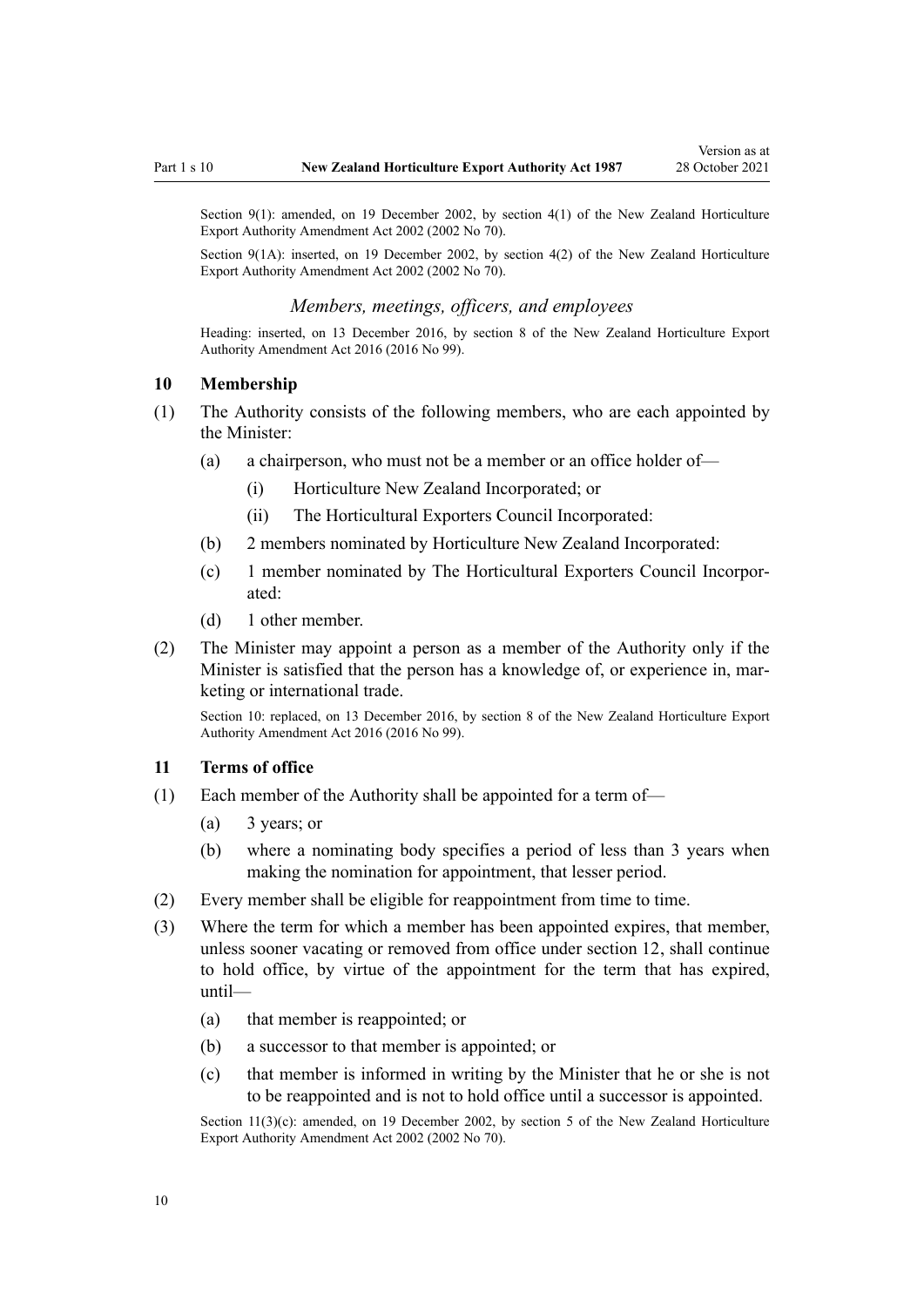#### **12 Vacation of office**

<span id="page-10-0"></span>Version as at

- (1) Any member may at any time be removed from office by the Minister for inability to perform the functions of the office, bankruptcy, neglect of duty, or misconduct, proved to the satisfaction of the Minister.
- (2) The office of the chairperson of the Authority becomes vacant if the person appointed to that office becomes an office holder or a member of Horticulture New Zealand Incorporated or The Horticultural Exporters Council Incorpor‐ ated.
- (3) Any member may at any time resign the office of member by notice in writing addressed to the Minister.
- (4) Where any member of the Authority dies or ceases to hold office under this section, the office shall become vacant, and the vacancy shall be filled in the manner in which the appointment to the vacant office was originally made.
- (5) The functions and powers of the Authority shall not be affected by any vacancy in its membership.

Section 12(1): amended, on 19 December 2002, by [section 5](http://legislation.govt.nz/pdflink.aspx?id=DLM169063) of the New Zealand Horticulture Export Authority Amendment Act 2002 (2002 No 70).

Section 12(1): amended, on 1 January 2002, by [section 70\(1\)](http://legislation.govt.nz/pdflink.aspx?id=DLM122579) of the Human Rights Amendment Act 2001 (2001 No 96).

Section 12(2): replaced, on 13 December 2016, by [section 34](http://legislation.govt.nz/pdflink.aspx?id=DLM6675707) of the New Zealand Horticulture Export Authority Amendment Act 2016 (2016 No 99).

Section 12(3): amended, on 19 December 2002, by [section 5](http://legislation.govt.nz/pdflink.aspx?id=DLM169063) of the New Zealand Horticulture Export Authority Amendment Act 2002 (2002 No 70).

#### **13 Deputies of members**

- (1) The Minister may, either at the time of the appointment of a member to the Authority or at any later time, appoint a deputy for that member in the same way as the member was appointed, and that deputy may act for the member whenever the member is prevented by illness, absence, or other sufficient cause from performing the duties of the member's office.
- (2) An appointment as a deputy under this section may be revoked by the Minister at any time.
- (3) Any person appointed as a deputy under this section shall, while so acting, be deemed to be a member of the Authority appointed under the same conditions as the member for whom that person is deputising.
- (4) Subsection (1) is subject to [section 13A.](#page-11-0)

Section 13(1): amended, on 19 December 2002, by [section 5](http://legislation.govt.nz/pdflink.aspx?id=DLM169063) of the New Zealand Horticulture Export Authority Amendment Act 2002 (2002 No 70).

Section 13(2): amended, on 19 December 2002, by [section 5](http://legislation.govt.nz/pdflink.aspx?id=DLM169063) of the New Zealand Horticulture Export Authority Amendment Act 2002 (2002 No 70).

Section 13(4): inserted, on 13 December 2016, by [section 9](http://legislation.govt.nz/pdflink.aspx?id=DLM6675638) of the New Zealand Horticulture Export Authority Amendment Act 2016 (2016 No 99).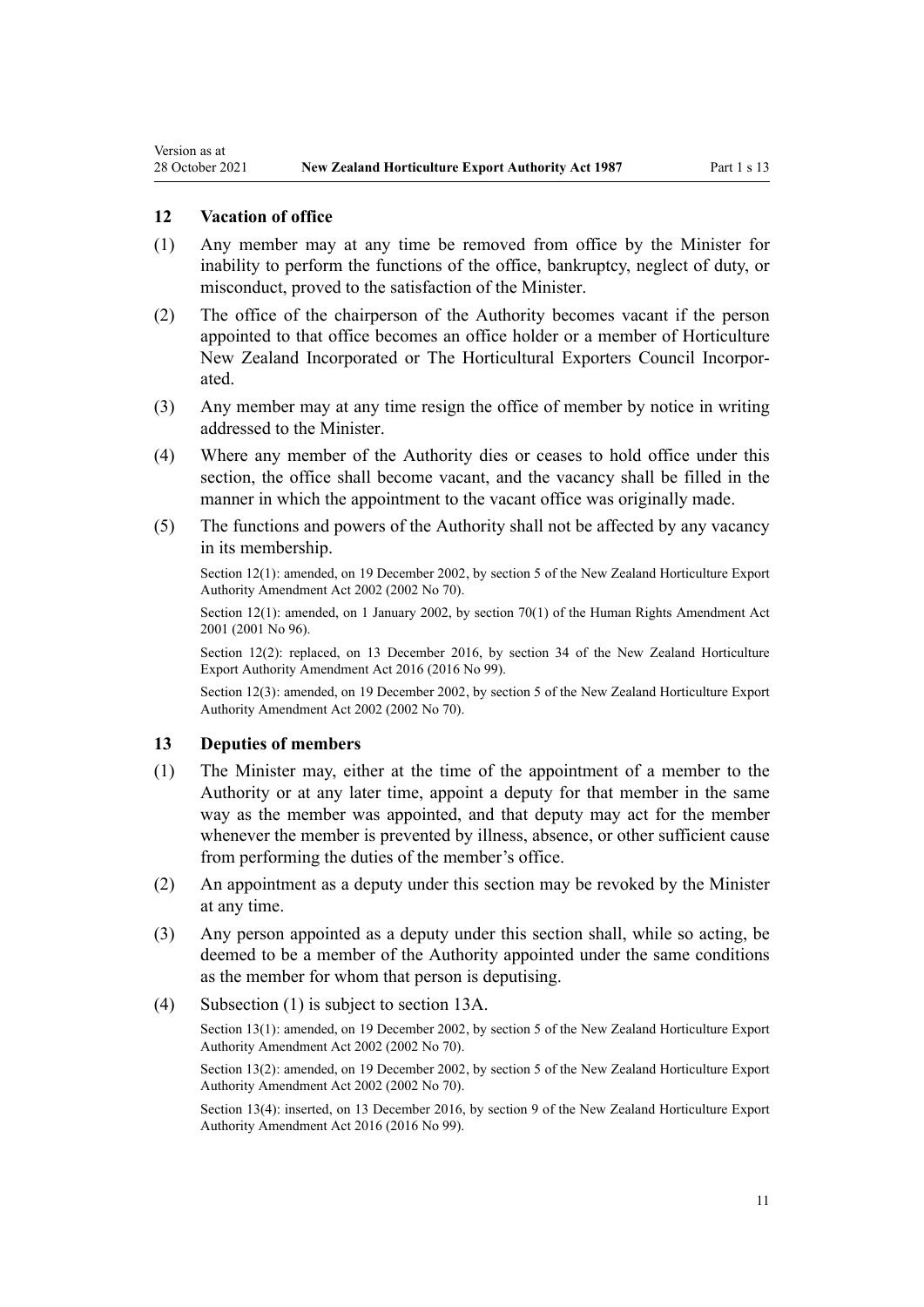#### <span id="page-11-0"></span>**13A Alternate chairperson**

- (1) The alternate chairperson may perform the duties and exercise the powers of the chairperson in relation to a matter.
- (2) The alternate chairperson is—
	- (a) the chairperson's deputy appointed under [sections 13](#page-10-0) and [10](#page-9-0) if the chair‐ person is unavailable or interested in the matter; or
	- (b) the member appointed under section  $10(1)(d)$  if the chairperson and chairperson's deputy are unavailable or interested in the matter; or
	- (c) a member appointed by the remaining members of the Authority if the chairperson, the chairperson's deputy, and the member appointed under [section 10\(1\)\(d\)](#page-9-0) are unavailable or interested in the matter.
- (3) In this section,—

**interested** has the meaning given in [section 23AA](#page-15-0)

**matter** has the meaning given in [section 23](#page-15-0)

**remaining members of the Authority** means the members of the Authority other than the chairperson, the chairperson's deputy, and the member appointed under section  $10(1)(d)$ 

**unavailable** has the meaning given in [section 23.](#page-15-0)

Section 13A: inserted, on 13 December 2016, by [section 10](http://legislation.govt.nz/pdflink.aspx?id=DLM6675639) of the New Zealand Horticulture Export Authority Amendment Act 2016 (2016 No 99).

#### **14 Meetings of Authority**

- (1) The first meeting of the Authority shall be held at a time and place to be appointed by the Minister.
- (2) Subsequent meetings of the Authority shall be held at such times and places as the Authority, or the chairperson with the general or specific authorisation of the Authority, from time to time appoints.
- (3) The quorum at any meeting of the Authority shall be 3 members.
- (4) The chairperson must preside at all meetings of the Authority at which the chairperson is present. If the chairperson is absent, the alternate chairperson must preside (for the purpose of identifying the alternate chairperson, the term unavailable in section 13A(3) includes absence from the meeting).
- (5) All questions arising at any meeting of the Authority shall be decided by a majority of votes of the members present and voting. The presiding member shall have a deliberative vote and, in the event of an equality of votes, shall also have a casting vote.
- (6) A resolution in writing signed, or assented to by letter, telegram, or telex, by all members of the Authority shall be as valid and effective as if it had been passed at a meeting of the Authority duly called and constituted.
- (7) Subject to this Act, the Authority may regulate its own procedure.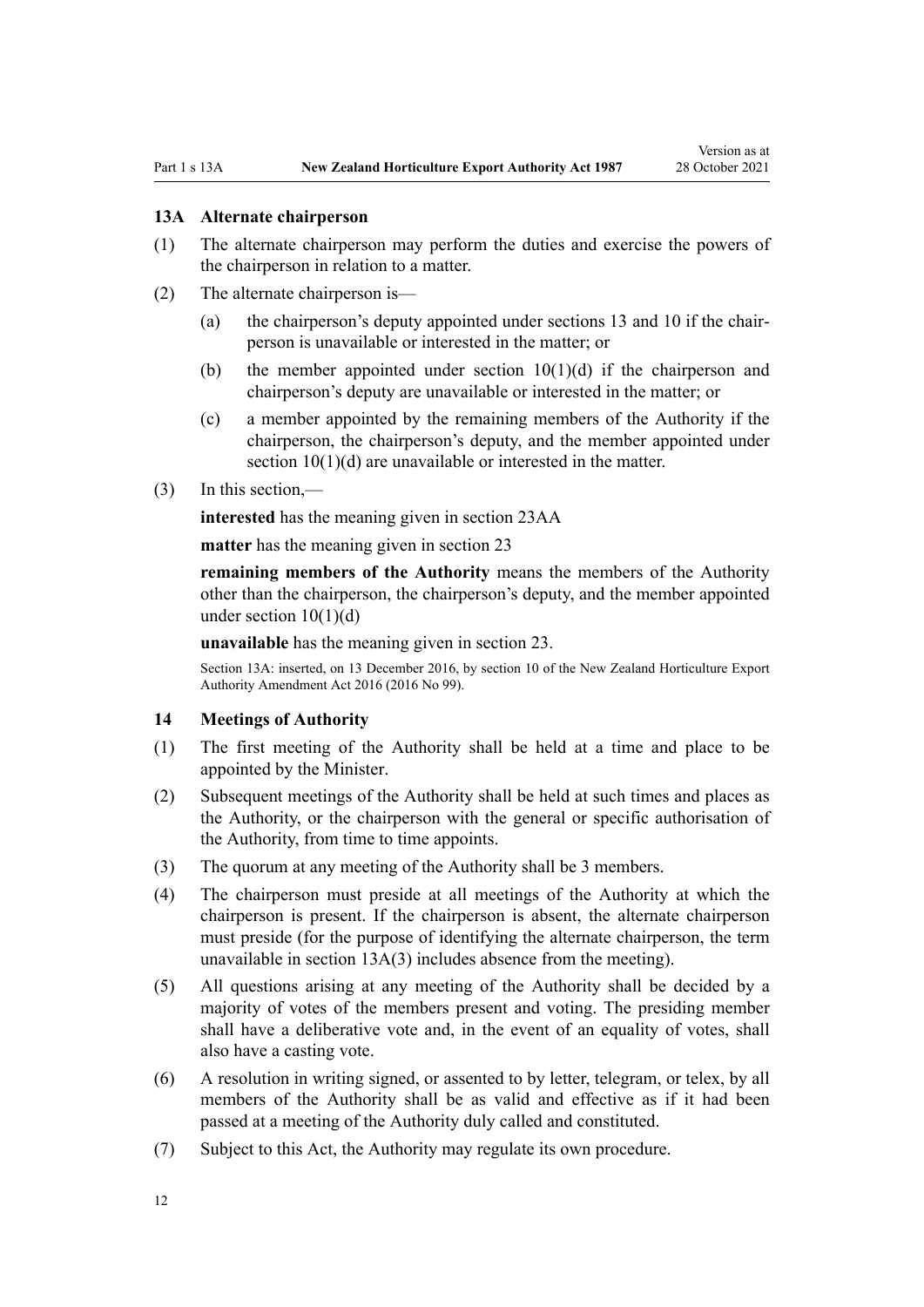Section 14(1): amended, on 19 December 2002, by [section 5](http://legislation.govt.nz/pdflink.aspx?id=DLM169063) of the New Zealand Horticulture Export Authority Amendment Act 2002 (2002 No 70).

Section 14(2): amended, on 13 December 2016, by [section 34](http://legislation.govt.nz/pdflink.aspx?id=DLM6675707) of the New Zealand Horticulture Export Authority Amendment Act 2016 (2016 No 99).

Section 14(3): amended, on 27 October 1992, by [section 3\(2\)](http://legislation.govt.nz/pdflink.aspx?id=DLM280622) of the New Zealand Horticulture Export Authority Amendment Act 1992 (1992 No 100).

Section 14(4): replaced, on 13 December 2016, by [section 11](http://legislation.govt.nz/pdflink.aspx?id=DLM6675647) of the New Zealand Horticulture Export Authority Amendment Act 2016 (2016 No 99).

#### **15 Authority may appoint committees**

<span id="page-12-0"></span>Version as at

- (1) The Authority may from time to time appoint, and also alter, discharge, and reconstitute, committees consisting of such number of persons as it thinks fit to investigate and advise the Authority on such matters relating to its functions and powers as are referred to them by the Authority.
- (2) A person may be appointed to be a member of any committee under this section whether or not that person is a member of the Authority, but where a per‐ son who is not a member is appointed chairperson of a committee, the Authority shall either confirm or reject that appointment.
- (3) Subject to the provisions of this Act and to any directions given by the Author‐ ity, every such committee may regulate its own procedure.

Section 15(2): amended, on 13 December 2016, by [section 34](http://legislation.govt.nz/pdflink.aspx?id=DLM6675707) of the New Zealand Horticulture Export Authority Amendment Act 2016 (2016 No 99).

#### **16 Authority to appoint chief executive officer**

- (1) The Authority shall appoint and employ a suitably qualified person to act as the chief executive officer to the Authority.
- (2) The chief executive officer shall be appointed for a term of not more than 5 years and shall be eligible for reappointment.
- (3) The chief executive officer shall carry out such duties as may be assigned to that officer by the Authority, and shall be responsible for the supervision of officers and employees appointed pursuant to section 17 and of persons appoin‐ ted pursuant to [section 18](#page-13-0).
- (4) Subject to any contract of service, the Authority may at any time, for reason‐ able cause, remove the chief executive officer from office.
- (5) The chief executive officer shall be paid such salary, allowances, and expenses as the Authority from time to time determines.

#### **17 Other officers and employees**

(1) The Authority may from time to time appoint a Registrar and such other offi‐ cers and employees as it thinks necessary for the efficient performance and exercise of its functions and powers.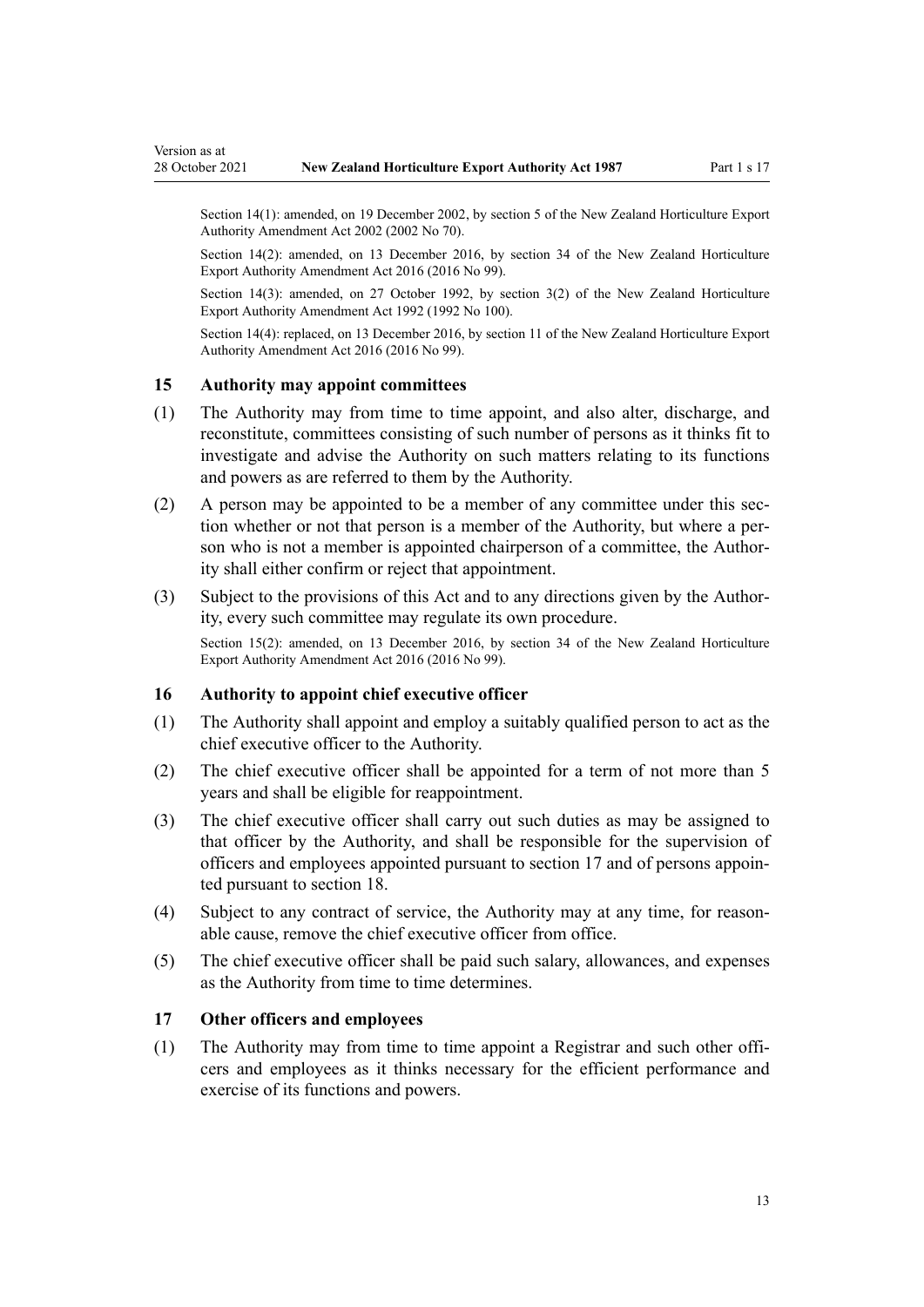Version as at

- <span id="page-13-0"></span>(2) Persons appointed under subsection (1) shall be employed on such terms and conditions of employment, and shall be paid such salaries and allowances, as the Authority thinks fit.
- (3) Subject to any contract of service, the Authority may at any time, for reason‐ able cause, remove any officer or employee from office or employment.

#### **18 Employment of experts**

- (1) The Authority may from time to time appoint any person with expert know‐ ledge or other attributes of value to the Authority to carry out any specified activity that will assist the Authority in performing and exercising its functions and powers.
- (2) Any person appointed under subsection (1) shall be appointed on such terms and conditions, and shall be paid such remuneration and allowances, as the Authority thinks fit.

#### **19 Superannuation and retiring allowances**

The Authority may, for the purpose of providing superannuation or retiring allowances for its officers or employees appointed under [section 16](#page-12-0) or [section](#page-12-0) [17,](#page-12-0) from time to time pay sums of money by way of subsidy into any retire‐ ment scheme (within the meaning of [section 6\(1\)](http://legislation.govt.nz/pdflink.aspx?id=DLM4090590) of the Financial Markets Conduct Act 2013).

Section 19: substituted, on 1 April 1991, by [section 80](http://legislation.govt.nz/pdflink.aspx?id=DLM226616) of the National Provident Fund Restructuring Act 1990 (1990 No 126).

Section 19: amended, on 1 December 2014, by [section 150](http://legislation.govt.nz/pdflink.aspx?id=DLM5561603) of the Financial Markets (Repeals and Amendments) Act 2013 (2013 No 70).

#### **20 Remuneration and allowances**

- (1) Members of the Authority (and persons appointed to committees established by the Authority) are entitled, in accordance with the fees framework,—
	- (a) to receive remuneration from the funds of the Authority for their services at a rate and of a kind determined by the Minister; and
	- (b) to be reimbursed from the funds of the Authority for actual and reasonable travelling and other expenses incurred in providing their services.
- (2) In this section, **fees framework** has the meaning given in [section 10\(1\)](http://legislation.govt.nz/pdflink.aspx?id=DLM329649) of the Crown Entities Act 2004.

Section 20: replaced, on 13 December 2016, by [section 12](http://legislation.govt.nz/pdflink.aspx?id=DLM6675648) of the New Zealand Horticulture Export Authority Amendment Act 2016 (2016 No 99).

#### **21 Protection in respect of acts of Authority and members**

(1) No member of the Authority or any of its committees, and no officer or employee of the Authority or person appointed under section 18, shall be personally liable for any liability of the Authority or for any act done or omitted by the Authority or any of its committees, or by any member, officer, or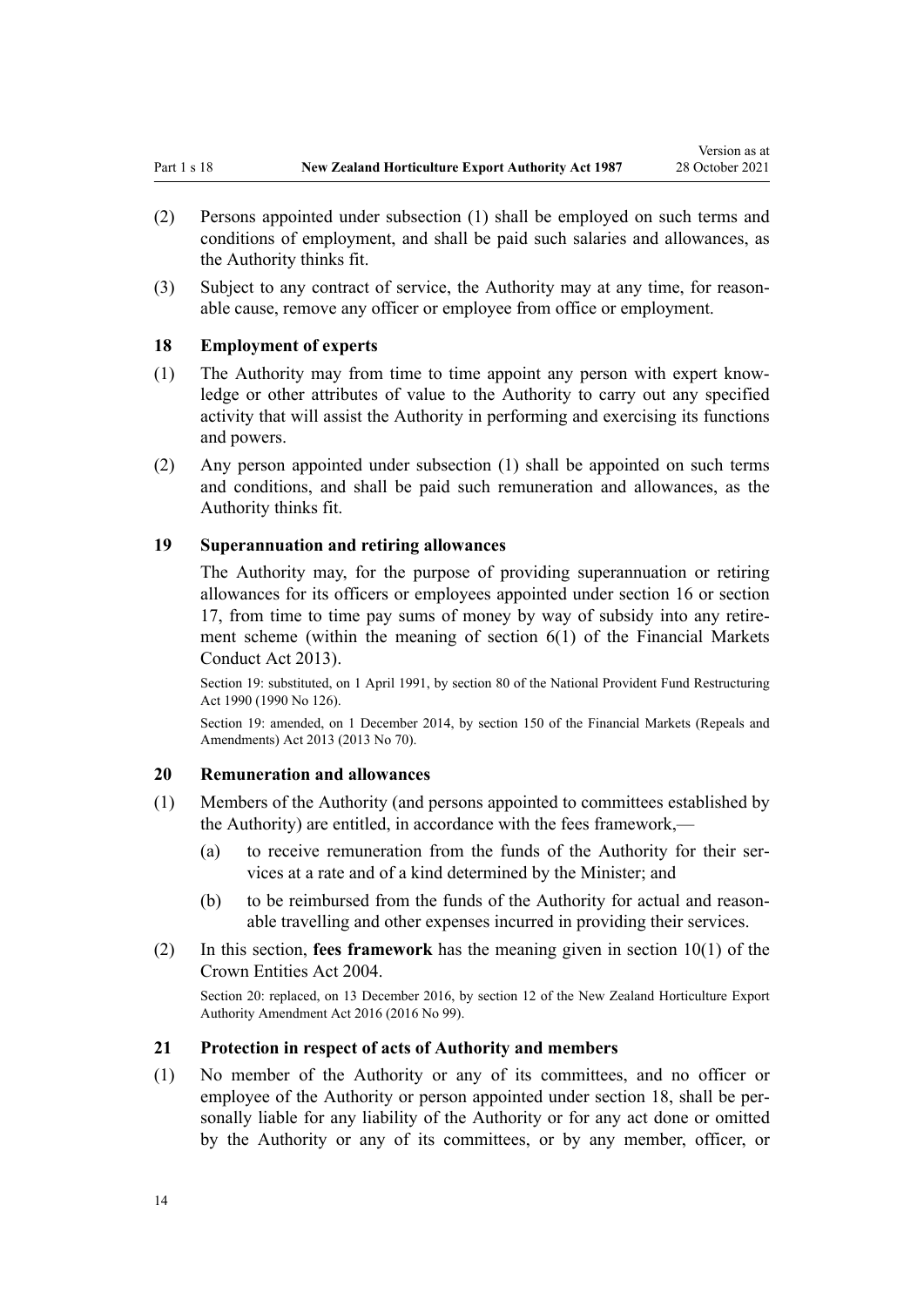<span id="page-14-0"></span>employee of the Authority or person so appointed, in good faith in pursuance or intended pursuance of the functions or powers of the Authority.

(2) No appointment of a person as a member or deputy under [section 10](#page-9-0) or [section](#page-10-0) [12](#page-10-0) or [section 13,](#page-10-0) and no act done by such person while acting as a member of the Authority, shall in any proceedings be questioned on the ground that the occasion for the appointment had not arisen or had ceased.

#### **22 Protection of information supplied to Authority**

- (1) This section applies to commercial information of a sensitive nature, being information—
	- (a) that is supplied to the Authority by—
		- (i) an applicant for a licence or an exemption under [Part 3,](#page-31-0) for the purposes of the application or any hearing on the application; or
		- (ii) a licensed exporter, pursuant to any condition attached to that exporter's licence or for the purposes of any hearing under [section](#page-34-0) [37](#page-34-0) or [section 38](#page-35-0) or [section 39](#page-38-0); and
		- (iii) *[Repealed]*
	- (b) the disclosure of which would reveal a trade secret, or would be likely unreasonably to prejudice the commercial position of the person who supplied the information.
- (2) Every member of the Authority or of any committee of the Authority and every officer or employee of the Authority who—
	- (a) uses any information to which this section applies other than for the pur‐ poses of carrying out that person's functions under this Act; or
	- (b) discloses any such information other than for the purposes of carrying out that person's functions under this Act, or in accordance with the [Official Information Act 1982](http://legislation.govt.nz/pdflink.aspx?id=DLM64784) or any other enactment,—

commits an offence and shall be liable on conviction to a fine not exceeding \$10,000.

Section 22(1)(a)(ii): amended, on 13 December 2016, by [section 34](http://legislation.govt.nz/pdflink.aspx?id=DLM6675707) of the New Zealand Horticulture Export Authority Amendment Act 2016 (2016 No 99).

Section 22(1)(a)(ii): amended, on 31 October 2003, by [section 4](http://legislation.govt.nz/pdflink.aspx?id=DLM226217) of the New Zealand Horticulture Export Authority Amendment Act 2003 (2003 No 117).

Section 22(1)(a)(iii): repealed, on 13 December 2016, by [section 34](http://legislation.govt.nz/pdflink.aspx?id=DLM6675707) of the New Zealand Horticulture Export Authority Amendment Act 2016 (2016 No 99).

Section 22(2): amended, on 1 July 2013, by [section 413](http://legislation.govt.nz/pdflink.aspx?id=DLM3360714) of the Criminal Procedure Act 2011 (2011 No 81).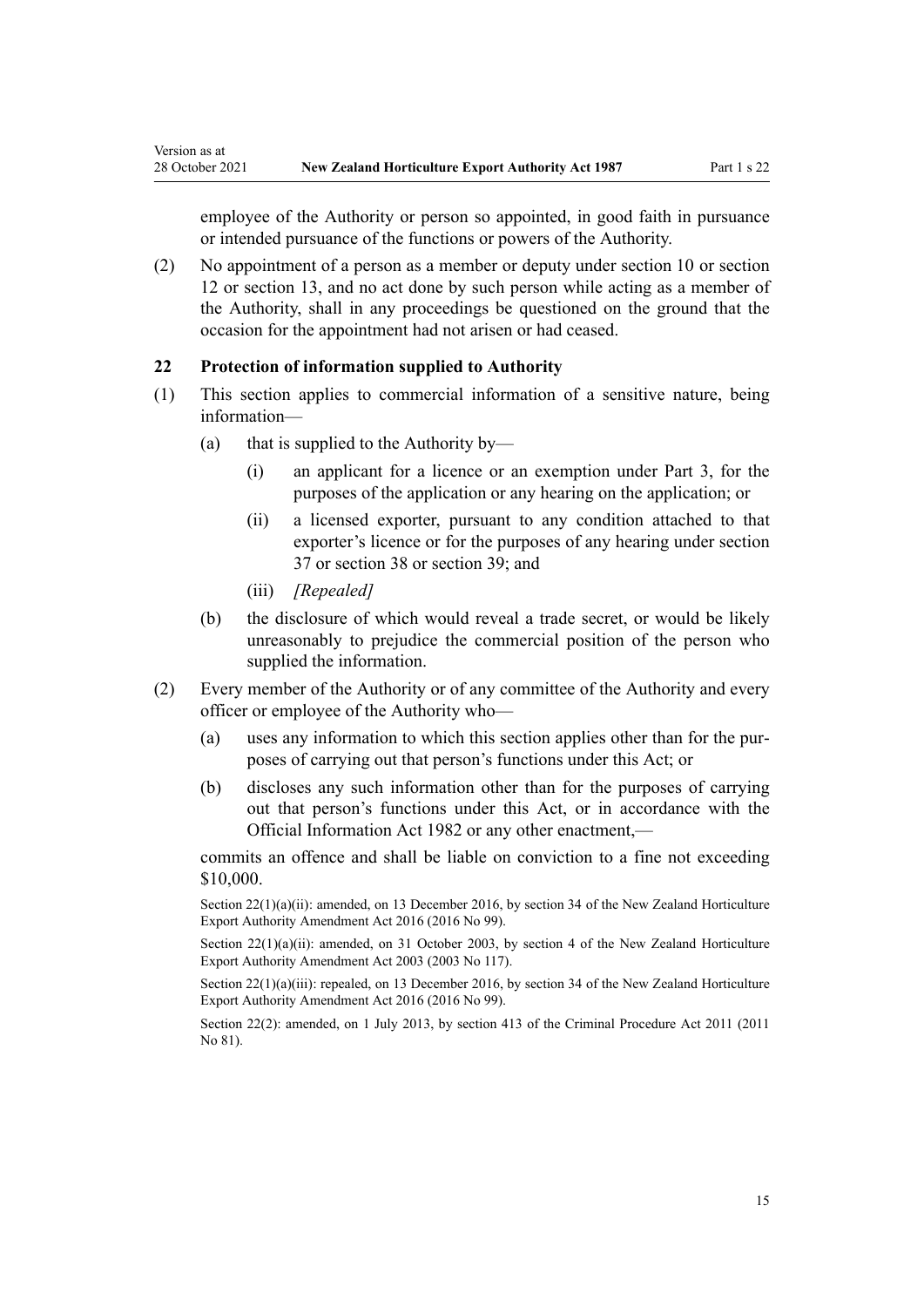<span id="page-15-0"></span>

#### *Conflicts of interest*

Heading: inserted, on 13 December 2016, by [section 13](http://legislation.govt.nz/pdflink.aspx?id=DLM6675651) of the New Zealand Horticulture Export Authority Amendment Act 2016 (2016 No 99).

#### **23 Meaning of terms used in sections 23AA to 23AC**

In sections 23AA to 23AC, unless the context otherwise requires,—

#### **matter** means—

- (a) the Authority's performance of its functions or exercise of its powers:
- (b) an arrangement, agreement, or contract made or entered into, or pro‐ posed to be entered into, by the Authority

**member** includes a member of a committee appointed under [section 15\(1\)](#page-12-0) who is not a member of the Authority

**unavailable**, in relation to an office holder, includes a situation where that office is vacant.

Section 23: replaced, on 13 December 2016, by [section 13](http://legislation.govt.nz/pdflink.aspx?id=DLM6675651) of the New Zealand Horticulture Export Authority Amendment Act 2016 (2016 No 99).

#### **23AA Interests that must be disclosed**

- (1) A member is **interested** in a matter (for the purposes of this section and [sec‐](#page-16-0) [tions 23AB](#page-16-0) and [23AC\)](#page-16-0) if he or she—
	- (a) may derive a financial benefit from the matter; or
	- (b) is the spouse, civil union partner, de facto partner, child, or parent of a person who may derive a financial benefit from the matter; or
	- (c) may have a financial interest in a person to whom the matter relates; or
	- (d) is a partner, director, officer, board member, or trustee of a person who may have a financial interest in a person to whom the matter relates; or
	- (e) is otherwise directly or indirectly interested in the matter.
- (2) However, a member is not interested in a matter—
	- (a) if he or she has been appointed under section  $10(1)(b)$  or (c) and all of the persons belonging to the organisation that nominated the member are interested in the matter in the same way as that member; or
	- (b) only because he or she receives remuneration or other benefits authorised under this Act; or
	- (c) if his or her interest is so remote or insignificant that it cannot reason‐ ably be regarded as likely to influence him or her in carrying out his or her responsibilities under this Act.

Section 23AA: inserted, on 13 December 2016, by [section 13](http://legislation.govt.nz/pdflink.aspx?id=DLM6675651) of the New Zealand Horticulture Export Authority Amendment Act 2016 (2016 No 99).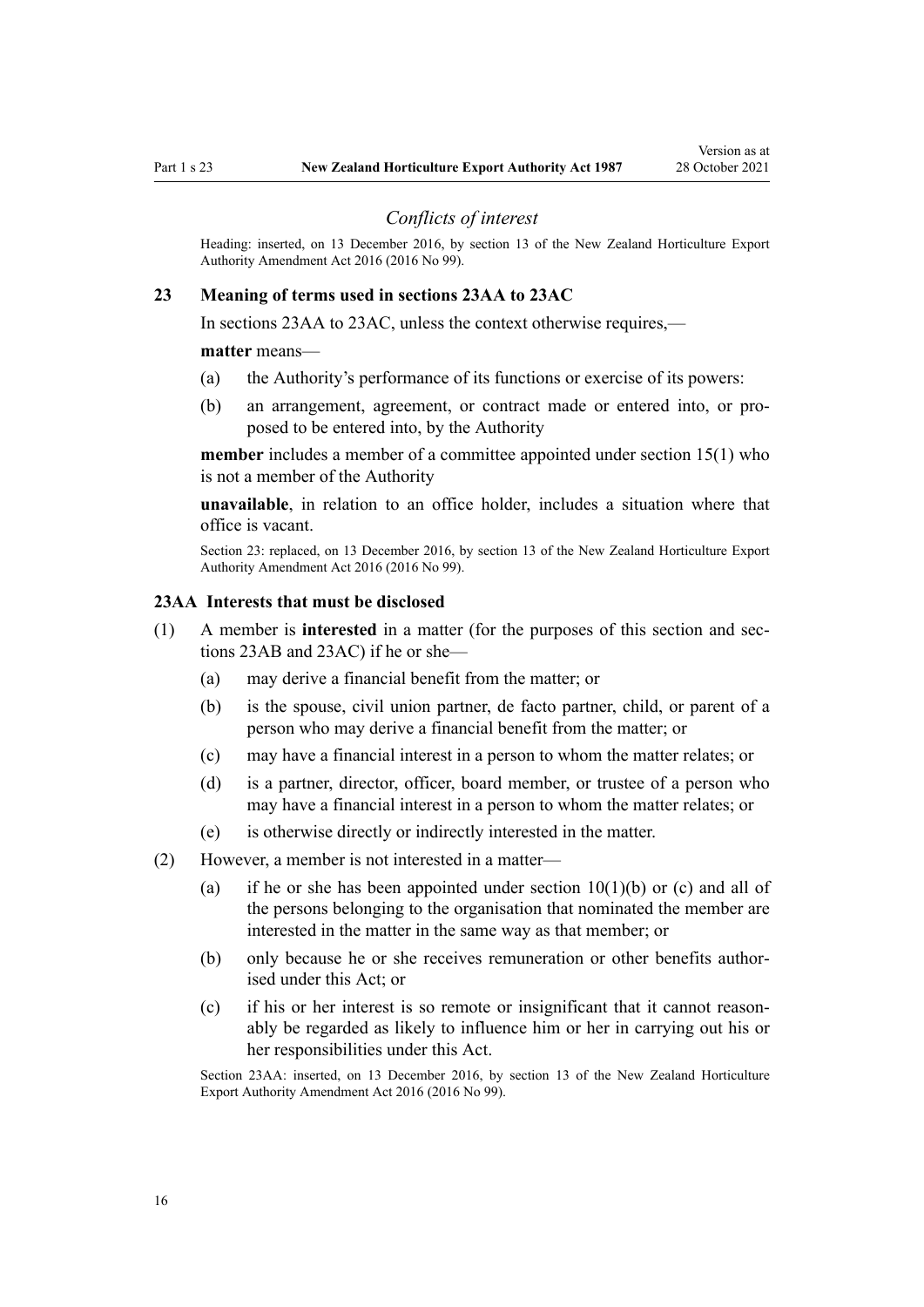#### **23AB How and when interests must be disclosed**

<span id="page-16-0"></span>Version as at

- (1) A member who is interested in a matter must disclose details of the nature and extent of the interest (including any monetary value of the interest)—
	- (a) in a register of interests kept by the Authority; and
	- (b) to the chairperson of the Authority or, if the chairperson is unavailable or interested, to the alternate chairperson.
- (2) The member must disclose his or her interest as soon as practicable after he or she becomes aware of it.
- (3) The details of the interest disclosed in accordance with subsection (1) must be recorded in the minutes of the first meeting of the Authority held after the dis‐ closure.
- (4) A general notice of an interest in a matter relating to the Authority, or in a matter that may in future relate to the Authority, that is disclosed in accordance with this section is a **standing disclosure** of that interest.
- (5) A standing disclosure ceases to have effect if the nature of the interest materi‐ ally alters or the extent of the interest materially increases.

Section 23AB: inserted, on 13 December 2016, by [section 13](http://legislation.govt.nz/pdflink.aspx?id=DLM6675651) of the New Zealand Horticulture Export Authority Amendment Act 2016 (2016 No 99).

## **23AC Consequences of being interested in matter**

- (1) A member who is interested in a matter must not—
	- (a) vote or take part in making any decision of the Authority (or any committee appointed by the Authority) relating to the matter, or otherwise participate in any activity of the Authority (or committee) that relates to the matter:
	- (b) sign any document relating to—
		- (i) the entry into a transaction in respect of the matter; or
		- (ii) the initiation of the matter:
	- (c) be counted for the purpose of forming a quorum for the part of a meeting of the Authority (or committee) during which a decision about the matter is made.
- (2) However, the member may—
	- (a) participate in discussions of the Authority (or any committee appointed by the Authority) relating to the matter; and
	- (b) do, or be counted for the purposes of, the things described in subsection (1) with the chairperson's permission.
- (3) The permission may be given by—
	- (a) the alternate chairperson, if the chairperson is unavailable or interested; or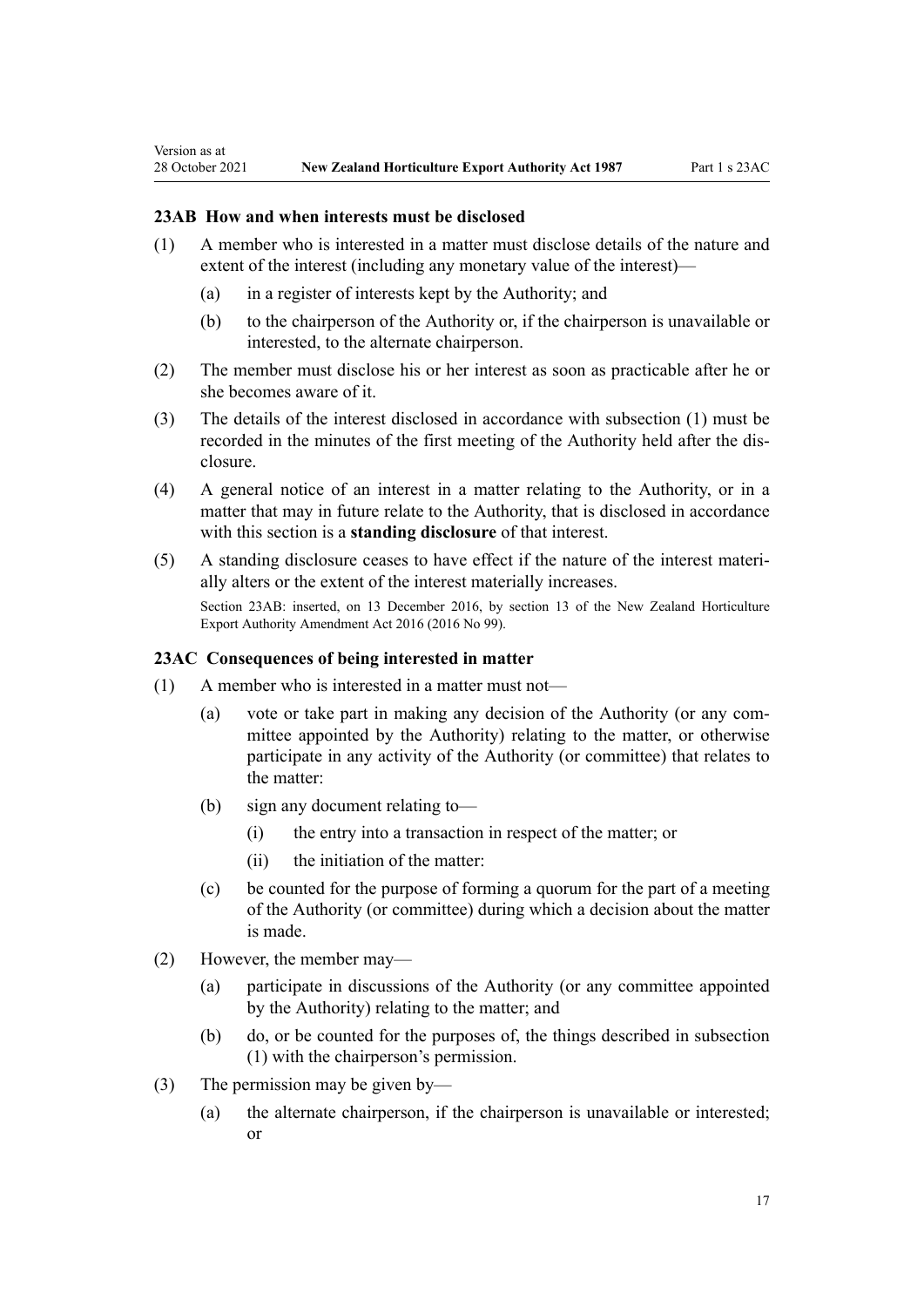- <span id="page-17-0"></span>(b) the Minister, if the chairperson and alternate chairperson are unavailable or interested.
- (4) The permission may be—
	- (a) given subject to conditions:
	- (b) amended or revoked in the same way as it is given.
- (5) The Authority must, in its minutes, record—
	- (a) each interest to which a permission relates; and
	- (b) any conditions on, amendments to, or revocation of the permission.

Section 23AC: inserted, on 13 December 2016, by [section 13](http://legislation.govt.nz/pdflink.aspx?id=DLM6675651) of the New Zealand Horticulture Export Authority Amendment Act 2016 (2016 No 99).

#### **23AD Consequences of failing to comply with section 23AB or 23AC**

- (1) The Authority must notify the Minister of a failure to comply with [section](#page-16-0) [23AB](#page-16-0) or [23AC](#page-16-0), and of the acts or matters affected, as soon as practicable after becoming aware of the failure.
- (2) A failure to comply with [section 23AB](#page-16-0) or [23AC](#page-16-0) does not affect the validity of an act or a matter.
- (3) However,—
	- (a) the chairperson may reverse any decision made by the Authority under any of [sections 28](#page-26-0) and [36 to 41A](#page-32-0) if the decision was an act affected by a failure to comply with [section 23AB](#page-16-0) or [23AC](#page-16-0); and
	- (b) a person may still apply, in accordance with law, for judicial review.

Section 23AD: inserted, on 13 December 2016, by [section 13](http://legislation.govt.nz/pdflink.aspx?id=DLM6675651) of the New Zealand Horticulture Export Authority Amendment Act 2016 (2016 No 99).

#### *Performance reviews*

Heading: inserted, on 13 December 2016, by [section 13](http://legislation.govt.nz/pdflink.aspx?id=DLM6675651) of the New Zealand Horticulture Export Authority Amendment Act 2016 (2016 No 99).

#### **23A Performance reviews**

- (1) As at 1 October in a year determined under subsections (2) and (3), and in every fifth year thereafter, there shall be carried out, in accordance with this section, a review of how effectively and efficiently the Authority is performing in terms of the policies, procedures, and strategies of the Authority (in this section referred to as a performance review).
- (2) If, more than 4 months before 1 October in 1992 or 1993 the Authority decides that the first performance review is to be carried out as at that day, it shall be carried out as at that day.
- (3) Subject to subsection (2), the first performance review shall be carried out as at 1 October 1994.
- (4) While a performance review shall relate to—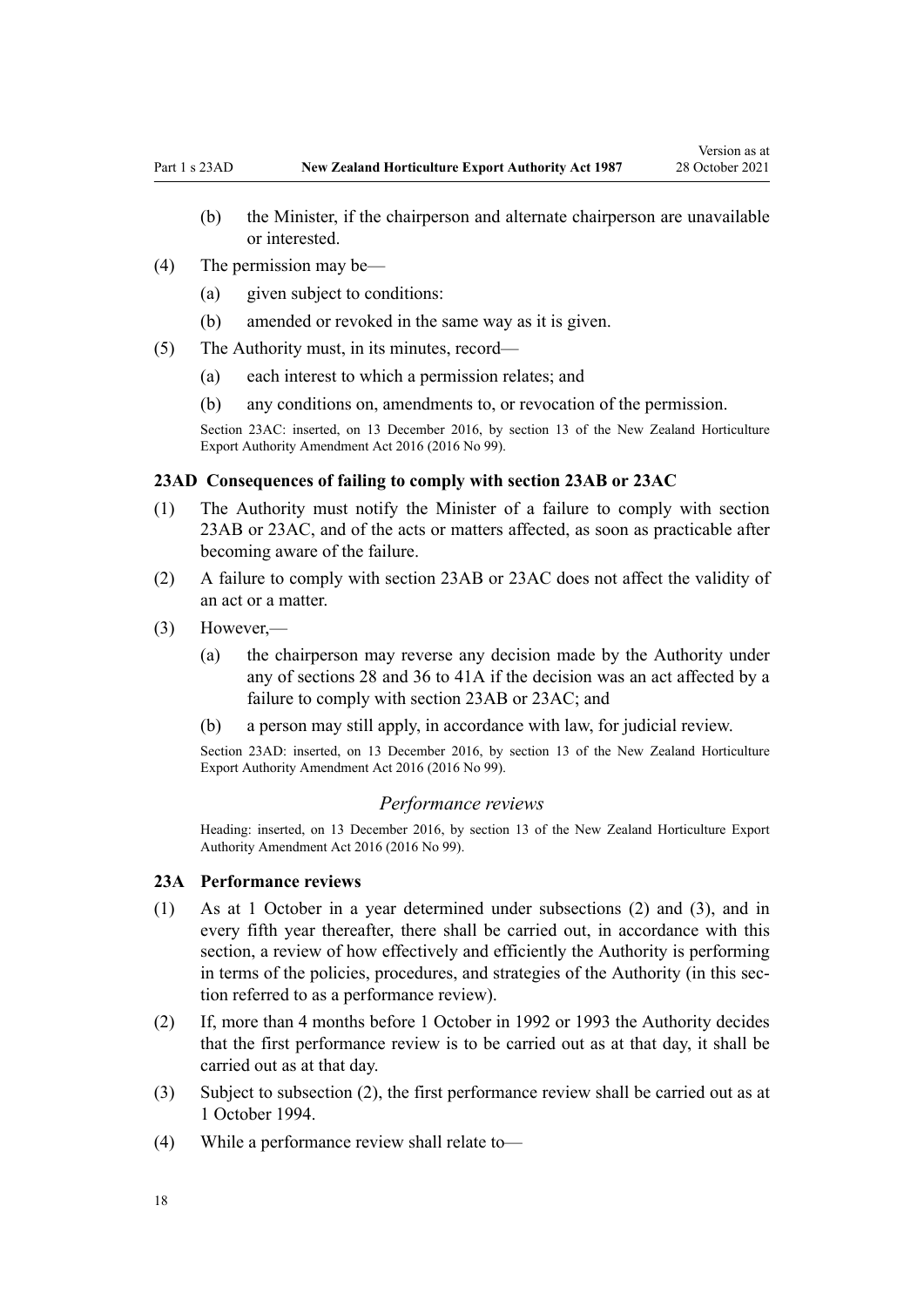Version as at

- (a) the Authority's performance at the day as at which the review is carried out; and
- (b) the Authority's prospective future performance,—

the person carrying it out shall have regard to its performance during the 5 years before that day.

- (5) The terms of reference for every performance review shall be—
	- (a) agreed by the Minister and the Authority; or
	- (b) subject to subsection (6), specified by the Governor-General by Order in Council, made on the recommendation of the Minister.
- (6) The Minister shall not recommend the making of an order under subsection (5) in relation to any performance review unless the Minister—
	- (a) has (at least 2 months before the day as at which the review is to be carried out) consulted the Authority as to the terms of reference for the review; and
	- (b) is satisfied that he or she and the Authority are unlikely to be able to agree terms of reference before that day.
- (7) Subject to subsection (8), every performance review shall be carried out by a person appointed by the Minister and the Authority jointly.
- (8) Where the Minister and the Authority have not appointed a person to carry out a performance review at least 1 month before the day as at which it is to be carried out, it shall be carried out by a person appointed by the Minister.
- (9) For the purposes of this section, how efficiently and effectively the Authority is performing includes—
	- (a) the extent (if any) to which the Authority has established objectives for the performance of its functions; and
	- (b) any such objectives established; and
	- (c) the extent (if any) to which the Authority has achieved any such objectives established; and
	- (d) the extent (if any) to which the Authority has put in place policies and strategies to use its resources effectively and efficiently for the purpose of achieving its objectives; and
	- (e) any such policies and strategies put in place; and
	- (f) the manner in which any such policies and strategies put in place were put in place;—

but the fact that any other matter is agreed or specified under subsection (5) is conclusive evidence that it relates to how efficiently and effectively the Authority is performing.

(10) Every person who carries out a performance review shall, after carrying it out, prepare a written report on the conclusions the person reached as a result of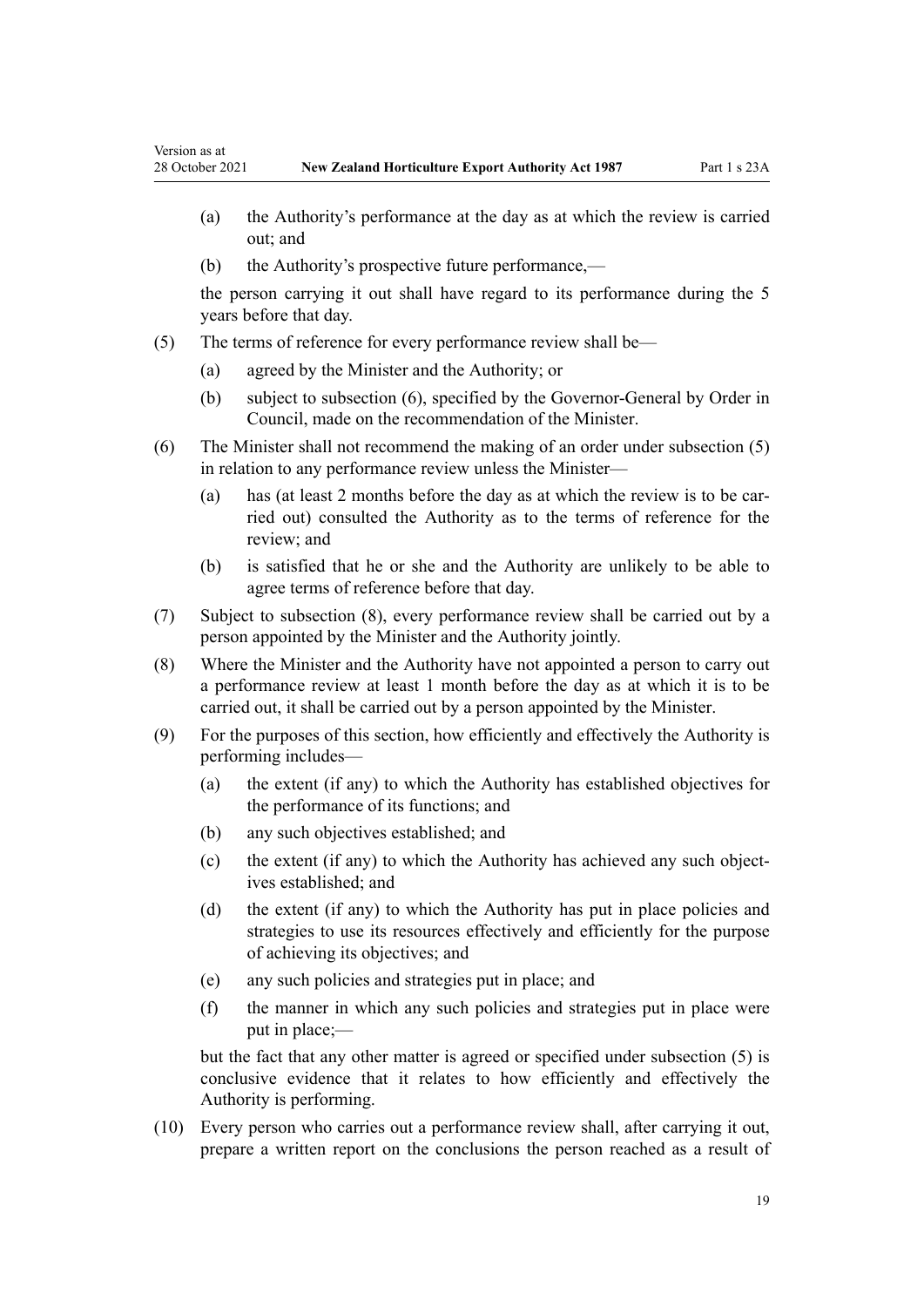<span id="page-19-0"></span>carrying it out; and shall give copies of the report to the Minister and the Authority.

- (11) The Authority shall pay the reasonable costs of every performance review; and the person carrying it out may recover those costs accordingly as a debt due to the person.
- (12) The reasonable costs of a performance review are—
	- (a) the remuneration agreed on the appointment by the Minister and the Authority (or, as the case may be, by the Minister) of the person carrying it out to be paid to the person for carrying it out and reporting to the Minister and the Authority; and
	- (b) the person's reasonable costs in doing so.

Section 23A: inserted, on 27 October 1992, by [section 4](http://legislation.govt.nz/pdflink.aspx?id=DLM280623) of the New Zealand Horticulture Export Authority Amendment Act 1992 (1992 No 100).

Section 23A(5)(a): amended, on 19 December 2002, by [section 5](http://legislation.govt.nz/pdflink.aspx?id=DLM169063) of the New Zealand Horticulture Export Authority Amendment Act 2002 (2002 No 70).

Section 23A(5)(b): amended, on 19 December 2002, by [section 5](http://legislation.govt.nz/pdflink.aspx?id=DLM169063) of the New Zealand Horticulture Export Authority Amendment Act 2002 (2002 No 70).

Section 23A(6): amended, on 19 December 2002, by [section 5](http://legislation.govt.nz/pdflink.aspx?id=DLM169063) of the New Zealand Horticulture Export Authority Amendment Act 2002 (2002 No 70).

Section 23A(6)(a): amended, on 19 December 2002, by [section 5](http://legislation.govt.nz/pdflink.aspx?id=DLM169063) of the New Zealand Horticulture Export Authority Amendment Act 2002 (2002 No 70).

Section 23A(6)(b): amended, on 19 December 2002, by [section 5](http://legislation.govt.nz/pdflink.aspx?id=DLM169063) of the New Zealand Horticulture Export Authority Amendment Act 2002 (2002 No 70).

Section 23A(7): amended, on 19 December 2002, by [section 5](http://legislation.govt.nz/pdflink.aspx?id=DLM169063) of the New Zealand Horticulture Export Authority Amendment Act 2002 (2002 No 70).

Section 23A(8): amended, on 19 December 2002, by [section 5](http://legislation.govt.nz/pdflink.aspx?id=DLM169063) of the New Zealand Horticulture Export Authority Amendment Act 2002 (2002 No 70).

Section 23A(10): amended, on 19 December 2002, by [section 5](http://legislation.govt.nz/pdflink.aspx?id=DLM169063) of the New Zealand Horticulture Export Authority Amendment Act 2002 (2002 No 70).

Section 23A(12)(a): amended, on 19 December 2002, by [section 5](http://legislation.govt.nz/pdflink.aspx?id=DLM169063) of the New Zealand Horticulture Export Authority Amendment Act 2002 (2002 No 70).

#### **Part 2**

#### **Prescribed products**

#### **24 Order in Council may declare product to be prescribed product**

- (1) The Governor-General may, by Order in Council made on the recommendation of the Minister,—
	- (a) declare any product to be a prescribed product; and
	- (b) recognise for the product any product group that is a body corporate.
- (2) The Order in Council—
	- (a) shall specify whether the product is to be subject to export licensing in accordance with [Part 3](#page-31-0); and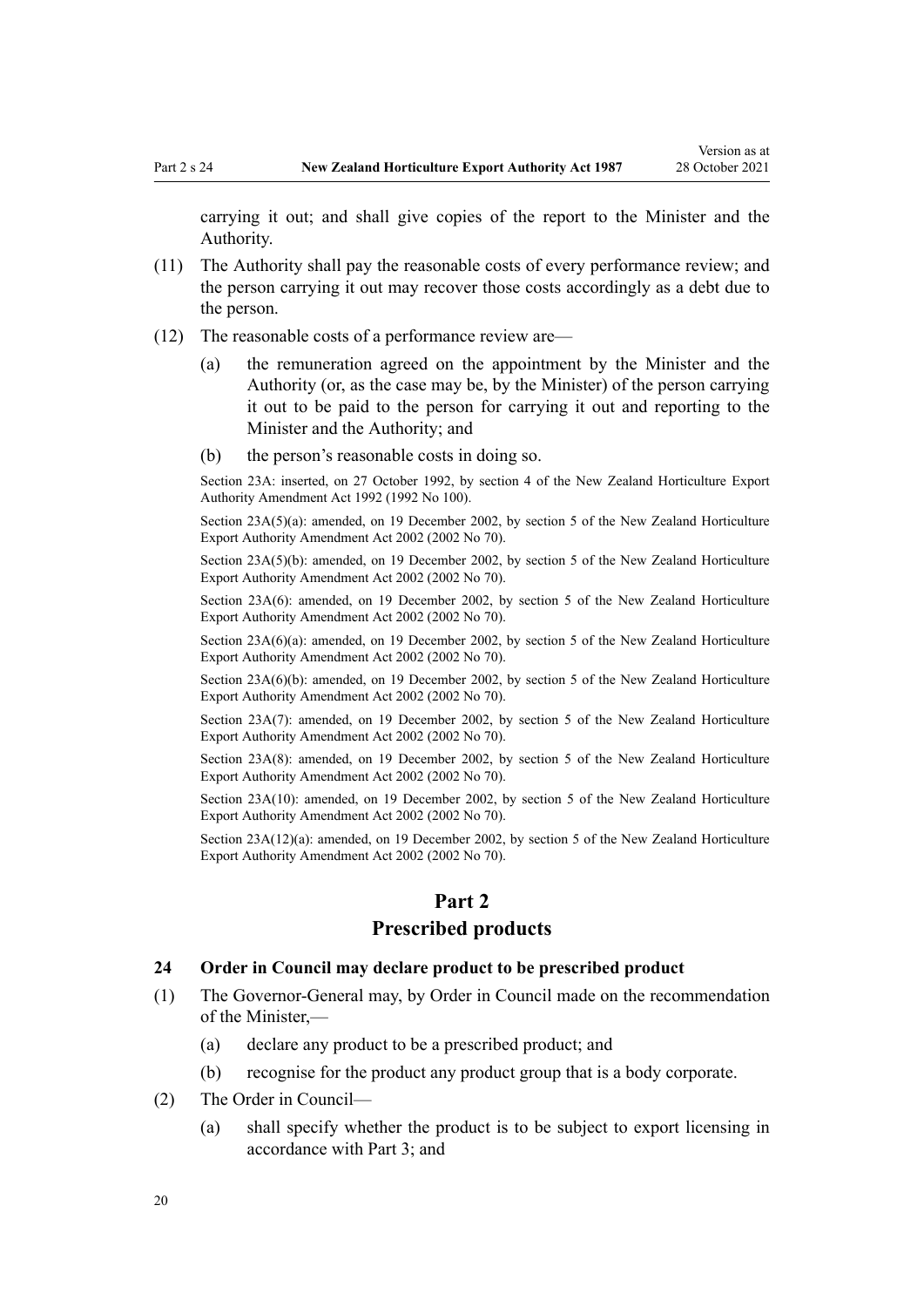- <span id="page-20-0"></span>(b) *[Repealed]*
- (c) where the product is a species that contains a number of varieties or cul‐ tivars, may exclude from that product any specified variety or cultivar.
- (3) An Order in Council made under this section may be amended or revoked only in accordance with [section 31\(2\)](#page-28-0) or [section 32](#page-29-0) or [section 33.](#page-30-0)
- (4) Subsection (1) is subject to sections 25 and [25A](#page-21-0).
- (5) An order under this section is secondary legislation (*see* [Part 3](http://legislation.govt.nz/pdflink.aspx?id=DLM7298343) of the Legis‐ lation Act 2019 for publication requirements).

| Legislation Act 2019 reguirements for secondary legislation made under this section |                                                                                                  |                                    |
|-------------------------------------------------------------------------------------|--------------------------------------------------------------------------------------------------|------------------------------------|
| <b>Publication</b>                                                                  | PCO must publish it on the legislation website and notify LA19 s $69(1)(c)$<br>it in the Gazette |                                    |
| Presentation                                                                        | The Minister must present it to the House of<br>Representatives                                  | LA19 s 114, Sch 1<br>cl $32(1)(a)$ |
| Disallowance                                                                        | It may be disallowed by the House of Representatives                                             | LA19 ss 115, 116                   |
| This note is not part of the Act.                                                   |                                                                                                  |                                    |

Section 24(1): substituted, on 27 October 1992, by [section 5\(1\)](http://legislation.govt.nz/pdflink.aspx?id=DLM280624) of the New Zealand Horticulture Export Authority Amendment Act 1992 (1992 No 100).

Section 24(1): amended, on 13 December 2016, by [section 14\(1\)](http://legislation.govt.nz/pdflink.aspx?id=DLM6675665) of the New Zealand Horticulture Export Authority Amendment Act 2016 (2016 No 99).

Section 24(2)(b): repealed, on 27 October 1992, by [section 5\(2\)](http://legislation.govt.nz/pdflink.aspx?id=DLM280624) of the New Zealand Horticulture Export Authority Amendment Act 1992 (1992 No 100).

Section 24(4): inserted, on 13 December 2016, by [section 14\(2\)](http://legislation.govt.nz/pdflink.aspx?id=DLM6675665) of the New Zealand Horticulture Export Authority Amendment Act 2016 (2016 No 99).

Section 24(5): inserted, on 28 October 2021, by [section 3](http://legislation.govt.nz/pdflink.aspx?id=LMS268932) of the Secondary Legislation Act 2021 (2021 No 7).

#### **25 Requirements to be met before prescribed product declared**

- (1) The Minister must not recommend the making of an Order in Council under [section 24](#page-19-0) unless—
	- (a) the product group has asked the Minister to make the recommendation; and
	- (b) the Minister is satisfied, in accordance with [section 25A,](#page-21-0) that the producers and exporters of the product support the making of the recommendation; and
	- (c) the Minister is satisfied that the group would be suitable to carry out the functions of a recognised product group under this Act; and
	- (d) the Minister has decided whether 1 or more varieties or cultivars should be excluded from the product.
- (2) For the purposes of subsection  $(1)(c)$ , the Minister must have regard to-
	- (a) the size and nature of the product group's membership; and
	- (b) the extent to which the membership of the group fairly represents the full range of producer interests in the product concerned; and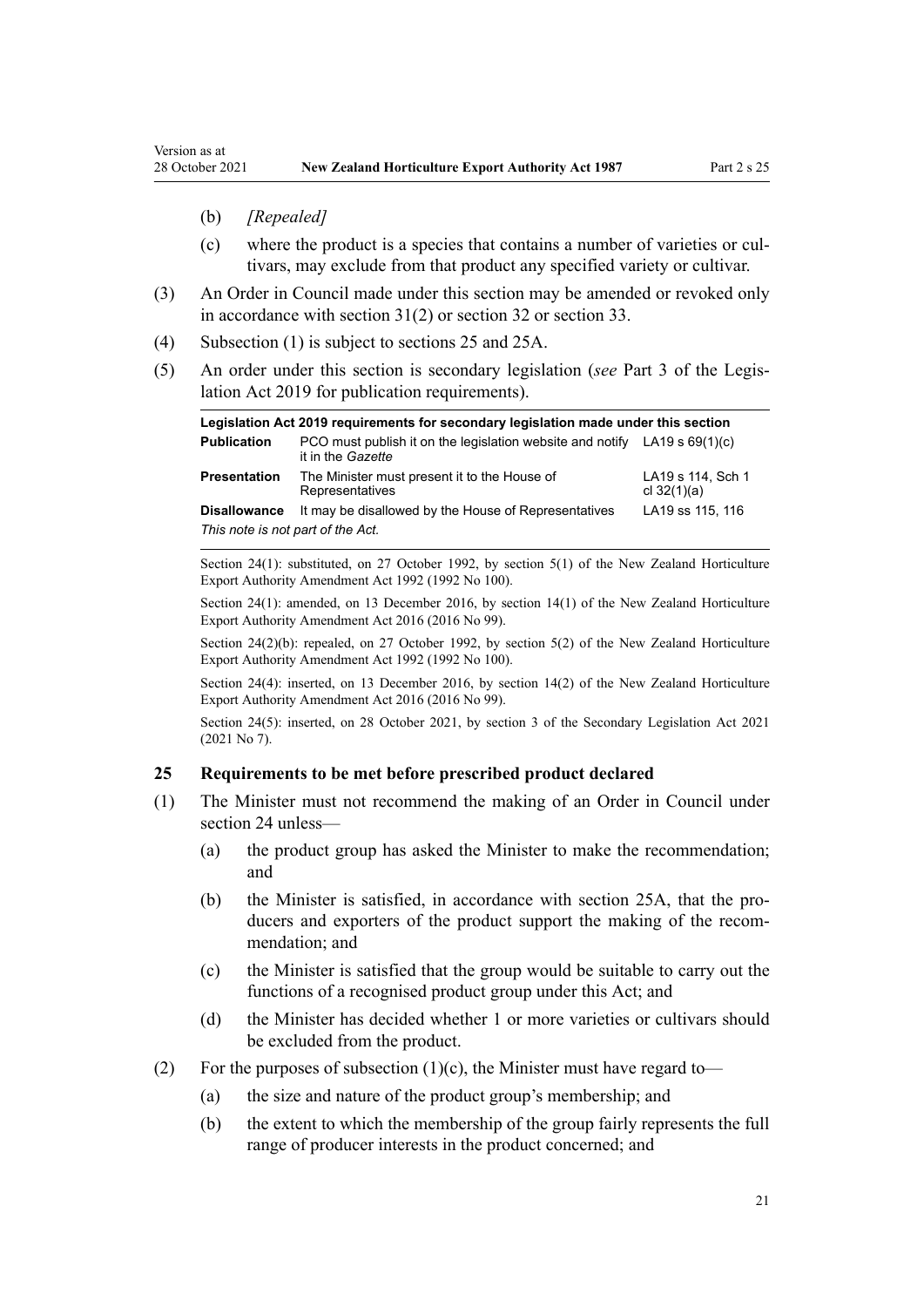- <span id="page-21-0"></span>(c) the extent to which exporters of the product concerned are represented on the group; and
- (d) the existence, size, and nature of other product groups for the product, and the relationship between any such groups and the product group; and
- (e) the views of the Authority on the suitability of the group to be a recog‐ nised product group for the purposes of this Act; and
- (f) any other matters that appear relevant to the Minister.
- (3) For the purposes of subsection  $(1)(d)$ , the Minister must have regard to-
	- (a) whether there is opposition that is real and of substance from producers or exporters of the variety or cultivar to its inclusion within the proposed order; and
	- (b) the extent to which exclusion of the variety or cultivar would prejudice the export marketing, as a prescribed product, of the product in question.

Section 25: replaced, on 13 December 2016, by [section 15](http://legislation.govt.nz/pdflink.aspx?id=DLM6675666) of the New Zealand Horticulture Export Authority Amendment Act 2016 (2016 No 99).

#### **25A Product group must demonstrate support for proposal**

- (1) The condition described in [section 25\(1\)\(b\)](#page-20-0) is met if the Minister is satisfied that—
	- (a) the product group has properly and fairly conducted the process decided on by the Minister under this section (*see* subsection (5)); and
	- (b) that process has demonstrated that the producers and exporters of the product support the proposal (*see* subsection (6)).

*Minister must determine process for demonstrating support*

- (2) The Minister must, after a product group asks the Minister to recommend the making of an Order in Council under [section 24,](#page-19-0) decide whether it is more appropriate for the group to demonstrate support for the proposal through—
	- (a) a vote by postal ballot of the producers and exporters of the product; or
	- (b) a vote at a meeting of the product group—
		- (i) at which every producer or exporter of the product is entitled to speak and to vote (whether or not the producer or exporter is a member of the group); but
		- (ii) that is otherwise an annual general meeting or special meeting held in accordance with the group's rules.
- (3) In deciding on the more appropriate process, the Minister must have regard to—
	- (a) the number of producers and exporters of the product; and
	- (b) the extent (if any) to which the ability of producers to attend a meeting may be adversely affected by the geographic distribution of produc‐ ers'—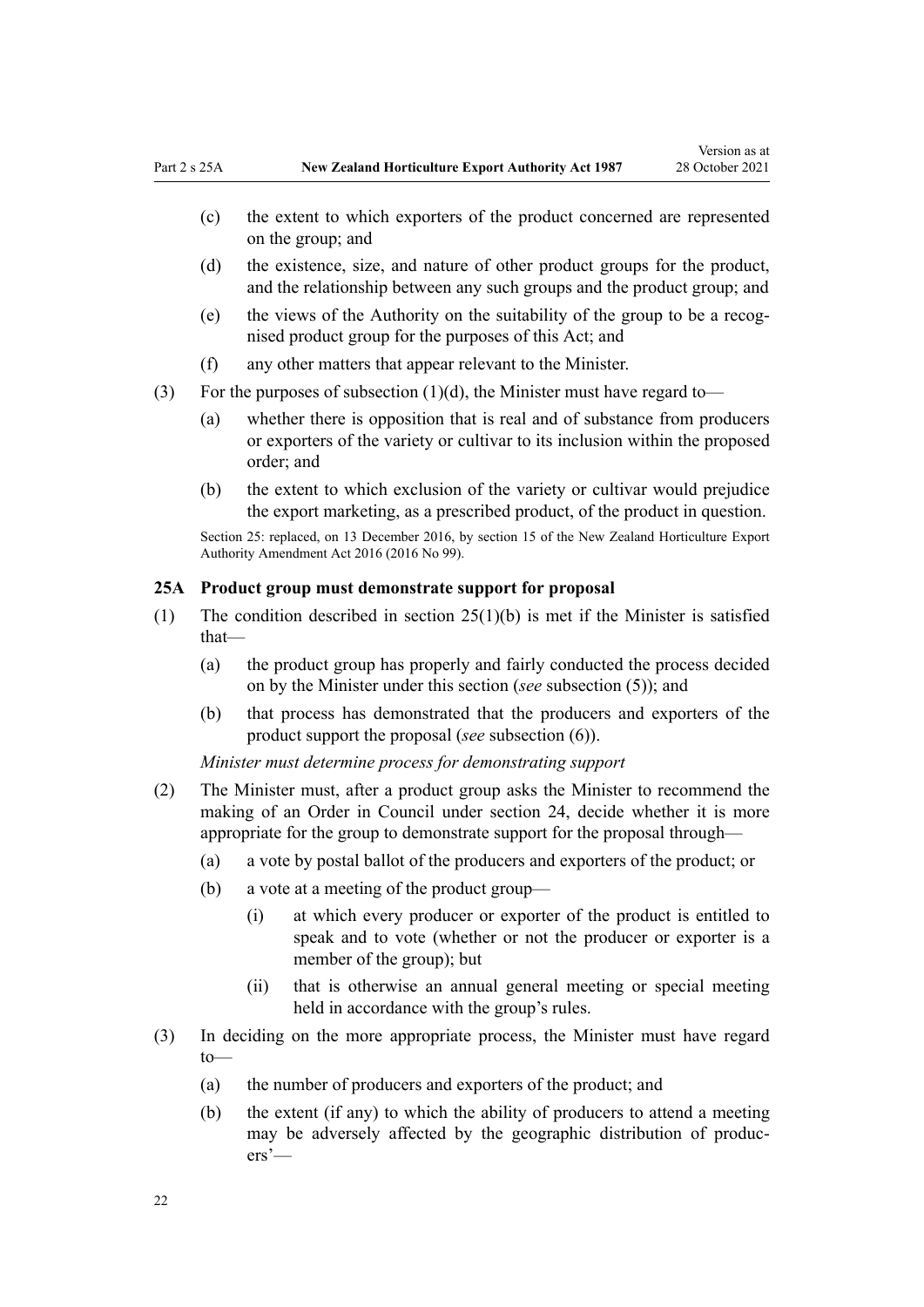- (i) principal places of business (in the case of producers that are bod‐ ies corporate); or
- (ii) principal places of residence (in the case of producers who are natural persons).

*Product group must demonstrate support by conducting process*

- (4) After the Minister has decided on the process, the product group must conduct that process and then give to the Minister—
	- (a) the results of the votes cast; and

Version as at

- (b) any information requested by the Minister that he or she reasonably needs to be satisfied that the process—
	- (i) was properly and fairly conducted; and
	- (ii) has demonstrated that the producers and exporters of the product support the proposal.
- (5) A process is properly and fairly conducted if—
	- (a) the proposal and its implications are clearly and accurately communicated to the producers and exporters of the product; and
	- (b) the producers and exporters are given a reasonable and equal opportunity to vote and, if the vote is held at a meeting of the product group, also to speak at that meeting.
- (6) A process demonstrates that the producers and exporters of the product support the proposal if the following persons vote in support of the proposal:
	- (a) 60% or more of the producers of the product; and
	- (b) 60% or more of the exporters of the product; and
	- (c) producers of 60% or more of the product; and
	- (d) exporters of 60% or more of the product.
- (7) For the purposes of subsection  $(6)$ ,—
	- (a) the percentage specified in subsection  $(6)(a)$  must be calculated as a percentage of the total number of voters who produced the product for export at any time during the 2 years immediately before the date of the vote:
	- (b) the percentage specified in subsection  $(6)(b)$  must be calculated as a percentage of the total number of voters who exported the product at any time during the 2 years immediately before the date of the vote:
	- (c) the percentage specified in subsection  $(6)(c)$  must be calculated as a percentage of the total value of product that was—
		- (i) produced by the producers who voted; and
		- (ii) produced for export in the 2 years immediately before the date of the vote: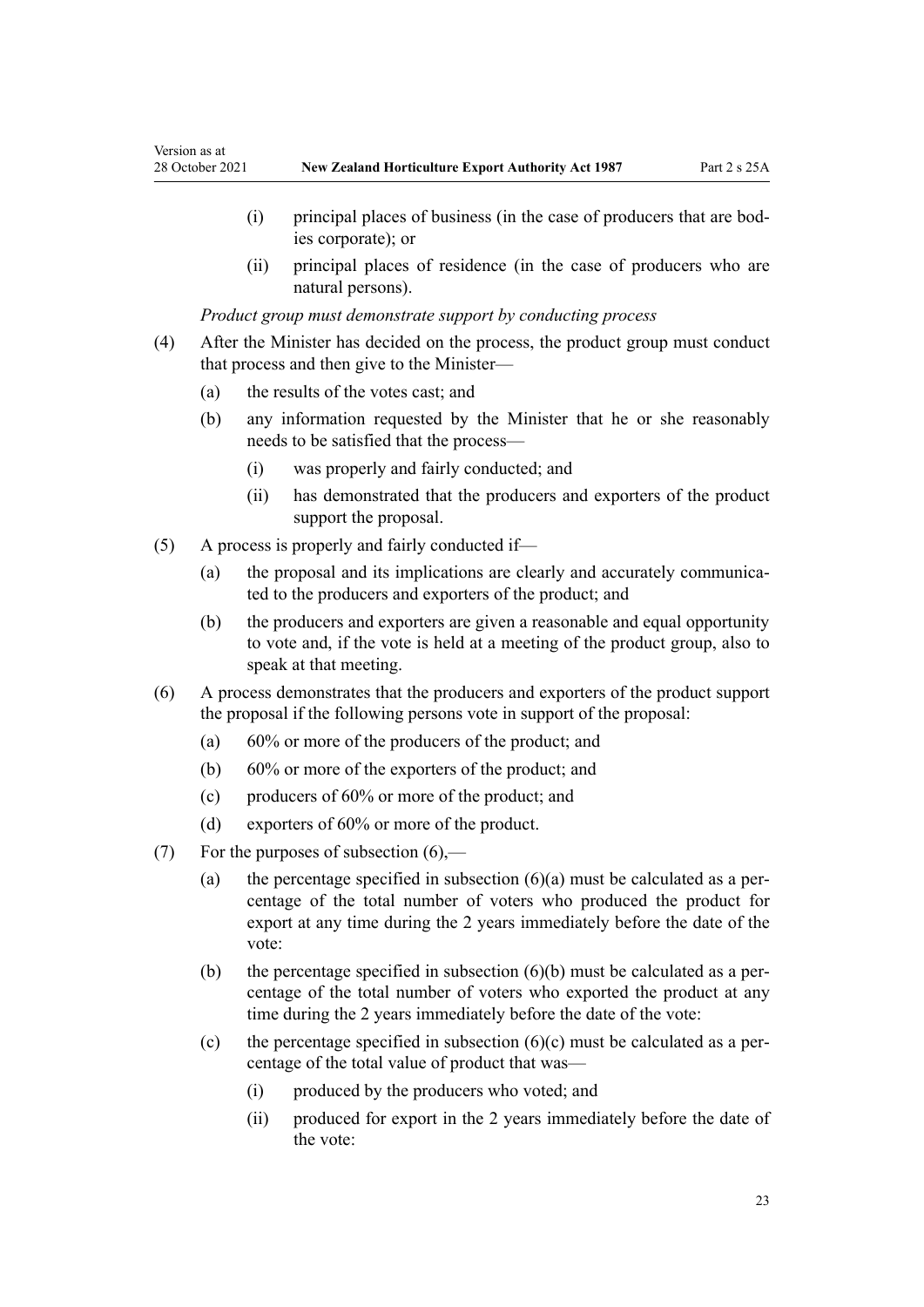- <span id="page-23-0"></span>(d) the percentage specified in subsection  $(6)(d)$  must be calculated as a percentage of the total value of product that was—
	- (i) exported by the exporters who voted; and
	- (ii) exported in the 2 years immediately before the date of the vote.
- (8) In this section,—

**proposal** means the proposal that the Minister recommend the making of an Order in Council under [section 24](#page-19-0)

value means the free on board value of the product as specified in the declaration attached to, or forming part of, the customs entry for the product.

Section 25A: inserted, on 13 December 2016, by [section 15](http://legislation.govt.nz/pdflink.aspx?id=DLM6675666) of the New Zealand Horticulture Export Authority Amendment Act 2016 (2016 No 99).

*Export marketing strategy to be formulated where product subject to export licensing*

#### **26 Export marketing strategy to be formulated where product subject to export licensing**

- (1) The recognised product group for a product that is specified by Order in Coun‐ cil to be subject to export licensing shall, as soon as practicable after the mak‐ ing of that order, formulate an export marketing strategy for the product.
- (2) The export marketing strategy must set out—
	- (a) the general marketing objectives for the export of the product and the means by which those objectives are to be achieved; and
	- (b) the anticipated costs of giving effect to the strategy and how those costs are to be funded.

(2AA) The export marketing strategy may also do 1 or both of the following:

- (a) specify up to 5 tiers of licence that are distinguished on the basis of—
	- (i) the markets to which a licensed exporter may export the product; and
	- (ii) the requirements that apply to licensed exporters exporting to those markets:
- (b) include matters relating to—
	- (i) the distribution, transport, form (including grade standards), pro‐ duction, promotion, market development, selling, and export price reporting of the product; and
	- (ii) the provision of export market information, and product and market research; and
	- (iii) the auditing of compliance with, and the effectiveness of, the strategy.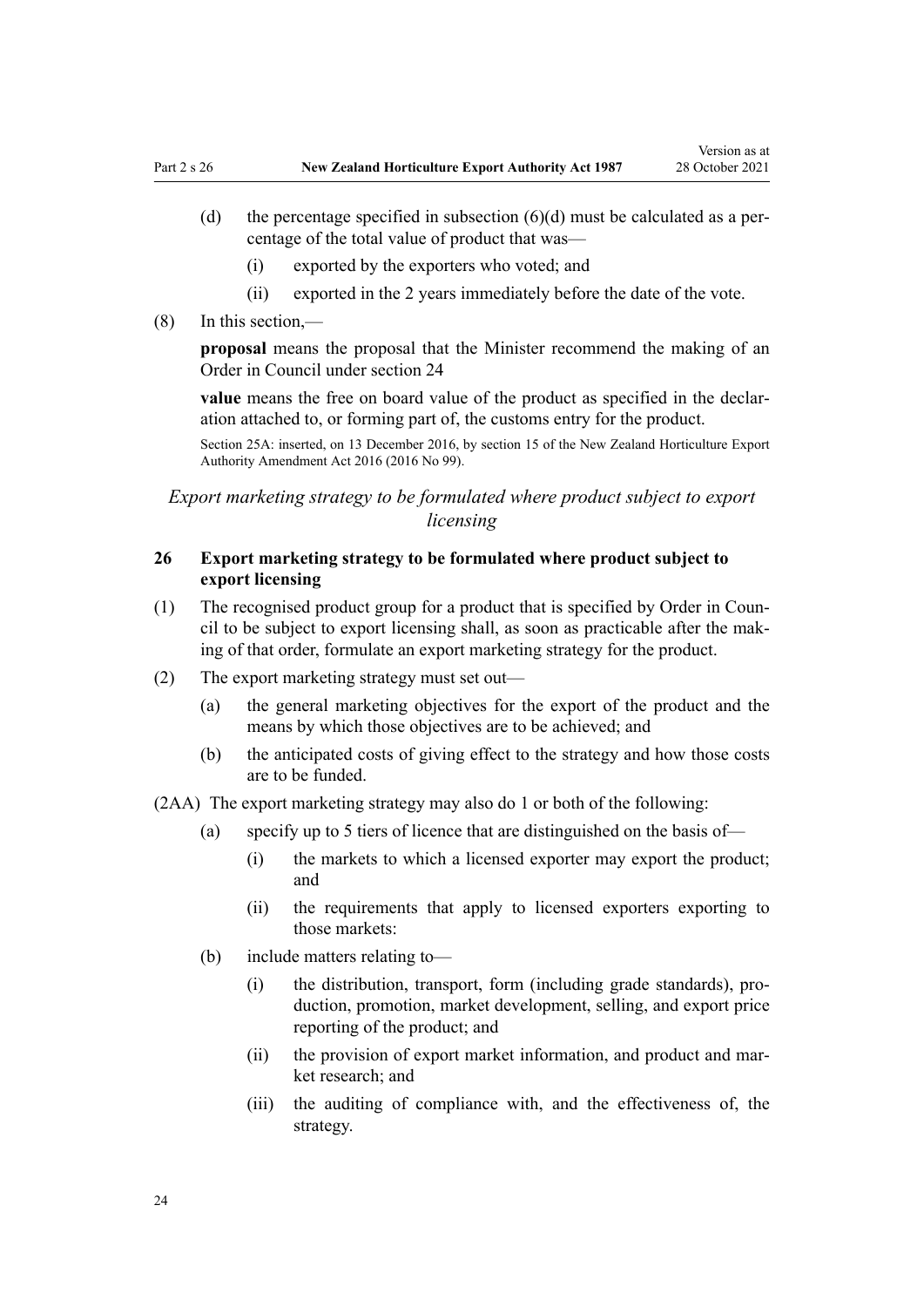- $(2AB)$  Requirements of the kind referred to in subsection  $(2AA)(a)(ii)$  may relate only to the matters specified in subsection (2AA)(b)(i) to (iii).
- (2AC) An export marketing strategy that specifies more than 1 tier of licence must rank the tiers of licence from the lowest to the highest tier.
- (2A) The export marketing strategy must not include—
	- (a) a limitation on the volume of the product to be exported to any market, or to any part of a market:
	- (b) a limitation on the number of exporters to be licensed to export to any market, or to any part of a market.
- (2B) *[Repealed]*

<span id="page-24-0"></span>Version as at

- (3) In formulating the export marketing strategy, the recognised product group shall consult with—
	- (a) all other associations or bodies representing producers or exporters, or both producers and exporters, of the prescribed product; and
	- (b) where practicable, other persons or bodies who are likely to be specially affected by the provisions of the export marketing strategy; and
	- (c) such other persons or bodies involved with the carrying out of research into the product, or the provision of transport or packaging or other export-related services for the product, as the product group thinks fit.
- (4) The recognised product group shall, after formulating the export marketing strategy, submit it to the Authority for approval under [section 28,](#page-26-0) together with details of its consultations with the associations, persons, and bodies referred to in subsection (3).

Section 26(2): replaced, on 13 December 2016, by [section 16](http://legislation.govt.nz/pdflink.aspx?id=DLM6675673) of the New Zealand Horticulture Export Authority Amendment Act 2016 (2016 No 99).

Section 26(2AA): inserted, on 13 December 2016, by [section 16](http://legislation.govt.nz/pdflink.aspx?id=DLM6675673) of the New Zealand Horticulture Export Authority Amendment Act 2016 (2016 No 99).

Section 26(2AB): inserted, on 13 December 2016, by [section 16](http://legislation.govt.nz/pdflink.aspx?id=DLM6675673) of the New Zealand Horticulture Export Authority Amendment Act 2016 (2016 No 99).

Section 26(2AC): inserted, on 13 December 2016, by [section 16](http://legislation.govt.nz/pdflink.aspx?id=DLM6675673) of the New Zealand Horticulture Export Authority Amendment Act 2016 (2016 No 99).

Section 26(2A): inserted, on 27 October 1992, by [section 6](http://legislation.govt.nz/pdflink.aspx?id=DLM280625) of the New Zealand Horticulture Export Authority Amendment Act 1992 (1992 No 100).

Section 26(2A): amended, on 31 October 2003, by [section 5\(2\)](http://legislation.govt.nz/pdflink.aspx?id=DLM226218) of the New Zealand Horticulture Export Authority Amendment Act 2003 (2003 No 117).

Section 26(2B): repealed, on 31 October 2003, by [section 5\(3\)](http://legislation.govt.nz/pdflink.aspx?id=DLM226218) of the New Zealand Horticulture Export Authority Amendment Act 2003 (2003 No 117).

#### **27 Export marketing strategy to be kept under review**

(1) The recognised product group for a prescribed product shall keep its export marketing strategy under review with a view to determining whether, in light of changing circumstances or new developments, it is necessary or desirable to replace or amend or revoke the strategy.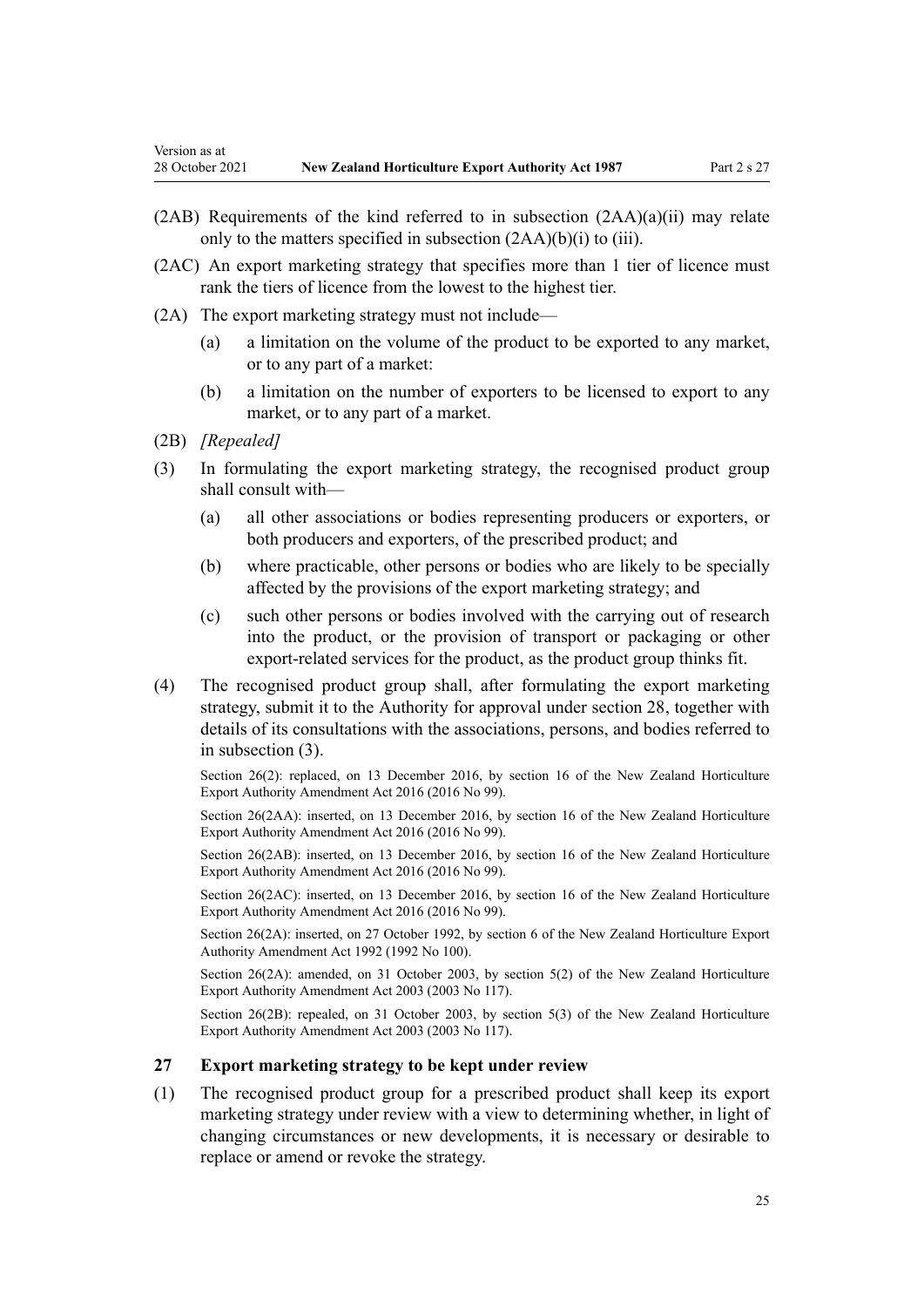Version as at

- <span id="page-25-0"></span>(2) The recognised product group may, after such consultation with the persons specified in [section 26\(3\)](#page-23-0) as is reasonable having regard to the extent of any proposed change, submit to the Authority for approval any proposal to replace or amend the export marketing strategy, together with details of the consult‐ ations carried out on the proposal.
- (3) The Authority may at any time, of its own motion or at the request of any pro‐ ducer, exporter, or other interested party,—
	- (a) require the recognised product group to carry out a general review of its export marketing strategy; or
	- (b) recommend to the recognised product group that any particular provision or part of the strategy be reviewed or amended or revoked.
- (4) *[Repealed]*
- (5) *[Repealed]*

Section 27(2): amended, on 27 October 1992, by [section 7\(1\)](http://legislation.govt.nz/pdflink.aspx?id=DLM280626) of the New Zealand Horticulture Export Authority Amendment Act 1992 (1992 No 100).

Section 27(4): repealed, on 31 October 2003, by [section 6](http://legislation.govt.nz/pdflink.aspx?id=DLM226219) of the New Zealand Horticulture Export Authority Amendment Act 2003 (2003 No 117).

Section 27(5): repealed, on 31 October 2003, by [section 6](http://legislation.govt.nz/pdflink.aspx?id=DLM226219) of the New Zealand Horticulture Export Authority Amendment Act 2003 (2003 No 117).

#### **27A Changes to tiers of licence**

*How tiers of licence may be changed*

- (1) The recognised product group for a prescribed product may propose 1 or both of the following when submitting a proposal to replace or amend an export marketing strategy under [section 27:](#page-24-0)
	- (a) that new tiers of licence be added:
	- (b) that existing tiers of licence be removed or amended (including by amending matters of the kind specified in [section 26\(2AA\)\(a\)\(i\) and](#page-23-0) [\(ii\)](#page-23-0)).
- (2) The recognised product group must not submit the proposal until at least 1 year after the later of the following dates:
	- (a) the date on which the Authority first approved the export marketing strategy:
	- (b) the date on which the Authority most recently approved a proposal to amend or replace the export marketing strategy in a way that included adding, removing, or amending tiers of licence.

*Effect of change on existing licences*

(3) On and from the date that the proposal comes into force, the holder of an existing licence for the prescribed product must be treated as if the person holds—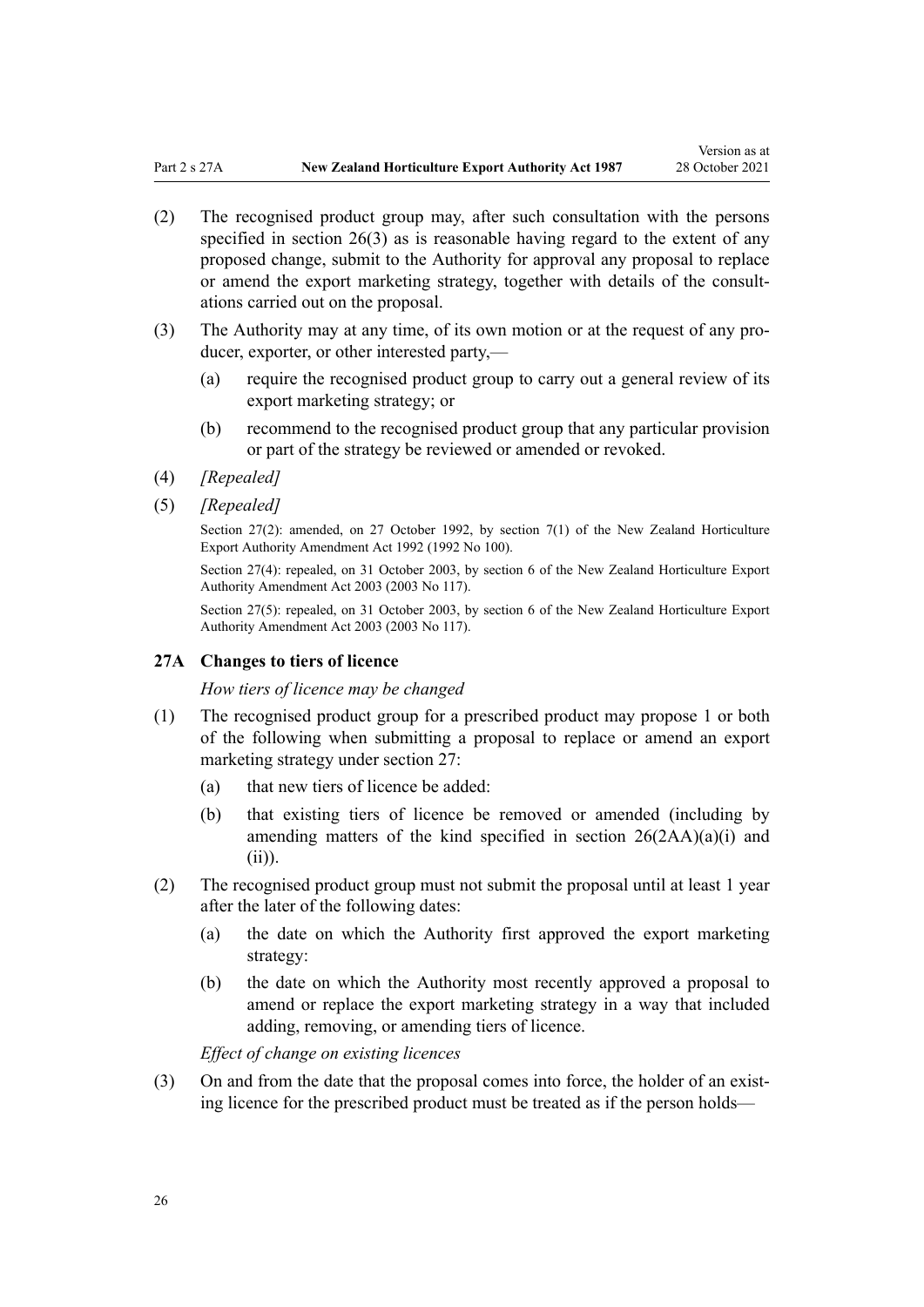- <span id="page-26-0"></span>(a) the lowest tier or tiers of licence needed to export the product to the market or markets covered by the existing licence immediately before the proposal came into force; or
- (b) any lower tier or tiers of licence notified in writing to the Authority by the holder of the existing licence.
- (4) As soon as practicable after a proposal comes into force or notice is given in accordance with subsection (3)(b),—
	- (a) the Authority must provide the holder of an existing licence with written confirmation of the new tier or tiers of licence; and
	- (b) the Registrar appointed under [section 17](#page-12-0) must amend the register so that it records the new tier or tiers of licence.

Section 27A: inserted, on 13 December 2016, by [section 17](http://legislation.govt.nz/pdflink.aspx?id=DLM6675674) of the New Zealand Horticulture Export Authority Amendment Act 2016 (2016 No 99).

#### **28 Approval of export marketing strategy or proposal to replace, amend, or revoke strategy**

- (1) After considering a strategy or a proposal submitted to it under [section 26](#page-23-0) or [section 27](#page-24-0), the Authority may, if it considers that—
	- (a) there has been insufficient consultation; or
	- (b) the provisions of the strategy or proposal are in any way unreasonable or defective; or
	- (c) there is opposition that is real and of substance to any of the provisions of the strategy or proposal,—

refer the strategy or proposal, together with any recommendation of the Authority, back to the recognised product group for review or further consult‐ ation.

- (2) The Authority shall not approve an export marketing strategy or proposal unless satisfied that—
	- (a) the consultations referred to in section  $26(3)$  or [section 27\(2\)](#page-24-0) have taken place; and
	- (b) having regard to the general requirement under [Part 3](#page-31-0) for licensed exporters to carry out their operations in such a way as not to prejudice the strategy, the terms of the strategy or proposal are reasonable; and
	- (c) the long-term effectiveness of the marketing for export of the product concerned would be enhanced by (as the case may be)—
		- (i) conducting it in accordance with the strategy proposed (rather than have no strategy at all); or
		- (ii) conducting it in accordance with the proposed replacement strategy (rather than in accordance with the current strategy); or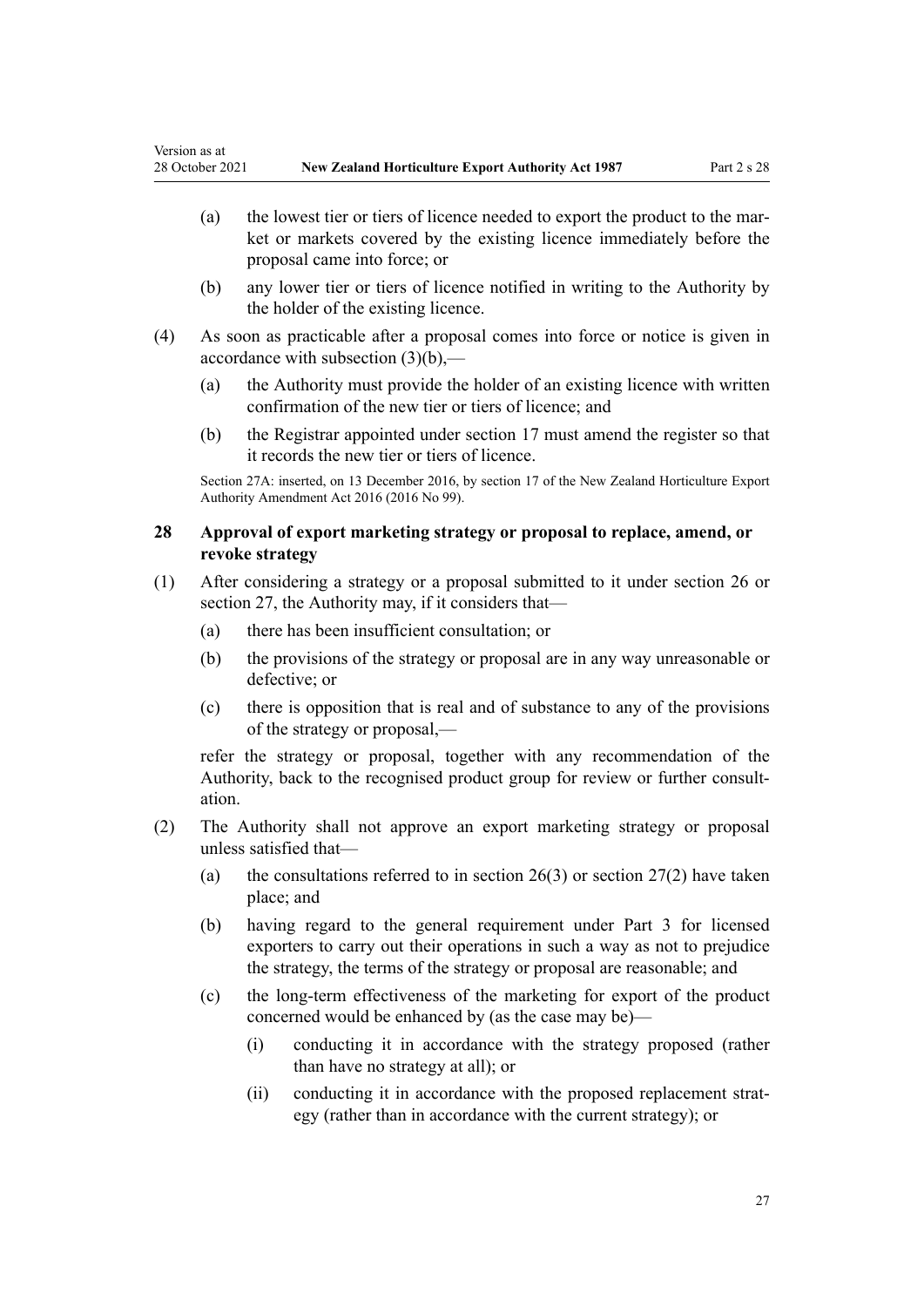<span id="page-27-0"></span>(iii) conducting it in accordance with the current strategy as proposed to be amended (rather than in accordance with that strategy in its present form).

Section 28(2): amended, on 27 October 1992, by [section 8\(1\)](http://legislation.govt.nz/pdflink.aspx?id=DLM280627) of the New Zealand Horticulture Export Authority Amendment Act 1992 (1992 No 100).

Section 28(2)(c): substituted, on 27 October 1992, by [section 8\(2\)](http://legislation.govt.nz/pdflink.aspx?id=DLM280627) of the New Zealand Horticulture Export Authority Amendment Act 1992 (1992 No 100).

# **29 Date of coming into force of approved strategy or proposal for purposes of export licensing**

- (1) Where the Authority approves a strategy or a proposal under [section 28](#page-26-0), it shall fix a date on which the strategy or proposal will come into force for the pur‐ poses of [Part 3](#page-31-0).
- (2) In fixing any date under this section, the Authority shall—
	- (a) consult with the recognised product group; and
	- (b) ensure that the date fixed allows for such notice of the terms of the strategy or proposal to exporters of the product as is reasonable having regard to the content of the strategy or proposal; and
	- (c) where practicable, and unless there is good reason to the contrary, ensure that any strategy or proposal for change comes into force at a time that falls between the main export seasons for the product.
- (3) The Authority may at any time, after consultation with the recognised product group, amend any date fixed under this section to a later date, and where this occurs the strategy or proposal shall not come into force until that later date.

#### **30 Notification of approval of strategy or proposal**

- (1) Where the Authority first approves an export marketing strategy for a pre‐ scribed product, it shall—
	- (a) by notice published in the *Gazette*, specify—
		- (i) the date on which it approved the strategy; and
		- (ii) the date fixed under section 29 for the coming into force of the strategy; and
		- (iii) that, from the date fixed for the coming into force of the strategy, any person who wishes to export the prescribed product will be required to hold an export licence that allows the licence holder to export the product to the intended market; and
		- (iv) the method by which application may be made for an export licence; and
	- (b) supply a copy of the written notice to the Minister, the recognised prod‐ uct group, and those associations, persons, and bodies notified to the Authority under [section 26\(4\)](#page-23-0) as having taken part in consultations on the formulation of the strategy; and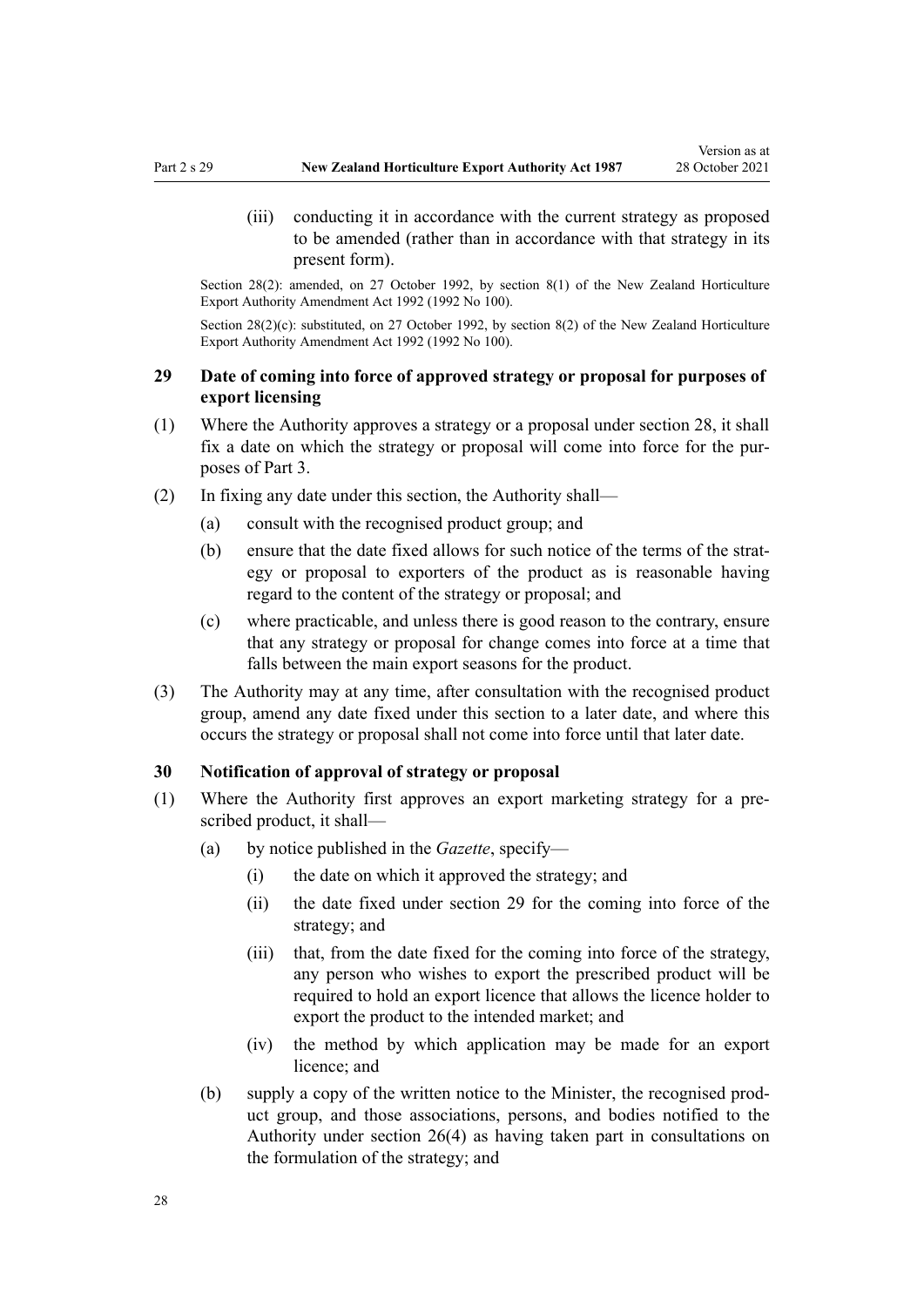<span id="page-28-0"></span>Version as at

- (c) cause the notice to be published in such trade journals or other publications as the Authority thinks fit; and
- (d) as soon as is practicable in the circumstances, supply a copy of the strat‐ egy to every licensed exporter of the product.
- (2) Where the Authority approves any proposal to replace, amend, or revoke an export marketing strategy, it shall—
	- (a) notify the recognised product group accordingly; and
	- (b) supply a copy of the terms of the proposal to every licensed exporter of the product, and notify every such exporter of—
		- (i) the fact and date of its approval; and
		- (ii) the date fixed under [section 29](#page-27-0) of the coming into force of the proposal.
- (3) Where the Authority amends any date fixed for the coming into force of a strat‐ egy or proposal under [section 29\(3\)](#page-27-0), it shall—
	- (a) where the date relates to the first approved marketing strategy for the product,—
		- (i) publish the amended date in the *Gazette*, and such trade journals or other publications as the Authority thinks fit; and
		- (ii) notify the persons and bodies specified in subsection  $(1)(b)$ ; and
	- (b) in every case, notify the amended date as soon as possible to the recognised product group and to all licensed exporters of the product.

Section 30(1)(a)(iii): amended, on 13 December 2016, by [section 18](http://legislation.govt.nz/pdflink.aspx?id=DLM6675676) of the New Zealand Horticulture Export Authority Amendment Act 2016 (2016 No 99).

Section 30(1)(b): amended, on 19 December 2002, by [section 5](http://legislation.govt.nz/pdflink.aspx?id=DLM169063) of the New Zealand Horticulture Export Authority Amendment Act 2002 (2002 No 70).

# *Amendment or revocation of Order in Council declaring product to be prescribed product*

#### **31 Amendment or revocation of Order in Council**

- (1) The Governor-General may from time to time, on the recommendation of the Minister in accordance with [section 32](#page-29-0) or [section 33](#page-30-0),—
	- (a) amend an Order in Council made under [section 24](#page-19-0) by—
		- (i) adding or deleting any specification that the product is to be sub‐ ject to export licensing; or
		- (ii) substituting a different recognised product group for that named in the order; or
		- (iii) excluding any specified variety or cultivar of the product to which the order relates; or
	- (b) revoke any such Order in Council.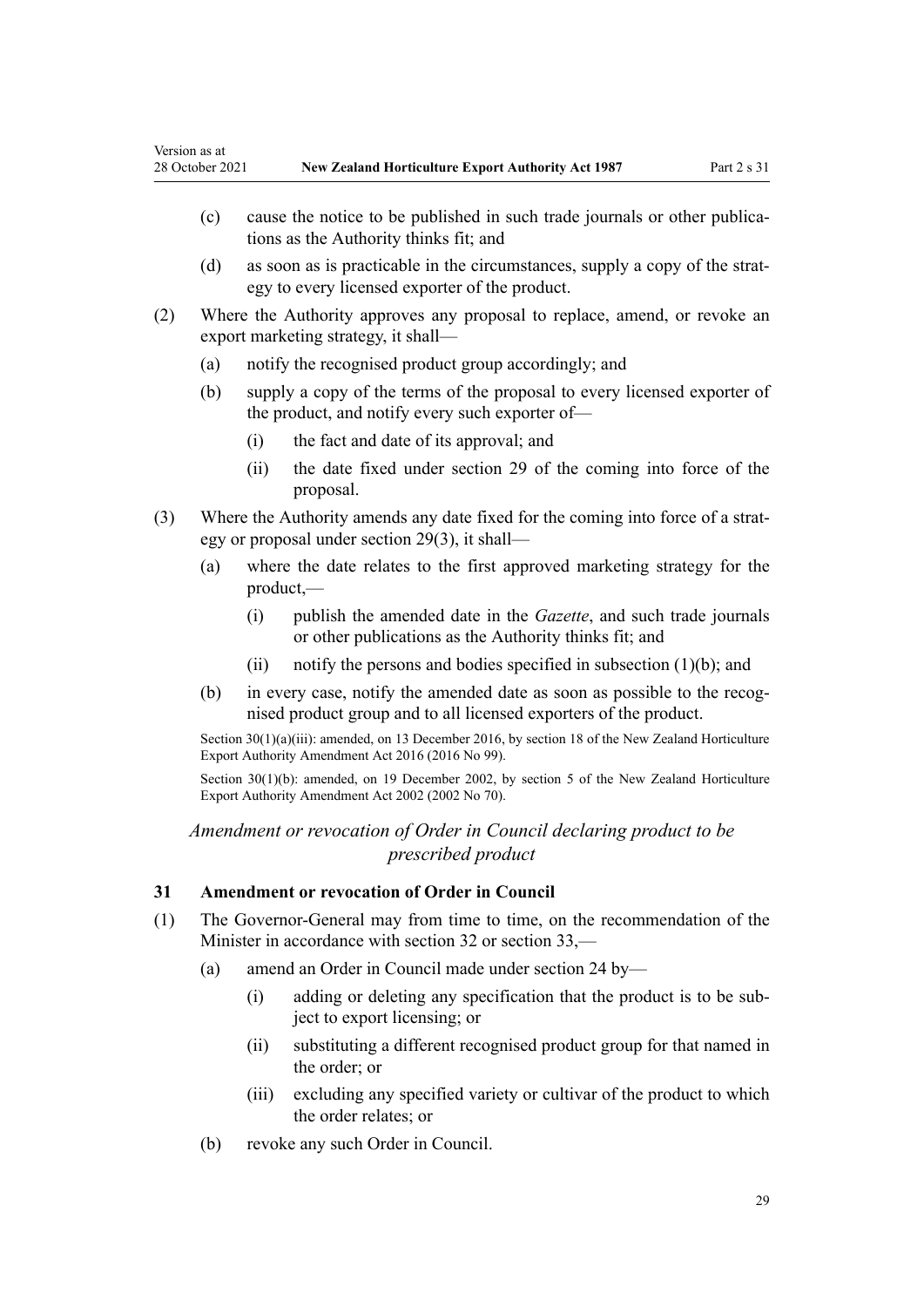- <span id="page-29-0"></span>(2) Notwithstanding subsection (1), or anything in sections 32 and [33,](#page-30-0) the Governor-General may from time to time, by Order in Council, amend any Order in Council made under [section 24](#page-19-0) for the purpose of correcting any error or making any minor or technical amendment.
- (3) The following are secondary legislation (*see* [Part 3](http://legislation.govt.nz/pdflink.aspx?id=DLM7298343) of the Legislation Act 2019 for publication requirements):
	- (a) an amendment under this section:
	- (b) a revocation under this section.

|                                   | Legislation Act 2019 reguirements for secondary legislation made under this section              |                                    |
|-----------------------------------|--------------------------------------------------------------------------------------------------|------------------------------------|
| <b>Publication</b>                | PCO must publish it on the legislation website and notify LA19 s $69(1)(c)$<br>it in the Gazette |                                    |
| Presentation                      | The Minister must present it to the House of<br>Representatives                                  | LA19 s 114, Sch 1<br>cl $32(1)(a)$ |
| <b>Disallowance</b>               | It may be disallowed by the House of Representatives                                             | LA19 ss 115, 116                   |
| This note is not part of the Act. |                                                                                                  |                                    |

Section 31(1): amended, on 19 December 2002, by [section 5](http://legislation.govt.nz/pdflink.aspx?id=DLM169063) of the New Zealand Horticulture Export Authority Amendment Act 2002 (2002 No 70).

Section 31(3): inserted, on 28 October 2021, by [section 3](http://legislation.govt.nz/pdflink.aspx?id=LMS268932) of the Secondary Legislation Act 2021 (2021 No 7).

# **32 Requirements to be met before Minister may recommend amendment of Order in Council**

- (1) The Minister shall not recommend any amendment of an Order in Council made under [section 24](#page-19-0) that would render the product concerned subject to export licensing unless the requirements specified in [section 25](#page-20-0) in relation to the original Order in Council are also met in relation to the proposed amend‐ ment.
- (2) The Minister shall not recommend any amendment of an Order in Council made under [section 24](#page-19-0) that would delete any specification that the product is subject to export licensing unless—
	- (a) the recognised product group so requests; or
	- (b) the Minister, after consultation with the Authority, the recognised prod‐ uct group, and any other persons that the Minister thinks fit, is satisfied that it is not in the interests of the export marketing of the product that the product continue to be subject to export licensing.
- (3) The Minister shall not recommend any amendment of an Order in Council made under [section 24](#page-19-0) that would substitute a different recognised product group for that named in the order unless—
	- (a) the product group named in the order so requests; or
	- (b) the Minister, having regard to the matters specified in section  $25(2)$ , considers that another product group would be more suitable to carry out the functions of a recognised product group in respect of the product, and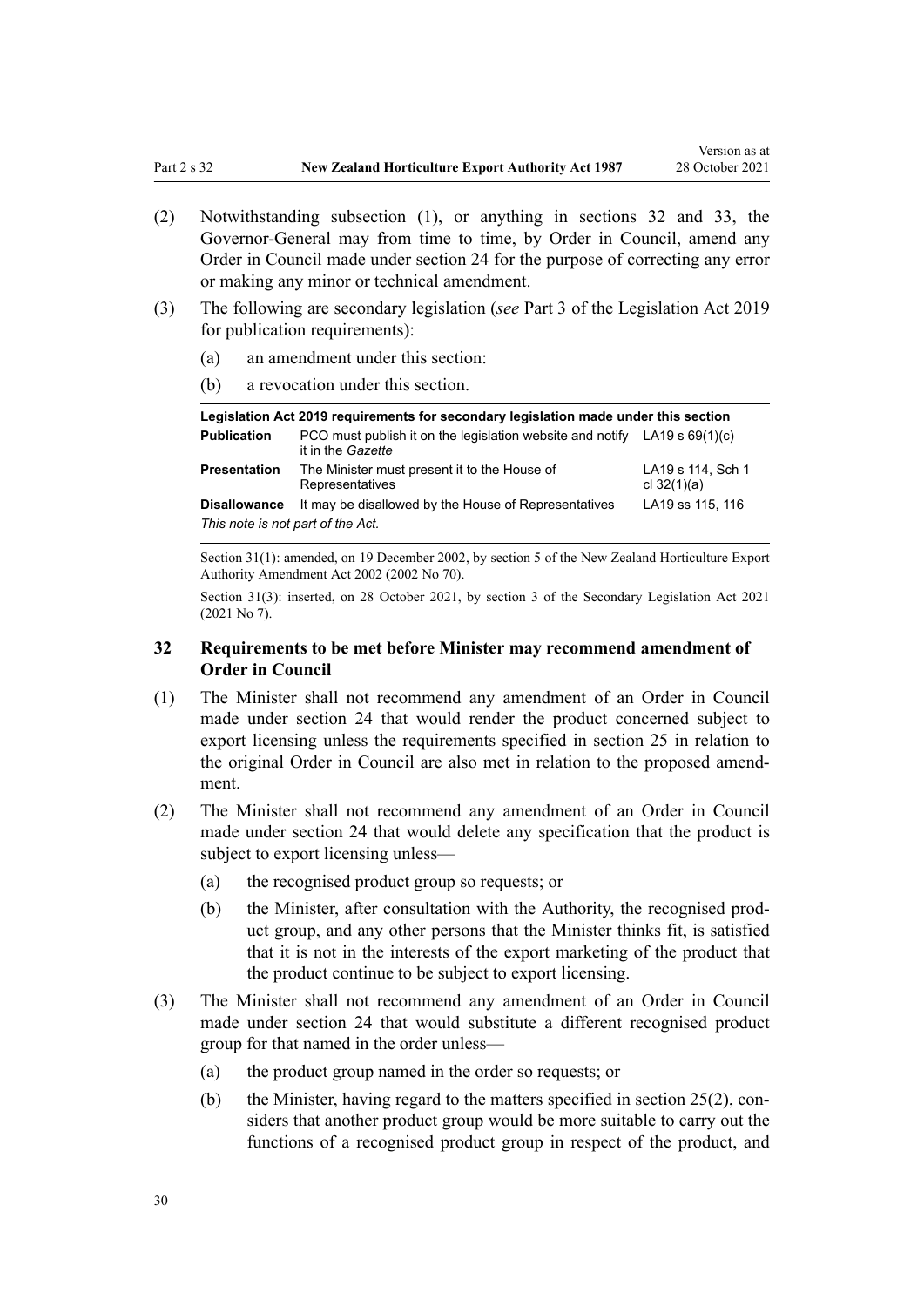that other product group is willing to be named as the recognised product group.

- (4) Before recommending any amendment of an Order in Council made under [sec‐](#page-19-0) [tion 24](#page-19-0) that would exclude any specified variety or cultivar from the order, the Minister shall—
	- (a) consult with the Authority and the recognised product group; and
	- (b) have regard to the matters specified in [section 25\(3\)](#page-20-0).

<span id="page-30-0"></span>Version as at

Section 32 heading: amended, on 19 December 2002, by [section 5](http://legislation.govt.nz/pdflink.aspx?id=DLM169063) of the New Zealand Horticulture Export Authority Amendment Act 2002 (2002 No 70).

Section 32(1): amended, on 19 December 2002, by [section 5](http://legislation.govt.nz/pdflink.aspx?id=DLM169063) of the New Zealand Horticulture Export Authority Amendment Act 2002 (2002 No 70).

Section 32(2): amended, on 19 December 2002, by [section 5](http://legislation.govt.nz/pdflink.aspx?id=DLM169063) of the New Zealand Horticulture Export Authority Amendment Act 2002 (2002 No 70).

Section 32(2)(b): amended, on 19 December 2002, by [section 5](http://legislation.govt.nz/pdflink.aspx?id=DLM169063) of the New Zealand Horticulture Export Authority Amendment Act 2002 (2002 No 70).

Section 32(3): amended, on 19 December 2002, by [section 5](http://legislation.govt.nz/pdflink.aspx?id=DLM169063) of the New Zealand Horticulture Export Authority Amendment Act 2002 (2002 No 70).

Section 32(3)(b): amended, on 13 December 2016, by [section 34](http://legislation.govt.nz/pdflink.aspx?id=DLM6675707) of the New Zealand Horticulture Export Authority Amendment Act 2016 (2016 No 99).

Section 32(3)(b): amended, on 19 December 2002, by [section 5](http://legislation.govt.nz/pdflink.aspx?id=DLM169063) of the New Zealand Horticulture Export Authority Amendment Act 2002 (2002 No 70).

Section 32(4): amended, on 19 December 2002, by [section 5](http://legislation.govt.nz/pdflink.aspx?id=DLM169063) of the New Zealand Horticulture Export Authority Amendment Act 2002 (2002 No 70).

Section 32(4)(b): amended, on 13 December 2016, by [section 34](http://legislation.govt.nz/pdflink.aspx?id=DLM6675707) of the New Zealand Horticulture Export Authority Amendment Act 2016 (2016 No 99).

### **33 Requirements to be met before Minister may recommend revocation of Order in Council**

The Minister shall not recommend the revocation of an Order in Council made under [section 24](#page-19-0) unless—

- (a) the recognised product group so requests and the Minister is satisfied, in accordance with [section 25A](#page-21-0) (which applies with any necessary modifi‐ cations), that the producers and exporters of the product support the making of the recommendation; or
- (b) the Minister is satisfied that the recognised product group is no longer in existence; or
- (c) the Minister, after consultation with the Authority, the recognised prod‐ uct group, and any other persons that the Minister thinks fit, is satisfied that—
	- (i) the recognised product group is no longer able or suitable to carry out its functions under this Act; or
	- (ii) it is not in the interests of the export marketing of the product that it continue to be a prescribed product; or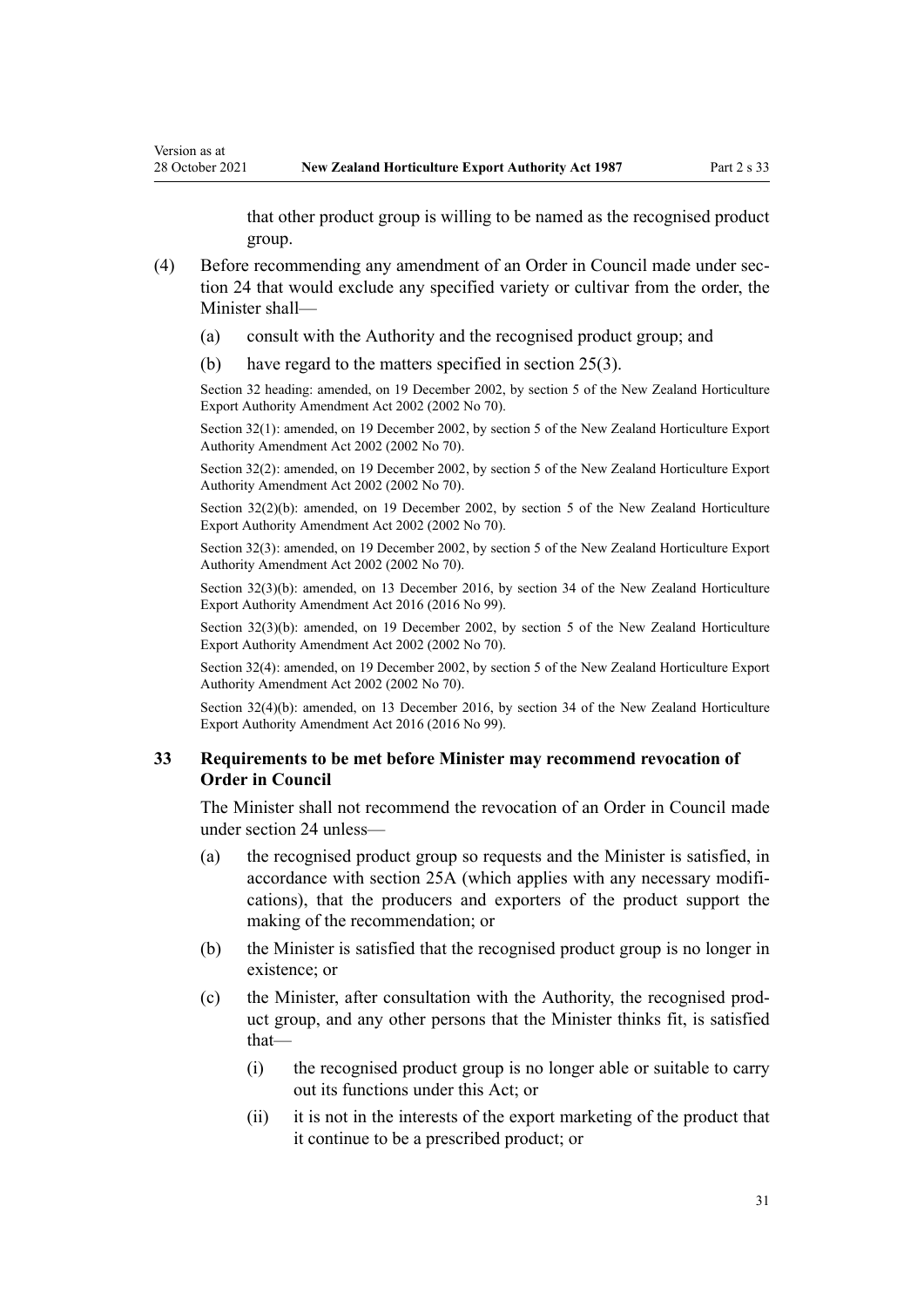<span id="page-31-0"></span>(iii) it is not in the wider public interest that the product continue to be a prescribed product.

Section 33 heading: amended, on 19 December 2002, by [section 5](http://legislation.govt.nz/pdflink.aspx?id=DLM169063) of the New Zealand Horticulture Export Authority Amendment Act 2002 (2002 No 70).

Section 33: amended, on 19 December 2002, by [section 5](http://legislation.govt.nz/pdflink.aspx?id=DLM169063) of the New Zealand Horticulture Export Authority Amendment Act 2002 (2002 No 70).

Section 33(a): amended, on 13 December 2016, by [section 19](http://legislation.govt.nz/pdflink.aspx?id=DLM6675677) of the New Zealand Horticulture Export Authority Amendment Act 2016 (2016 No 99).

Section 33(b): amended, on 19 December 2002, by [section 5](http://legislation.govt.nz/pdflink.aspx?id=DLM169063) of the New Zealand Horticulture Export Authority Amendment Act 2002 (2002 No 70).

Section 33(c): amended, on 19 December 2002, by [section 5](http://legislation.govt.nz/pdflink.aspx?id=DLM169063) of the New Zealand Horticulture Export Authority Amendment Act 2002 (2002 No 70).

# **Part 3 Export licensing**

#### **34 Exporters of prescribed product to hold export licence**

- (1) A person may export a prescribed product only if the person holds an export licence that allows the licence holder to export the product to the intended market.
- (2) However, subsection (1) does not apply to the export of a product—
	- (a) which is not specified by Order in Council made under this Act to be subject to export licensing; or
	- (b) before the date fixed in accordance with [section 29](#page-27-0) as that on which the first approved export marketing strategy for the product will come into force; or
	- (c) in accordance with the conditions of a certificate of exemption issued under [section 40](#page-40-0).
- (3) For the purposes of this section, any person who has applied for an export licence before the date referred to in subsection (2)(b) shall be deemed to hold an export licence until the date on which the Authority notifies that person of its determination of the application.
- (4) Every person who exports any prescribed product in contravention of this sec‐ tion commits an offence and shall be liable on conviction to a fine not exceeding \$50,000.

Section 34(1): replaced, on 13 December 2016, by [section 20\(1\)](http://legislation.govt.nz/pdflink.aspx?id=DLM6675678) of the New Zealand Horticulture Export Authority Amendment Act 2016 (2016 No 99).

Section 34(2): amended, on 13 December 2016, by [section 20\(2\)](http://legislation.govt.nz/pdflink.aspx?id=DLM6675678) of the New Zealand Horticulture Export Authority Amendment Act 2016 (2016 No 99).

Section 34(4): amended, on 13 December 2016, by [section 20\(3\)\(a\)](http://legislation.govt.nz/pdflink.aspx?id=DLM6675678) of the New Zealand Horticulture Export Authority Amendment Act 2016 (2016 No 99).

Section 34(4): amended, on 13 December 2016, by [section 20\(3\)\(b\)](http://legislation.govt.nz/pdflink.aspx?id=DLM6675678) of the New Zealand Horticulture Export Authority Amendment Act 2016 (2016 No 99).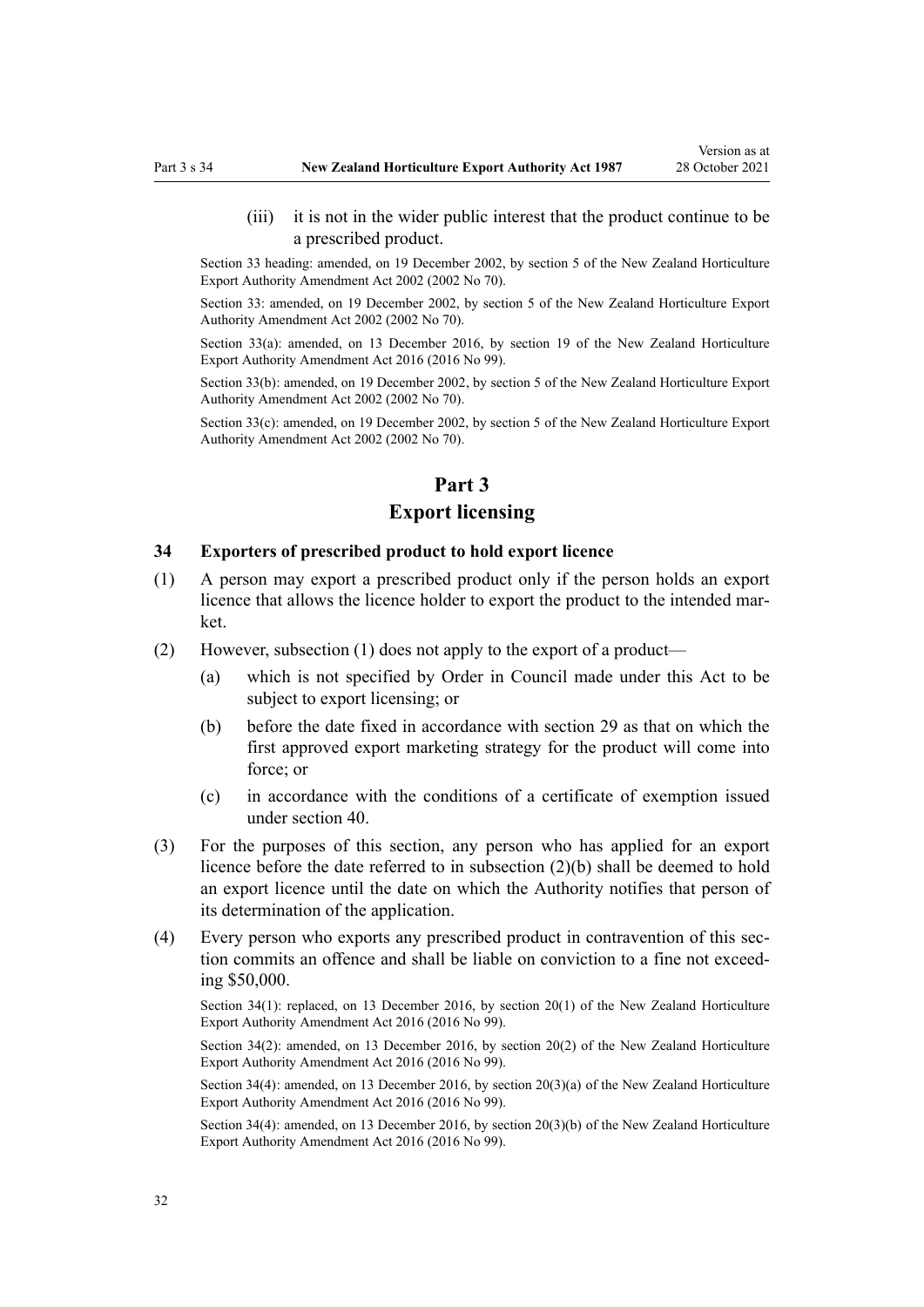Section 34(4): amended, on 1 July 2013, by [section 413](http://legislation.govt.nz/pdflink.aspx?id=DLM3360714) of the Criminal Procedure Act 2011 (2011 No 81).

#### **35 Application for export licence**

<span id="page-32-0"></span>Version as at

- (1) Every application for an export licence shall—
	- (a) be made in writing addressed to the Authority on a form to be provided for that purpose by the Authority, and signed by or on behalf of the applicant; and
	- (b) be accompanied by the prescribed fee (if any).
- (2) An application may be accompanied by any evidence the applicant thinks fit relating to the matters referred to in section 36(1).
- (3) An applicant may make a statement in writing to the Authority, setting forth such information or comment as the applicant considers will assist the Authority in its consideration of the application.

Section 35(2): substituted, on 27 October 1992, by [section 9\(7\)](http://legislation.govt.nz/pdflink.aspx?id=DLM280628) of the New Zealand Horticulture Export Authority Amendment Act 1992 (1992 No 100).

Section 35(2): amended, on 13 December 2016, by [section 21](http://legislation.govt.nz/pdflink.aspx?id=DLM6675679) of the New Zealand Horticulture Export Authority Amendment Act 2016 (2016 No 99).

#### **36 Grant of licence or provisional licence**

- (1) As soon as practicable after receiving an application under section 35, the Authority shall consider it and shall grant an export licence to the applicant if, and only if, the Authority is satisfied (on the basis of evidence put before it by the applicant) that the applicant—
	- (a) has adequate experience and competence in international marketing and in handling export product; and
	- (b) is of sound financial standing and of sound business repute; and
	- (ba) is likely to be competent in handling, exporting, and marketing the prod‐ uct for which the licence is sought, having regard to any relevant requirements that—
		- (i) are specified in the current export marketing strategy for the prod‐ uct; and
		- (ii) apply in relation to that licence; and
	- (bb) understands the current export marketing strategy for the product, and is willing and able to carry on its business in a way that does not prejudice that strategy; and
	- (c) either—
		- (i) has not been convicted of an offence relating to the export of the product for which the licence is sought, or to exporting generally, and has not had any previous licence revoked; or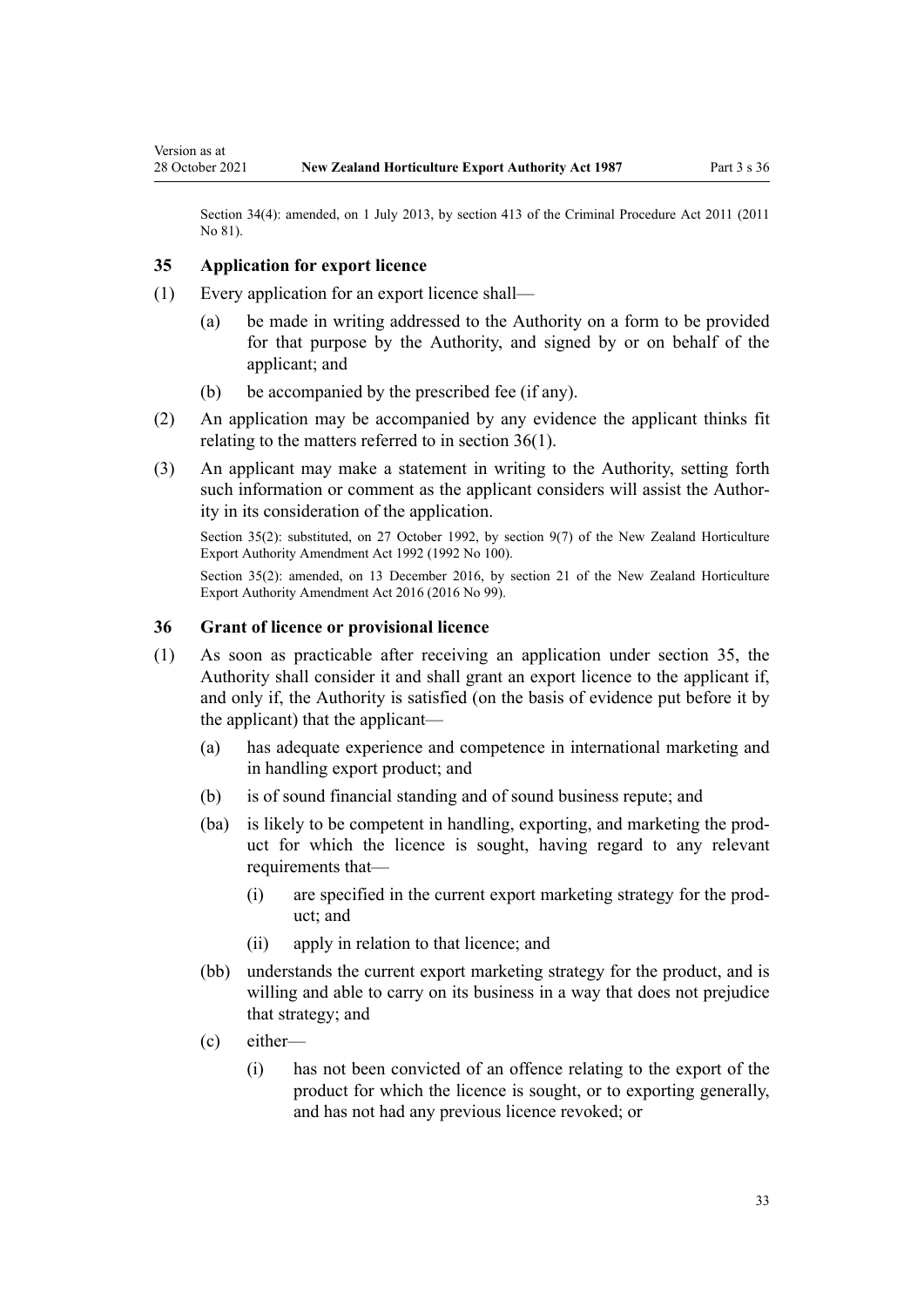- (ii) having been convicted of such an offence, or having had any previous export licence revoked, is nevertheless likely to carry out exporting operations properly.
- (1A) The Authority shall not grant an export licence to an applicant without first—
	- (a) asking the recognised product group concerned for its views on—
		- (i) the applicant's suitability as an exporter of the product for which the licence is sought, having regard to any requirements that—
			- (A) are specified in the current export marketing strategy for the product; and
			- (B) apply in relation to that licence; and
		- (ii) the likelihood that the applicant would carry on export operations in a way that would not prejudice the current export marketing strategy for the product; and
	- (b) considering all views received from the group within a reasonable time of asking.
- (2) Where an applicant lacks experience in international marketing or in handling export product, but otherwise fulfils the criteria set out in paragraphs (b) to (c) of subsection (1), the Authority shall grant the applicant a provisional licence valid for such period (being a period of not less than 2 years) as may be specified in the licence.
- (3) Where, after considering an application, the Authority is not satisfied that it should grant a licence or provisional licence, or determines that it should grant a provisional licence only, it shall appoint a convenient time and place for hear‐ ing the application, and shall give at least 14 days' notice of the hearing to the applicant.
- (4) For the purposes of any hearing under this section,—
	- (a) no person (other than the applicant and any person representing the applicant) shall be entitled to appear and be heard on the matter; and
	- (b) the Authority may seek and receive such information as it thinks fit, and consider information obtained from any source; and
	- (c) if the Authority proposes to take into account any information that is or may be prejudicial to the applicant's case, the Authority shall first disclose that information to the applicant and give the applicant a reasonable opportunity to rebut or comment on it.
- (4A) *[Repealed]*
- (5) After determining an application, the Authority shall—
	- (a) give written notice to the applicant of its decision, including the reasons for its decision in any case where it refuses to grant a licence or grants a provisional licence only; and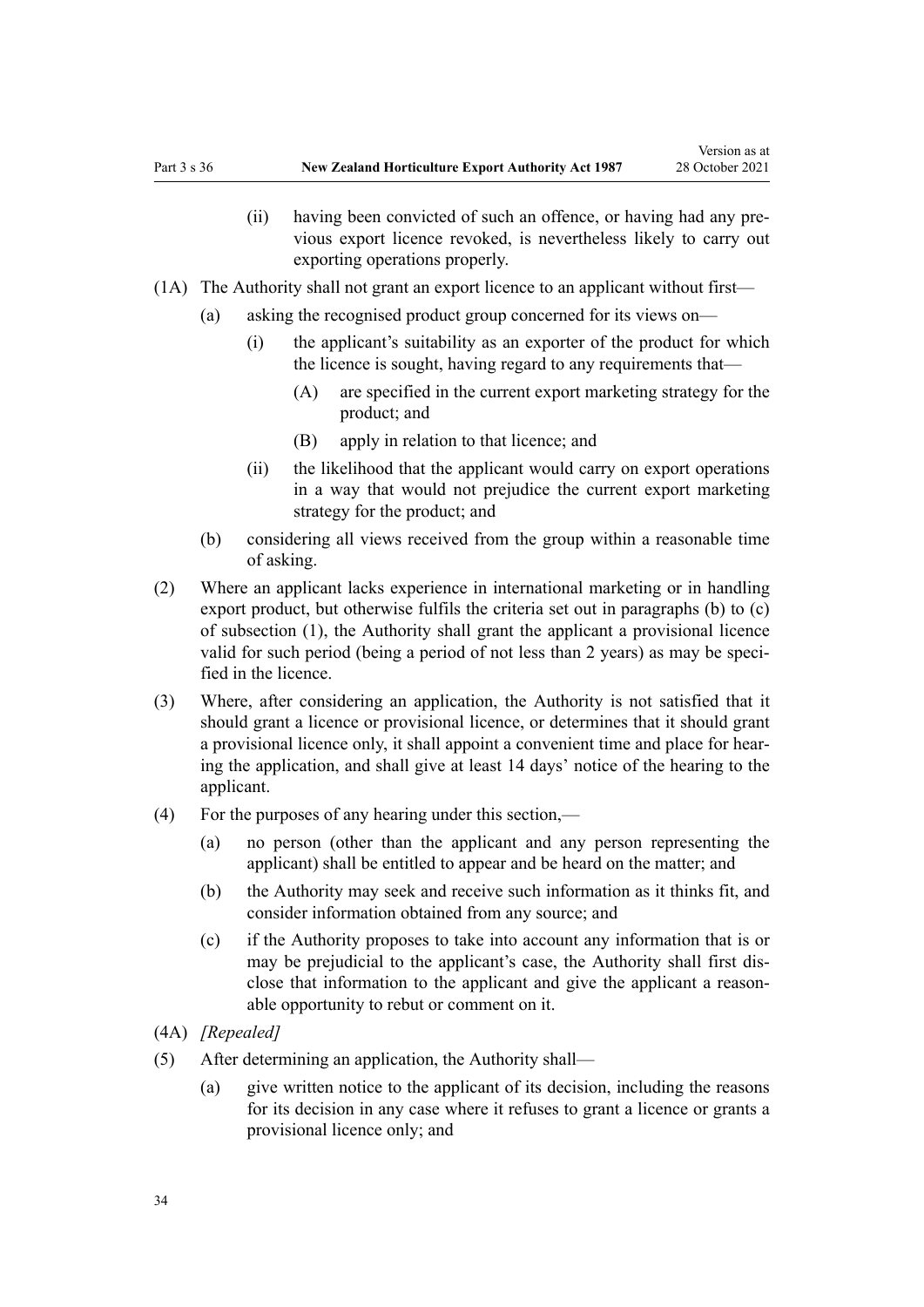- (b) where it has determined to grant a licence, issue the licence to the applicant on payment of the prescribed fee (if any).
- (6) An export licence expires at the end of the fifth anniversary of the date on which it was granted, unless the licence is revoked or cancelled earlier.
- (7) Nothing in subsection (6) limits or affects the ability of—
	- (a) the former holder of an export licence that has expired; or
	- (b) the holder of a current export licence,—

to apply for and be granted another.

<span id="page-34-0"></span>Version as at

Section 36(1): amended, on 31 October 2003, by [section 7\(1\)](http://legislation.govt.nz/pdflink.aspx?id=DLM226220) of the New Zealand Horticulture Export Authority Amendment Act 2003 (2003 No 117).

Section 36(1): amended, on 27 October 1992, by [section 9\(1\)\(a\)](http://legislation.govt.nz/pdflink.aspx?id=DLM280628) of the New Zealand Horticulture Export Authority Amendment Act 1992 (1992 No 100).

Section 36(1): amended, on 27 October 1992, by [section 9\(1\)\(b\)](http://legislation.govt.nz/pdflink.aspx?id=DLM280628) of the New Zealand Horticulture Export Authority Amendment Act 1992 (1992 No 100).

Section 36(1)(ba): replaced, on 13 December 2016, by [section 22\(1\)](http://legislation.govt.nz/pdflink.aspx?id=DLM6675680) of the New Zealand Horticulture Export Authority Amendment Act 2016 (2016 No 99).

Section 36(1)(bb): inserted, on 27 October 1992, by [section 9\(2\)](http://legislation.govt.nz/pdflink.aspx?id=DLM280628) of the New Zealand Horticulture Export Authority Amendment Act 1992 (1992 No 100).

Section 36(1A): inserted, on 27 October 1992, by [section 9\(3\)](http://legislation.govt.nz/pdflink.aspx?id=DLM280628) of the New Zealand Horticulture Export Authority Amendment Act 1992 (1992 No 100).

Section  $36(1A)(a)(i)$ : replaced, on 13 December 2016, by [section 22\(2\)](http://legislation.govt.nz/pdflink.aspx?id=DLM6675680) of the New Zealand Horticulture Export Authority Amendment Act 2016 (2016 No 99).

Section 36(2): amended, on 27 October 1992, by [section 9\(4\)](http://legislation.govt.nz/pdflink.aspx?id=DLM280628) of the New Zealand Horticulture Export Authority Amendment Act 1992 (1992 No 100).

Section 36(3): amended, on 31 October 2003, by [section 7\(2\)](http://legislation.govt.nz/pdflink.aspx?id=DLM226220) of the New Zealand Horticulture Export Authority Amendment Act 2003 (2003 No 117).

Section 36(4A): repealed, on 31 October 2003, by [section 7\(3\)](http://legislation.govt.nz/pdflink.aspx?id=DLM226220) of the New Zealand Horticulture Export Authority Amendment Act 2003 (2003 No 117).

Section 36(6): replaced, on 13 December 2016, by [section 22\(3\)](http://legislation.govt.nz/pdflink.aspx?id=DLM6675680) of the New Zealand Horticulture Export Authority Amendment Act 2016 (2016 No 99).

Section 36(7): added, on 27 October 1992, by [section 9\(6\)](http://legislation.govt.nz/pdflink.aspx?id=DLM280628) of the New Zealand Horticulture Export Authority Amendment Act 1992 (1992 No 100).

#### **37 Conditions of licences**

- (1) Every export licence shall be subject to—
	- (a) a general requirement that the licensee will carry out exporting oper‐ ations in such a way as not to prejudice the current export marketing strategy for the product to which the licence relates; and
	- (b) such reasonable conditions as may be prescribed by the Authority relat‐ ing to the keeping of such records and the furnishing of such information to the Authority as may be necessary to enable the Authority to carry out its functions; and
	- (c) in the case of a provisional licence, such reasonable conditions as the Authority may determine to be necessary or desirable having regard to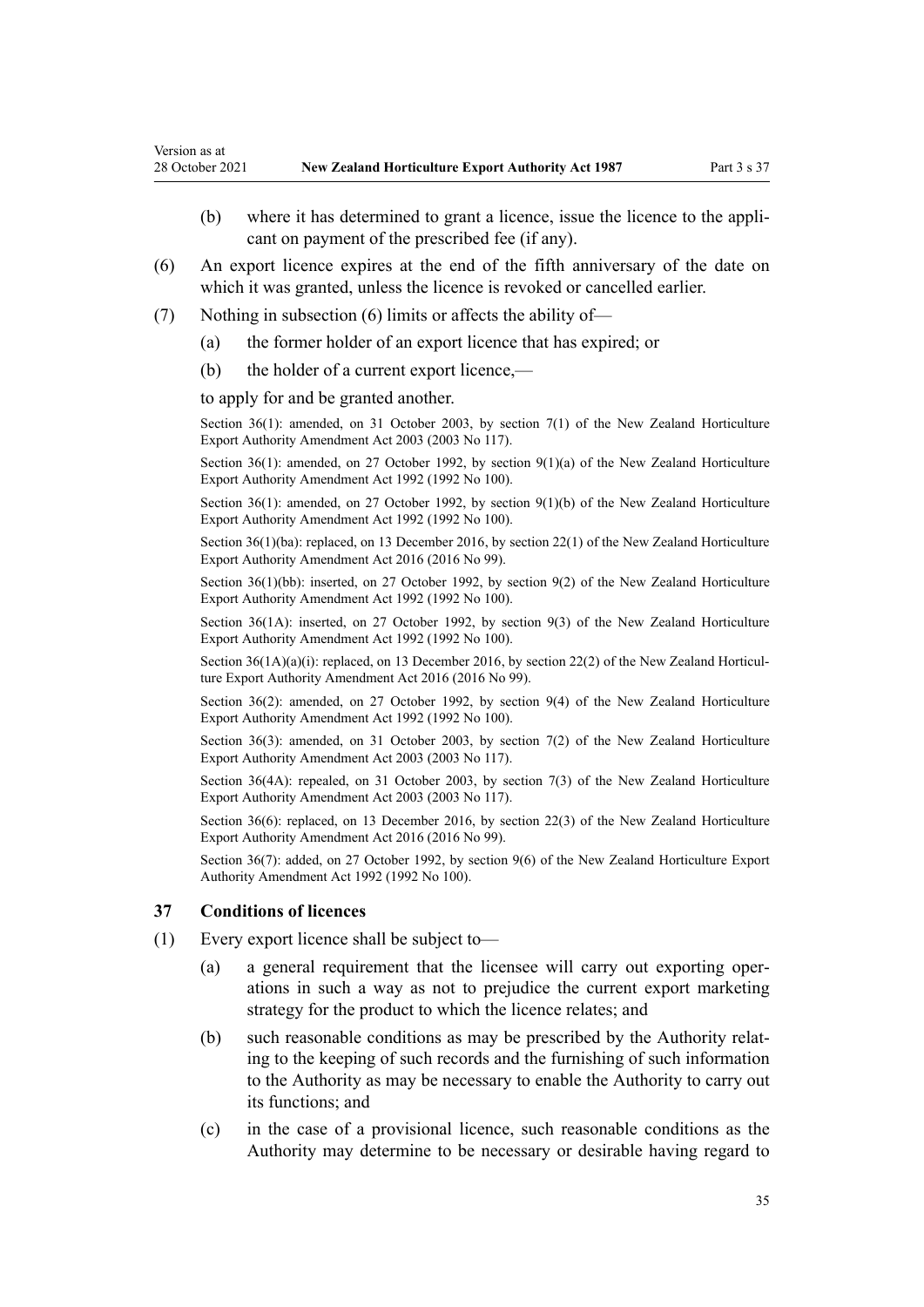the licensee's lack of experience in international marketing or in han‐ dling export product.

- <span id="page-35-0"></span>(2) The Authority may at any time revoke or vary a condition imposed under para‐ graph (b) or paragraph (c) of subsection (1) after giving such notice to the licensed exporter as is reasonable in all the circumstances.
- (3) A licensed exporter who is dissatisfied with any condition imposed under sub‐ section  $(1)(b)$  or  $(c)$ , or any variation of a condition under subsection  $(2)$ , may, within 30 days of receiving notice of the condition or variation concerned, request the Authority to reconsider its imposition or variation of the condition, and if necessary afford the exporter a hearing.
- (4) If the exporter requests a hearing on the matter, the Authority must appoint a time and place for the hearing and give reasonable notice of the appointed time and place to the exporter.
- (5) For the purposes of any hearing under this section,—
	- (a) no person (other than the exporter and any person representing the exporter) is entitled to appear and be heard on the matter; and
	- (b) the Authority may seek and receive such information as it thinks fit, and consider information obtained from any source; and
	- (c) if the Authority proposes to take into account any information that is or may be prejudicial to the exporter's case, the Authority must first dis‐ close that information to the exporter and give the exporter a reasonable opportunity to rebut or comment on it.
- (6) After hearing the exporter (or, if appropriate, considering the exporter's sub‐ missions), the Authority—
	- (a) may confirm, revoke, or vary the condition or variation of condition con‐ cerned; and
	- (b) must notify the exporter in writing of its decision (giving reasons if the decision is adverse to the exporter).

Section 37(3): added, on 31 October 2003, by [section 8](http://legislation.govt.nz/pdflink.aspx?id=DLM226221) of the New Zealand Horticulture Export Authority Amendment Act 2003 (2003 No 117).

Section 37(4): added, on 31 October 2003, by [section 8](http://legislation.govt.nz/pdflink.aspx?id=DLM226221) of the New Zealand Horticulture Export Authority Amendment Act 2003 (2003 No 117).

Section 37(5): added, on 31 October 2003, by [section 8](http://legislation.govt.nz/pdflink.aspx?id=DLM226221) of the New Zealand Horticulture Export Authority Amendment Act 2003 (2003 No 117).

Section 37(6): added, on 31 October 2003, by [section 8](http://legislation.govt.nz/pdflink.aspx?id=DLM226221) of the New Zealand Horticulture Export Authority Amendment Act 2003 (2003 No 117).

#### **38 Additional conditions may be imposed where prejudice to export marketing strategy**

- (1) Where the Authority believes on reasonable grounds that—
	- (a) a licensed exporter is conducting, or has conducted, export operations (other than operations carried out in accordance with the conditions of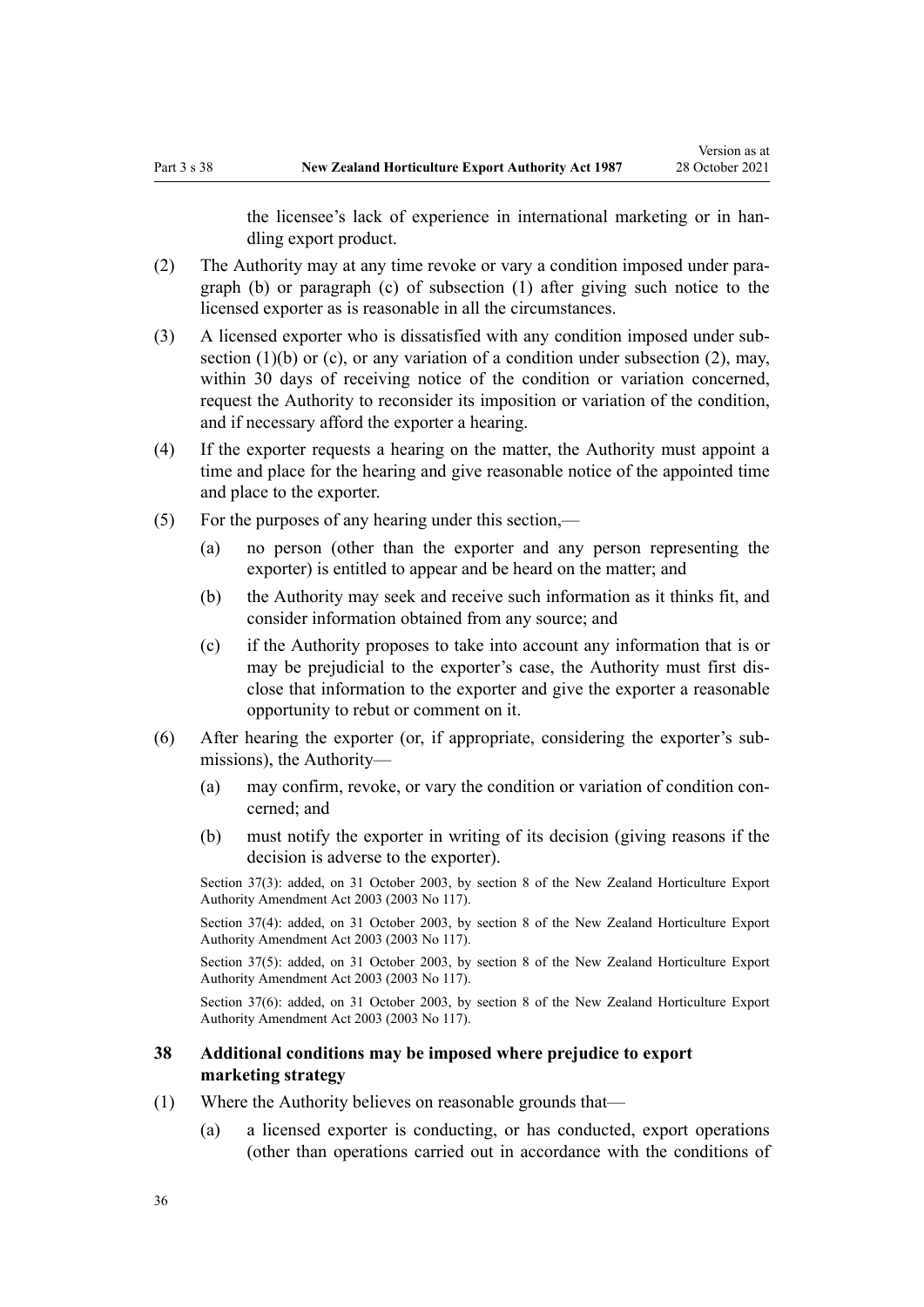Version as at

an exemption granted under [section 41](#page-41-0)) in such a manner as to prejudice the current export marketing strategy for the product to which the licence relates; and

(b) it is necessary or desirable to impose conditions on that exporter's licence to prevent any repetition or continuance of that prejudice,—

the Authority shall inform the exporter in writing accordingly.

- (2) Any written notice under subsection (1) shall specify—
	- (a) the operations in respect of which it is claimed that the prejudice to the export marketing strategy is occurring or has occurred; and
	- (b) the nature of any conditions that the Authority considers would be necessary or desirable to prevent any further prejudice; and
	- (c) a day by which the exporter may make submissions to the Authority on the matter, or request the Authority for a hearing.
- (2A) The day referred to in subsection  $(2)(c)$  shall be—
	- (a) a day not less than 7 days after the day on which the notice concerned was served, if the Authority is satisfied (on reasonable grounds) that, in the light of—
		- (i) the manner in which the exporter concerned has conducted or is conducting export operations; and
		- (ii) the period for which the exporter has conducted or has been conducting those operations in that manner; and
		- (iii) the effect in the marketplace of the exporter's conduct of those operations in that manner for that period; and
		- (iv) the total length of the export season; and
		- $(v)$  the length of the export season remaining,—

rapid action must be taken to reduce or eliminate prejudice to the export marketing strategy concerned:

- (b) a day not less than 30 days after the day on which the notice concerned was served, in any other case.
- (3) Where the exporter requests a hearing on the matter, the Authority shall appoint a time and place for the hearing and give reasonable notice of the appointed time and place to the exporter.
- (4) For the purpose of any hearing under this section,—
	- (a) no person (other than the exporter and any person representing the exporter) shall be entitled to appear and be heard on the matter; and
	- (b) the Authority may seek and receive such information as it thinks fit and, consider information obtained from any source; and
	- (c) if the Authority proposes to take into account any information that is or may be prejudicial to the exporter's case, the Authority shall first dis‐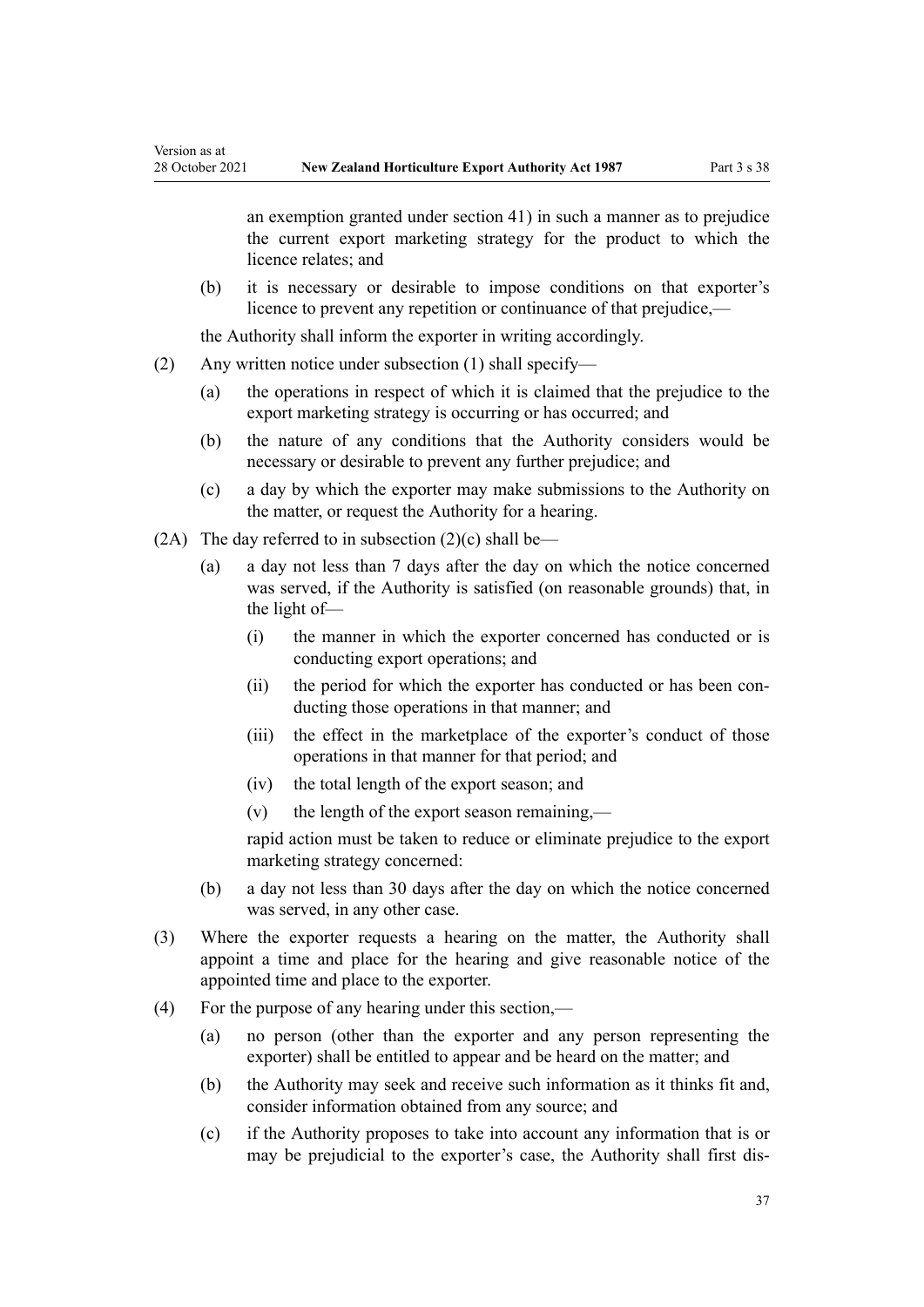close that information to the exporter and give the exporter a reasonable opportunity to rebut or comment on it.

- (5) In determining whether or not it is necessary or desirable to impose conditions on an exporter's licence to prevent any repetition or continuance of prejudice to the export licensing strategy, the Authority shall have regard to the following matters:
	- (a) the seriousness or otherwise of any prejudice:
	- (b) the reasonableness of the relevant provisions of the strategy:
	- (c) the date at which such provisions came into force, and whether or not the provisions have been reviewed in light of changing circumstances or new developments:
	- (d) the extent of notice given to the exporter of the relevant provisions:
	- (e) the financial and business circumstances of the exporter:
	- (f) such other matters as appear to the Authority to be relevant.
- (6) Where the Authority is satisfied both that prejudice to the export marketing strategy has occurred, and that it is appropriate to impose conditions on the exporter's licence to prevent any repetition or continuance of that prejudice, the Authority may attach to the exporter's licence such reasonable conditions as the Authority considers necessary or desirable to ensure that the exporter carries out export operations in compliance with the current export marketing strategy.
- (7) Any conditions imposed under subsection (6)—
	- (a) may, notwithstanding that the export marketing strategy deals with such matters in a general way rather than imposing obligations on individual exporters, set requirements relating to—
		- (i) the distribution of the product by the exporter; and
		- (ii) the markets or market segments to which the exporter may export the product; and
		- (iii) the quantities and grade of product that may be exported; and
		- (iv) the form in which the product may be exported; and
		- $(v)$  such other matters as will ensure compliance with the export marketing strategy; and
	- (b) may require the exporter to make returns or provide information to the Authority relating to all or any export operations of the exporter in respect of the product; and
	- (c) shall specify the date on which the conditions are to come into force and the period (being a period of not more than 3 years) for which they are to remain in force.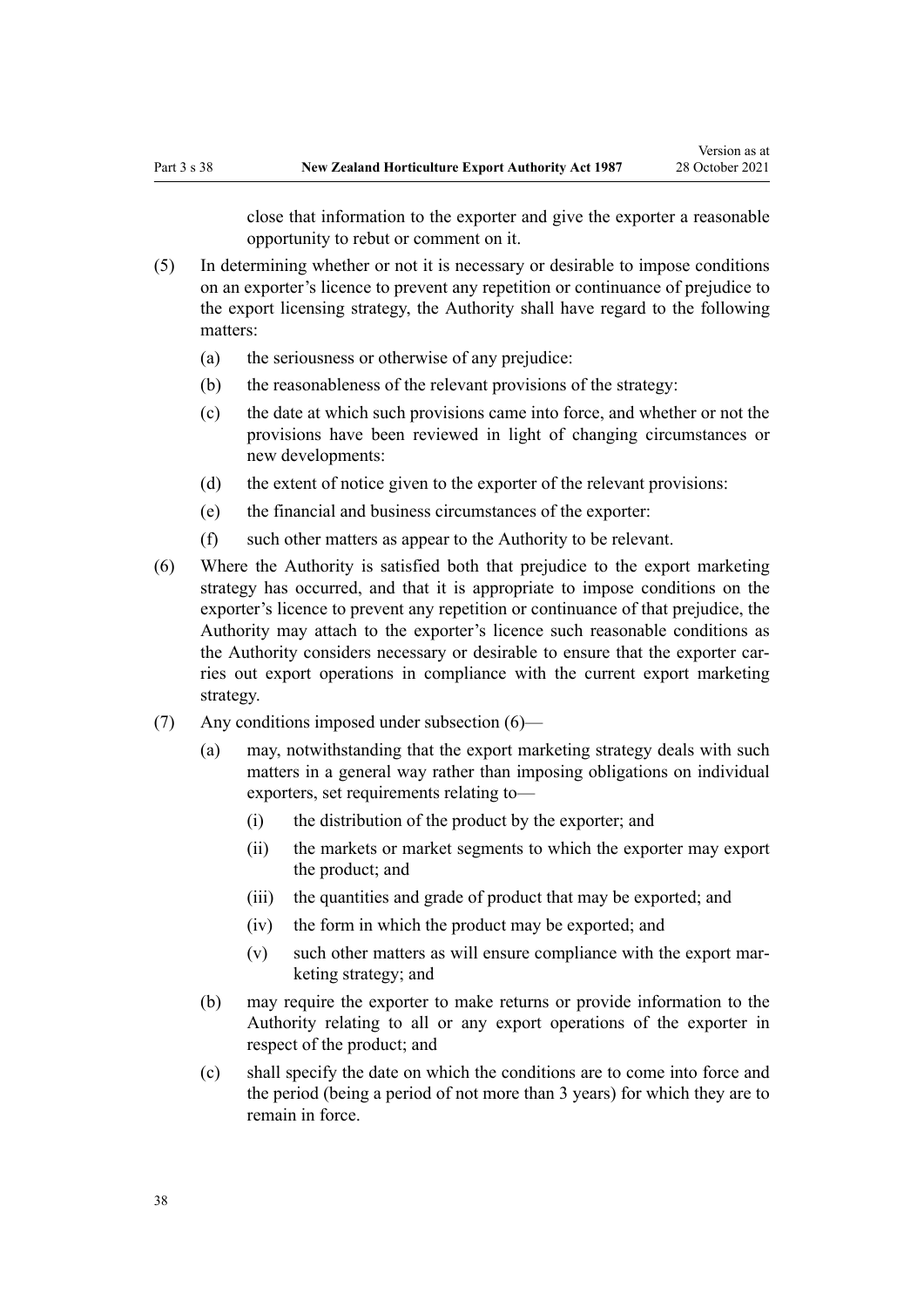<span id="page-38-0"></span>Version as at

(8) The Authority may at any time revoke or vary a condition imposed under this section after giving such notice to the licensed exporter as is reasonable in all the circumstances.

Section 38(2)(c): amended, on 27 October 1992, by [section 10\(2\)](http://legislation.govt.nz/pdflink.aspx?id=DLM280629) of the New Zealand Horticulture Export Authority Amendment Act 1992 (1992 No 100).

Section 38(2A): inserted, on 27 October 1992, by [section 10\(1\)](http://legislation.govt.nz/pdflink.aspx?id=DLM280629) of the New Zealand Horticulture Export Authority Amendment Act 1992 (1992 No 100).

Section 38(7)(a)(i): amended, on 13 December 2016, by [section 23](http://legislation.govt.nz/pdflink.aspx?id=DLM6675681) of the New Zealand Horticulture Export Authority Amendment Act 2016 (2016 No 99).

#### **39 Revocation, suspension, and cancellation of licences**

- (1) Subject to the provisions of this section, the Authority may revoke, or suspend for a specified period not exceeding 2 years, a licence granted under this Act if—
	- (a) the licensed exporter has—
		- (i) failed to comply with any condition attached to the licence; or
		- (ii) exported to a market for which the exporter does not hold the required tier of licence; or
	- (b) since the licence was granted, the exporter has been convicted of an offence relating to the export of the product for which the licence was granted or to exporting generally, and in the opinion of the Authority the offence is of such a nature as to cast doubt on the ability of the applicant to carry out exporting operations properly; or
	- (c) the licensed exporter is a participant in a joint venture that has breached a condition attached to a certificate of exemption issued to the joint ven‐ ture under [section 40.](#page-40-0)
- (2) Where the Authority proposes to revoke or suspend a licence, it shall—
	- (a) give the licensed exporter written notice of its intention, and of the grounds on which it proposes to revoke or suspend the licence; and
	- (b) in the written notice, specify a date (being a date not less than 30 days after the date of service of the notice) by which the exporter may make submissions to the Authority on the matter, or request the Authority for a hearing.
- (3) Where the exporter requests a hearing on the matter, the Authority shall appoint a time and place for the hearing and give reasonable notice of the appointed time and place to the exporter.
- (4) For the purposes of any hearing under this section,—
	- (a) no person (other than the exporter and any person representing the exporter) shall be entitled to appear and be heard on the matter; and
	- (b) the Authority may seek and receive such information as it thinks fit, and consider information obtained from any source; and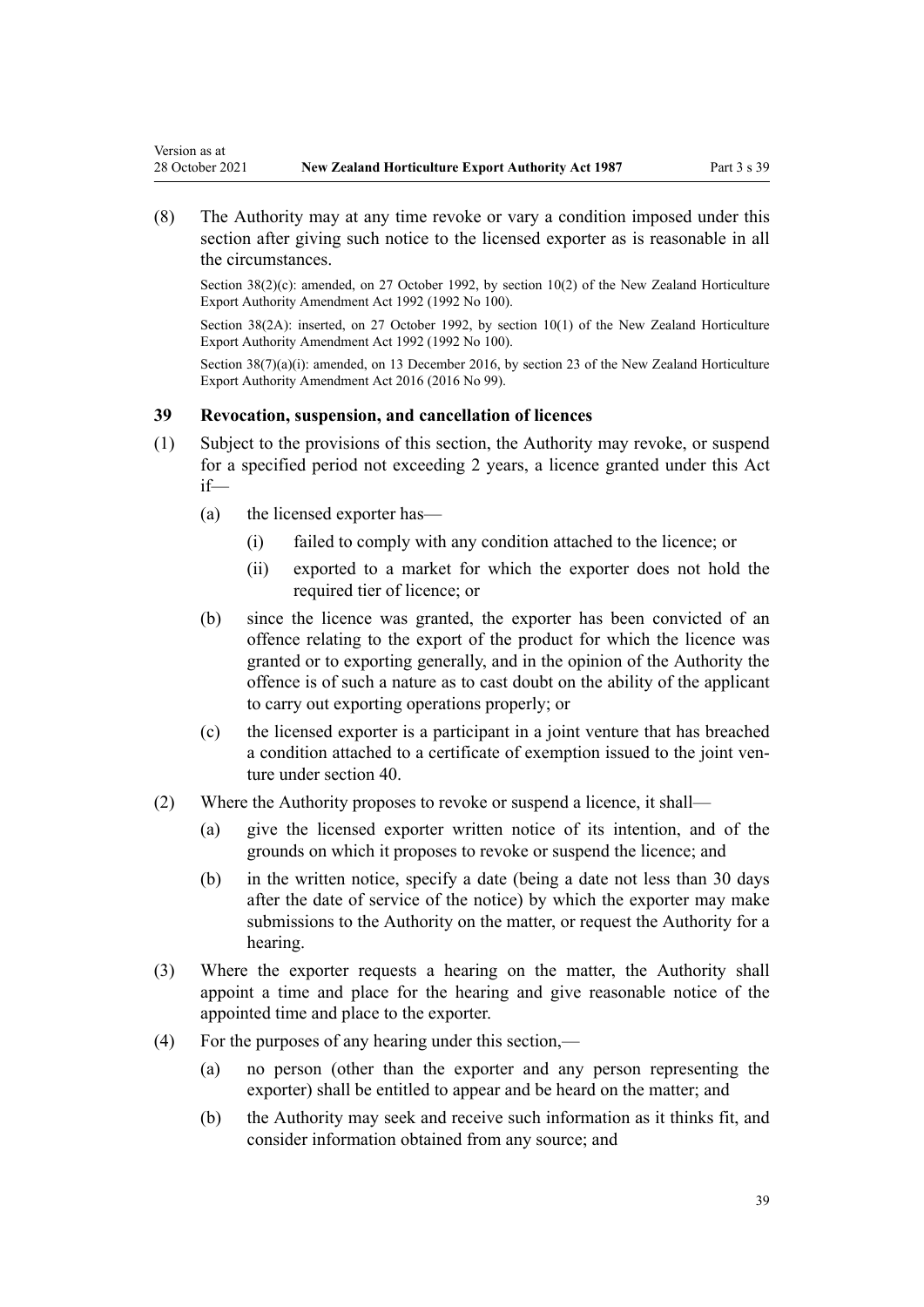- (c) if the Authority proposes to take into account any information that is or may be prejudicial to the exporter's case, the Authority shall first dis‐ close that information to the exporter and give the exporter a reasonable opportunity to rebut or comment on it.
- (5) If, after hearing the exporter (or, as the case may be, considering any submis‐ sions made by the exporter within the time specified in the written notice or within such longer time as the Authority may allow), the Authority is satisfied of the matters specified in subsection (1), the Authority—
	- (a) may revoke or suspend the licence as from a specified date; and
	- (b) shall notify the exporter in writing of its decision (giving reasons if the decision is adverse to the exporter).
- (6) The Authority may cancel the licence of a licensed exporter where—
	- (a) the exporter so requests the Authority by notice in writing; or
	- (b) the Authority is satisfied, after proper inquiries, that—
		- (i) the exporter has died or otherwise ceased to exist; or
		- (ii) the exporter is no longer exporting the product to which the licence relates; or
		- (iii) the licence has otherwise become unnecessary or redundant; or
		- (iv) there has been, in relation to an exporter that is a company,—
			- (A) a significant change in the shareholding of the company; or
			- (B) a change in more than 50% of the directors or senior managers of the company as a result of a change in sharehold‐ ing; or
		- $(v)$  there has been, in relation to an exporter that is a limited partnership,—
			- (A) a change in more than 50% of the general partners; or
			- (B) a significant change in the shareholding of more than 50% of the general partners.
- (7) For the purposes of subsection  $(6)(b)(iv)(A)$  and  $(v)(B)$ , a change in the shareholding of a company or other body corporate is **significant** if a person who did not satisfy any of paragraphs (i) to (iv) of section  $5(1)(a)$  of the Companies Act 1993 before the change in shareholding does satisfy 1 or more of those provisions after the change.
- (8) In this section,—

**director** has the meaning given in [section 126](http://legislation.govt.nz/pdflink.aspx?id=DLM320630) of the Companies Act 1993

**senior manager** means a person who is not a director of a company but who occupies a position that allows him or her to exercise significant influence over the management or administration of that company (for example, a chief executive or a chief financial officer).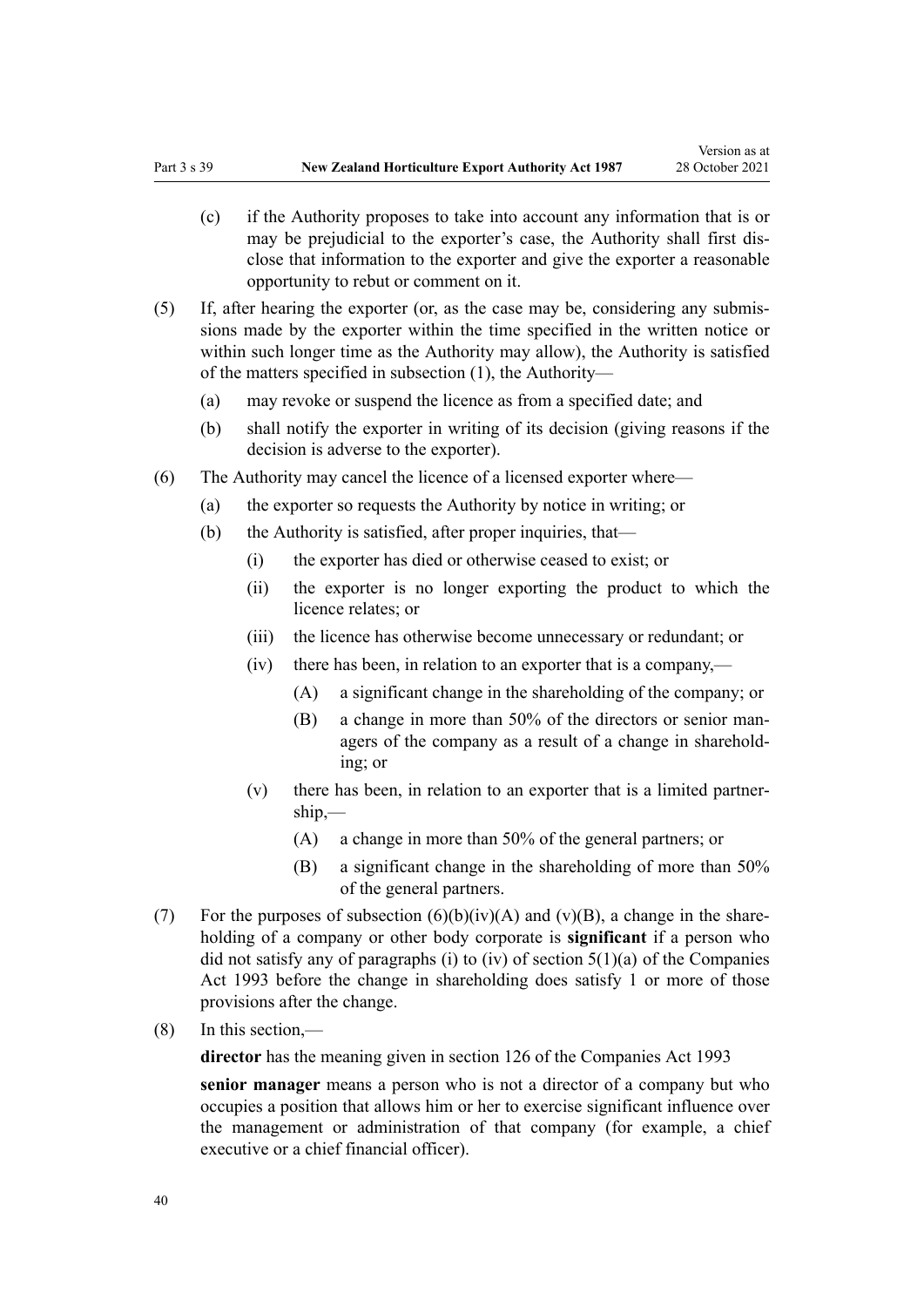<span id="page-40-0"></span>Section 39(1)(a): replaced, on 13 December 2016, by [section 24\(1\)](http://legislation.govt.nz/pdflink.aspx?id=DLM6675682) of the New Zealand Horticulture Export Authority Amendment Act 2016 (2016 No 99).

Section 39(1)(b): amended, on 13 December 2016, by [section 24\(2\)](http://legislation.govt.nz/pdflink.aspx?id=DLM6675682) of the New Zealand Horticulture Export Authority Amendment Act 2016 (2016 No 99).

Section 39(1)(c): inserted, on 13 December 2016, by [section 24\(3\)](http://legislation.govt.nz/pdflink.aspx?id=DLM6675682) of the New Zealand Horticulture Export Authority Amendment Act 2016 (2016 No 99).

Section 39(5)(b): amended, on 31 October 2003, by [section 9\(1\)](http://legislation.govt.nz/pdflink.aspx?id=DLM226222) of the New Zealand Horticulture Export Authority Amendment Act 2003 (2003 No 117).

Section 39(6)(b): substituted, on 31 October 2003, by [section 9\(2\)](http://legislation.govt.nz/pdflink.aspx?id=DLM226222) of the New Zealand Horticulture Export Authority Amendment Act 2003 (2003 No 117).

Section 39(6)(b)(iii): amended, on 13 December 2016, by [section 24\(4\)](http://legislation.govt.nz/pdflink.aspx?id=DLM6675682) of the New Zealand Horticulture Export Authority Amendment Act 2016 (2016 No 99).

Section  $39(6)(b)(iv)$ : inserted, on 13 December 2016, by [section 24\(5\)](http://legislation.govt.nz/pdflink.aspx?id=DLM6675682) of the New Zealand Horticulture Export Authority Amendment Act 2016 (2016 No 99).

Section 39(6)(b)(y): inserted, on 13 December 2016, by [section 24\(5\)](http://legislation.govt.nz/pdflink.aspx?id=DLM6675682) of the New Zealand Horticulture Export Authority Amendment Act 2016 (2016 No 99).

Section 39(7): inserted, on 13 December 2016, by [section 24\(6\)](http://legislation.govt.nz/pdflink.aspx?id=DLM6675682) of the New Zealand Horticulture Export Authority Amendment Act 2016 (2016 No 99).

Section 39(8): inserted, on 13 December 2016, by [section 24\(6\)](http://legislation.govt.nz/pdflink.aspx?id=DLM6675682) of the New Zealand Horticulture Export Authority Amendment Act 2016 (2016 No 99).

#### **40 Exemption for single operation, trial shipment, or joint venture**

- (1) The following persons may apply to the Authority for an exemption from the requirement to hold an export licence:
	- (a) a person who wishes to export 1 particular consignment or series of con‐ signments of a prescribed product:
	- (b) a person who wishes to make a trial shipment of a prescribed product:
	- (c) a joint venture formed for the purpose of exporting a prescribed product.
- (1A) A joint venture may apply for an exemption only if each participant in the joint venture is licensed to export the product to the intended market.
- (2) The Authority may, where it is satisfied that the grant of the exemption would not prejudice the current export marketing strategy for the product, issue to the applicant a certificate of exemption subject to such conditions as it thinks fit. If the Authority determines not to grant the exemption applied for, it must notify the applicant of that fact in writing as soon as practicable.
- (2A) A certificate of exemption issued to a joint venture must specify the date on which it expires (which must be no more than 1 year after the date on which the certificate is issued).
- (3) The Authority may at any time, for reasonable cause, revoke a certificate of exemption issued under this section, or revoke or vary any conditions attached to any such certificate, after giving such notice to the holder of the certificate as is reasonable in all the circumstances.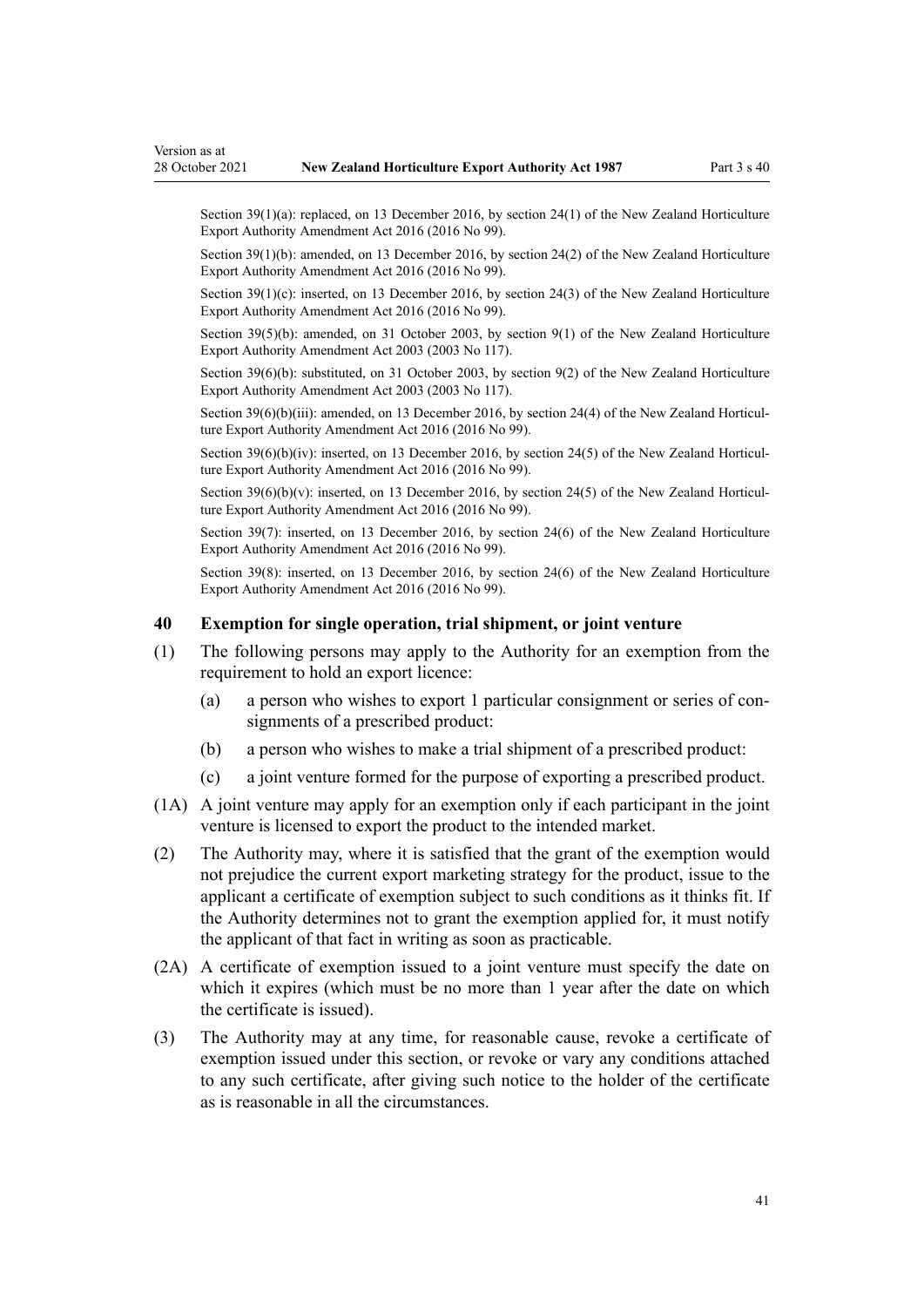<span id="page-41-0"></span>

Section 40 heading: replaced, on 13 December 2016, by [section 25\(1\)](http://legislation.govt.nz/pdflink.aspx?id=DLM6675688) of the New Zealand Horticulture Export Authority Amendment Act 2016 (2016 No 99).

Section 40(1): replaced, on 13 December 2016, by [section 25\(2\)](http://legislation.govt.nz/pdflink.aspx?id=DLM6675688) of the New Zealand Horticulture Export Authority Amendment Act 2016 (2016 No 99).

Section 40(1A): inserted, on 13 December 2016, by [section 25\(2\)](http://legislation.govt.nz/pdflink.aspx?id=DLM6675688) of the New Zealand Horticulture Export Authority Amendment Act 2016 (2016 No 99).

Section 40(2): amended, on 31 October 2003, by [section 10](http://legislation.govt.nz/pdflink.aspx?id=DLM226223) of the New Zealand Horticulture Export Authority Amendment Act 2003 (2003 No 117).

Section 40(2A): inserted, on 13 December 2016, by [section 25\(3\)](http://legislation.govt.nz/pdflink.aspx?id=DLM6675688) of the New Zealand Horticulture Export Authority Amendment Act 2016 (2016 No 99).

#### **41 Exemption from compliance with export marketing strategy**

- (1) Any licensed exporter may apply to the Authority for an exemption from the general requirement that exporting operations be carried out in such a way as not to prejudice the current export marketing strategy for the product to which the licence relates.
- (2) Any such application shall specify the operation or operations in respect of which the exemption is sought, and the reasons why the exemption should be granted.
- (3) The Authority, or any member or officer of the Authority authorised by it in that behalf, may, where satisfied that—
	- (a) the granting of the exemption would not unduly prejudice the current export marketing strategy for the product; or
	- (b) notwithstanding any prejudice to the current export marketing strategy, the granting of the exemption could benefit the export marketing of that product, or of horticultural products generally, or would otherwise be in the interests of New Zealand; or
	- (c) failure to grant the exemption would cause undue hardship to the appli‐ cant,—

grant an exemption from compliance with the export marketing strategy subject to such conditions as the Authority, or the member or officer, thinks fit.

- (4) Subject to subsection (5), every application for and every grant of an exemp‐ tion shall be in writing.
- (5) Where in all the circumstances it is not practicable for the application to be made or the exemption to be granted in writing, the application or grant may be made orally, but shall be reduced to writing as soon as possible.
- (6) The Authority, or any member or officer authorised by the Authority in that behalf, may at any time revoke an exemption granted under this section, or revoke or vary any conditions attached to any such exemption, after giving such notice to the licensed exporter as is reasonable in all the circumstances.

Section 41(3)(b): amended, on 13 December 2016, by [section 26](http://legislation.govt.nz/pdflink.aspx?id=DLM6675689) of the New Zealand Horticulture Export Authority Amendment Act 2016 (2016 No 99).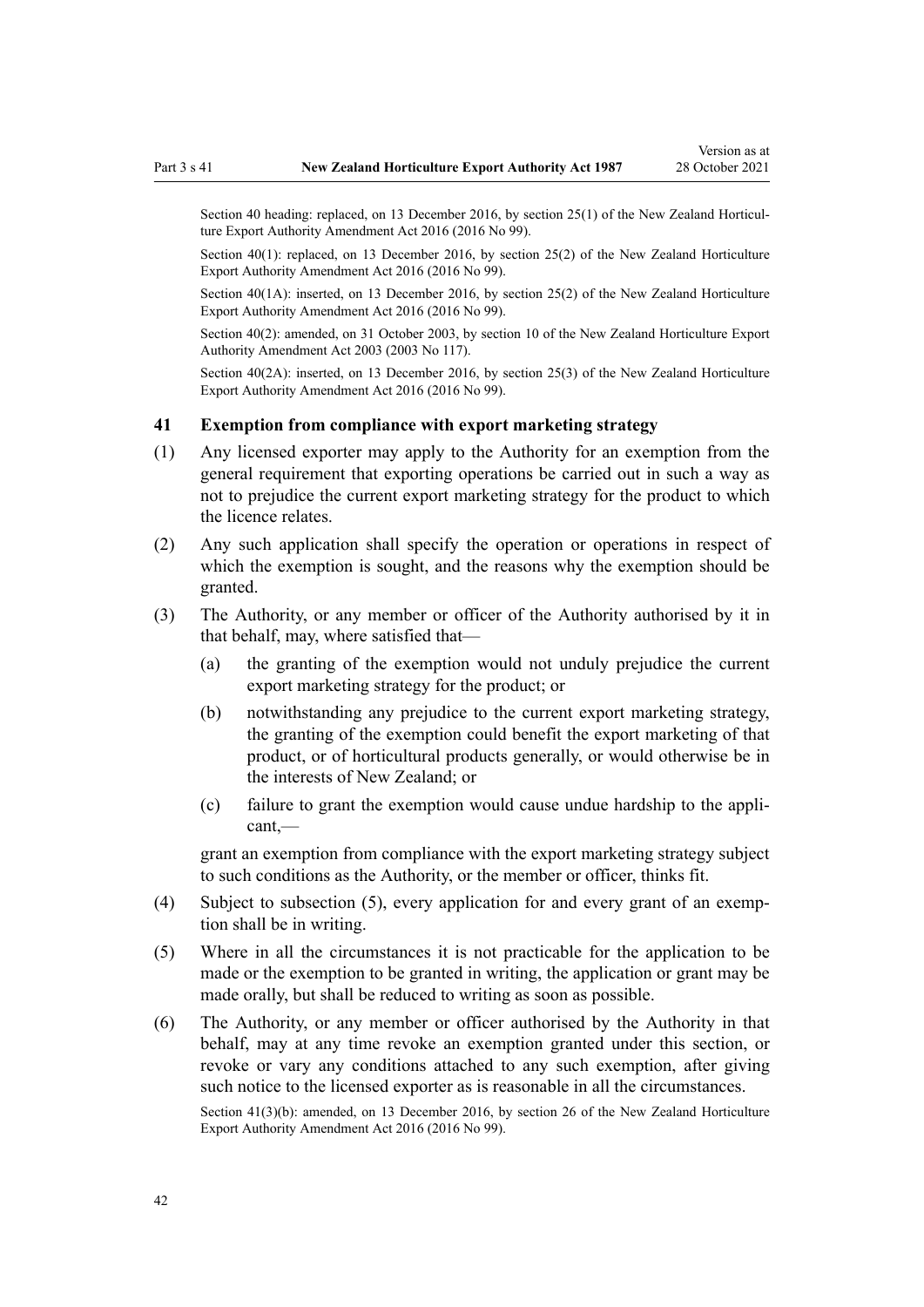#### <span id="page-42-0"></span>**41A Reconsideration of refusal or revocation of exemption, etc**

- (1) An applicant for or holder of an exemption under [section 40](#page-40-0) or [section 41](#page-41-0) who is dissatisfied with a decision of the Authority to refuse to grant or to revoke the exemption, or to impose or vary any conditions in relation to an exemption, may, within 30 days of receiving notice of the decision concerned, request the Authority to reconsider its decision, and if necessary afford the applicant or the holder a hearing.
- (2) If the person requests a hearing on the matter, the Authority must appoint a time and place for the hearing and give reasonable notice of the appointed time and place to the person.
- (3) For the purposes of any hearing under this section,—
	- (a) no person (other than the applicant or holder concerned and any person representing that person) is entitled to appear and be heard on the matter; and
	- (b) the Authority may seek and receive such information as it thinks fit, and consider information obtained from any source; and
	- (c) if the Authority proposes to take into account any information that is or may be prejudicial to the person's case, the Authority must first disclose that information to the person and give the person a reasonable oppor‐ tunity to rebut or comment on it.
- (4) After hearing the person (or, if appropriate, considering the person's submis‐ sions), the Authority—
	- (a) may confirm its original decision, or revoke or vary it; and
	- (b) may confirm, revoke, or vary any condition or variation of condition concerned; and
	- (c) must notify the person in writing of its decision (giving reasons if the decision is adverse to the person).

Section 41A: inserted, on 31 October 2003, by [section 11](http://legislation.govt.nz/pdflink.aspx?id=DLM226224) of the New Zealand Horticulture Export Authority Amendment Act 2003 (2003 No 117).

#### **42 Register of export licences**

- (1) The Registrar appointed under [section 17](#page-12-0) shall set up and maintain a register of export licences and exemptions granted under this Act.
- (2) The following matters shall be recorded in the register:
	- (a) in respect of a licence or provisional licence granted under this Act—
		- (i) the name and principal business address of the licensee:
		- (ii) the product or products in respect of which the licence was granted:
		- (iia) if applicable, the tier of licence granted: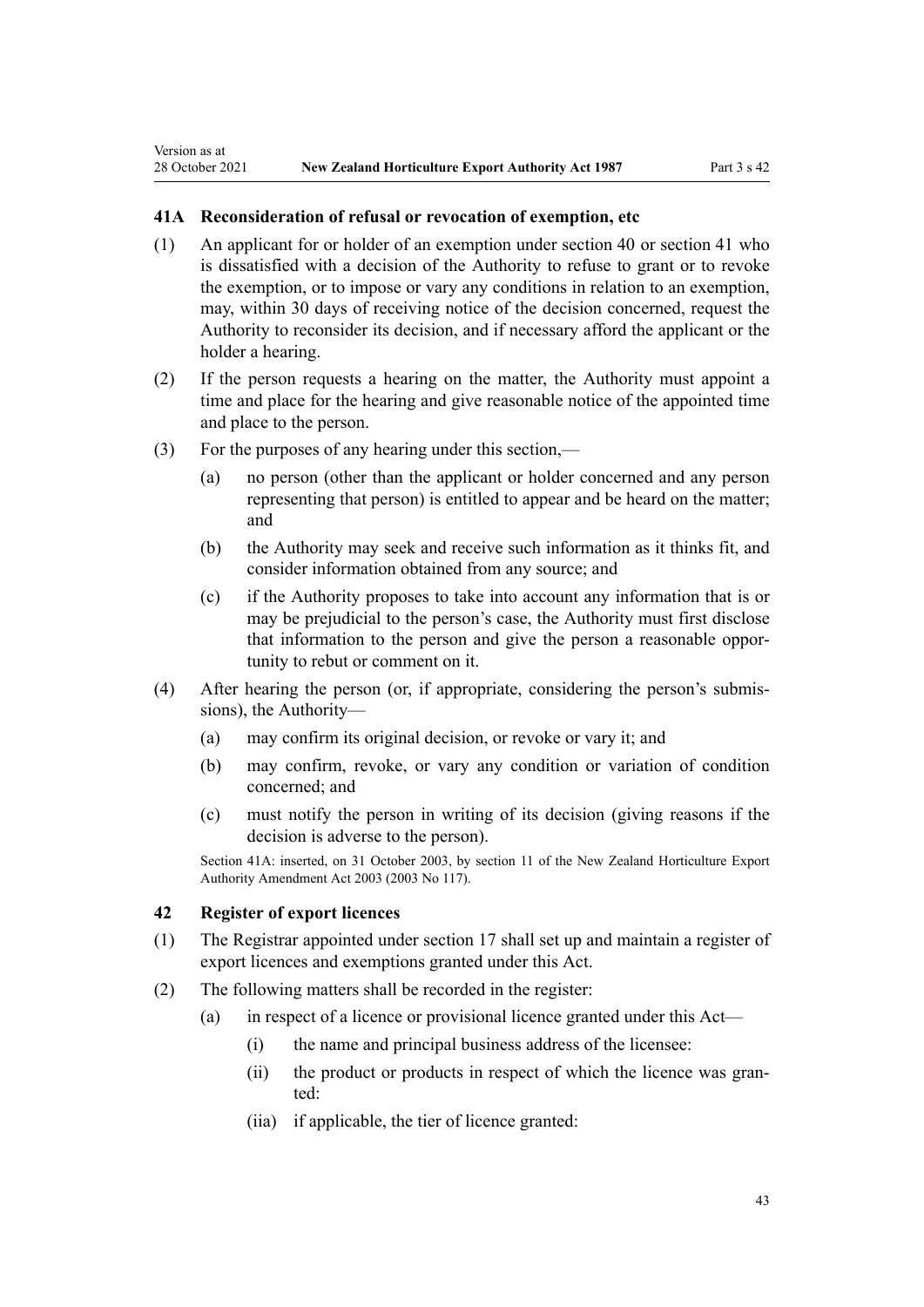- <span id="page-43-0"></span>(iv) any condition attached by the Authority to the licence, and, where appropriate, the period for which the condition is in force:
- (v) any exemption granted to the licensee under [section 41,](#page-41-0) and the particulars (not being information to which [section 22](#page-14-0) applies) of any such exemption:
- (vi) any revocation, suspension, or cancellation of the licence, and the grounds for and date of the revocation, suspension, or cancella‐ tion:
- (b) in respect of a certificate of exemption issued under [section 40](#page-40-0)
	- (i) the name and principal business address of the person to whom the certificate was issued:
	- (ii) the date on which the certificate was issued and, where appropri‐ ate, the period for which it is valid:
	- (iii) the matter in respect of which the certificate was issued:
	- (iv) any conditions attached to the certificate:
- (c) such other particulars as may be prescribed by the Authority.
- (3) Any person may, on application to the Registrar and on payment of the pre‐ scribed fee (if any), search, inspect, and obtain particulars of any entry in the register during ordinary office hours.

Section  $42(2)(a)(ii)$ : inserted, on 13 December 2016, by [section 27](http://legislation.govt.nz/pdflink.aspx?id=DLM6675690) of the New Zealand Horticulture Export Authority Amendment Act 2016 (2016 No 99).

#### **42A Agreements to share information with Authority**

- (1) The purpose of this section is to enable the making of agreements under which the following people may share information about the export of prescribed products with the Authority:
	- (a) the chief executive of the New Zealand Customs Service (the **chief executive**):
	- (b) the Director-General of the Ministry for Primary Industries (the **Director-General**).

*Agreements and their effect*

- (2) The Authority may enter into 1 or more agreements with the chief executive or the Director-General.
- (3) While an agreement is in force, the chief executive or the Director-General may provide to the Authority information that is—
	- (a) held by the New Zealand Customs Service or the Ministry for Primary Industries; and
	- (b) of a kind specified in the agreement; and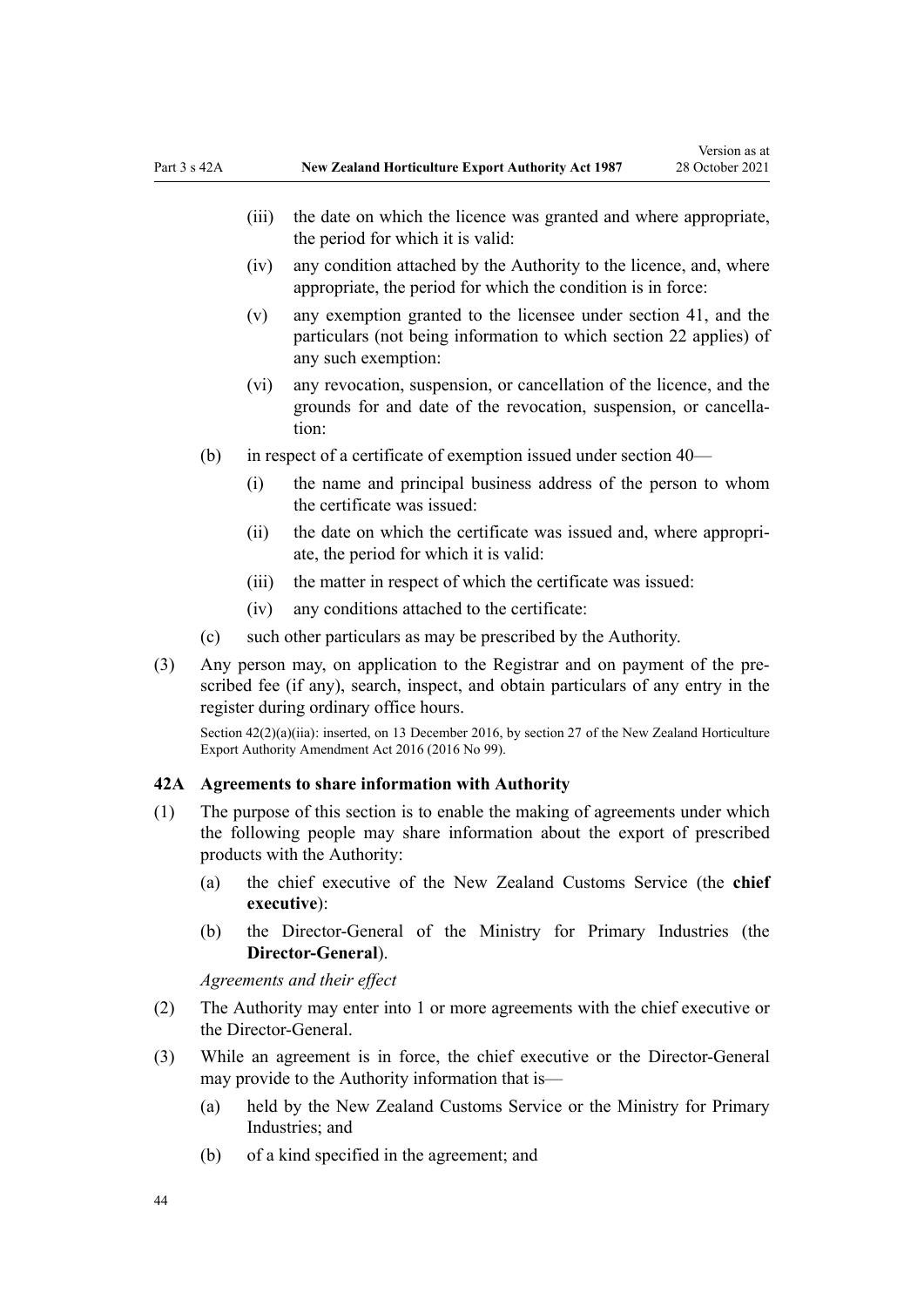- (c) provided for the specified purpose.
- (4) The **specified purpose** is to enable the Authority to determine whether the exporter of a prescribed product—
	- (a) holds a licence that allows the exporter to export the product to the intended market or is exempt from the requirement to hold a licence:
	- (b) is complying with the conditions on the exporter's licence.

*Consultation on agreements*

<span id="page-44-0"></span>Version as at

- (5) Before entering into or amending an agreement, the Authority must consult on the proposed agreement or amendment with—
	- (a) the Privacy Commissioner; and
	- (b) any person or organisation (such as a recognised product group) that it considers represents the interests of the exporters whose personal infor‐ mation will be shared under the proposed agreement.

*Agreements must be published*

(6) The Authority must publish on its Internet site the current version of any agree‐ ment made under this section.

Section 42A: inserted, on 13 December 2016, by [section 28](http://legislation.govt.nz/pdflink.aspx?id=DLM6675691) of the New Zealand Horticulture Export Authority Amendment Act 2016 (2016 No 99).

#### *Appeals*

#### **43 Appeals to arbitrator**

- (1) The holder of an export licence who is dissatisfied with any decision of the Authority arrived at after a reconsideration or a hearing under any of [sections](#page-34-0) [37,](#page-34-0) [38,](#page-35-0) [39](#page-38-0), and [41A](#page-42-0)—
	- (a) to revoke or suspend the licence; or
	- (b) to impose or vary any condition of the licence; or
	- (c) to refuse to grant to that holder an exemption under [section 41](#page-41-0), or to revoke any such exemption, or to impose or vary any condition of any such exemption,—

may, within 28 days after receiving written notice of the decision, appeal in writing, setting out the grounds for the appeal, to the Authority.

- (2) Any applicant for a licence or for a certificate of exemption under [section 40](#page-40-0), or any person who has obtained a certificate of exemption, who is dissatisfied with any decision of the Authority arrived at after a reconsideration or a hearing under [section 36](#page-32-0) or [section 41A](#page-42-0)—
	- (a) to refuse to grant the licence or certificate of exemption; or
	- (b) to grant a provisional licence rather than the licence applied for; or
	- (c) to impose or vary any condition of the licence or certificate of exemp‐ tion; or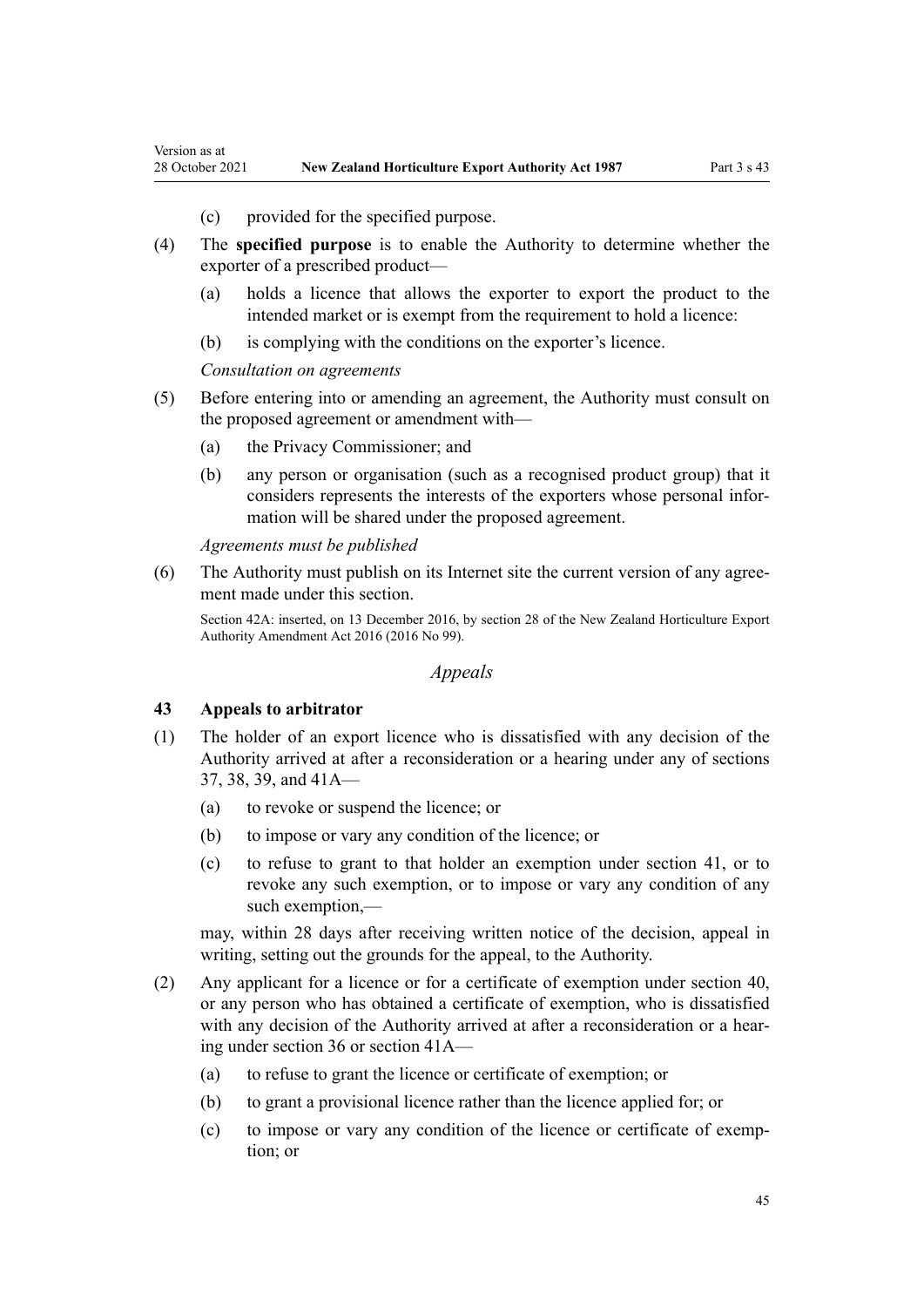(d) to revoke the certificate of exemption,—

may, within 28 days after receiving written notice of the decision, appeal in writing, setting out the grounds for the appeal, to the Authority.

- (3) On receipt of any notice of appeal, the Authority shall refer its decision together with that notice to the arbitrator appointed pursuant to subsection (4).
- (4) For the purposes of hearing any appeal under this section, the Minister shall appoint as an independent arbitrator a barrister or solicitor of the High Court of at least 7 years standing who shall be nominated by the President of the New Zealand Law Society.
- (5) The arbitrator shall appoint a time and place for hearing the appeal, shall give reasonable notice of the appointed time and place to the appellant and to the Authority, and shall regulate the procedure to be followed on appeal.
- (6) On hearing the appeal, the arbitrator may affirm or reverse or vary the decision given by the Authority.
- (6A) The arbitrator may also—
	- (a) award any of the costs of the appeal, as between the Authority and the appellant, as the arbitrator thinks fit; and
	- (b) order either party to the appeal to pay the costs, or part of the costs, of the other party in connection with the appeal.
- (7) The decision of the arbitrator shall be notified in writing to the appellant and the Authority.
- (8) The decision of the arbitrator shall be final, and shall bind both the appellant and the Authority.
- (9) Where the decision of the Authority appealed against is a decision to revoke or suspend a licence or an exemption, or to impose conditions on a licence under [section 38](#page-35-0), the operation of that decision shall be suspended until the final determination of the appeal by the arbitrator.

Section 43(1): amended, on 31 October 2003, by [section 12\(1\)](http://legislation.govt.nz/pdflink.aspx?id=DLM226226) of the New Zealand Horticulture Export Authority Amendment Act 2003 (2003 No 117).

Section 43(2): amended, on 31 October 2003, by [section 12\(2\)](http://legislation.govt.nz/pdflink.aspx?id=DLM226226) of the New Zealand Horticulture Export Authority Amendment Act 2003 (2003 No 117).

Section 43(4): amended, on 19 December 2002, by [section 5](http://legislation.govt.nz/pdflink.aspx?id=DLM169063) of the New Zealand Horticulture Export Authority Amendment Act 2002 (2002 No 70).

Section 43(6): substituted, on 31 October 2003, by [section 12\(3\)](http://legislation.govt.nz/pdflink.aspx?id=DLM226226) of the New Zealand Horticulture Export Authority Amendment Act 2003 (2003 No 117).

Section 43(6A): inserted, on 31 October 2003, by [section 12\(3\)](http://legislation.govt.nz/pdflink.aspx?id=DLM226226) of the New Zealand Horticulture Export Authority Amendment Act 2003 (2003 No 117).

Section 43(6A)(b): amended, on 13 December 2016, by [section 29](http://legislation.govt.nz/pdflink.aspx?id=DLM6675696) of the New Zealand Horticulture Export Authority Amendment Act 2016 (2016 No 99).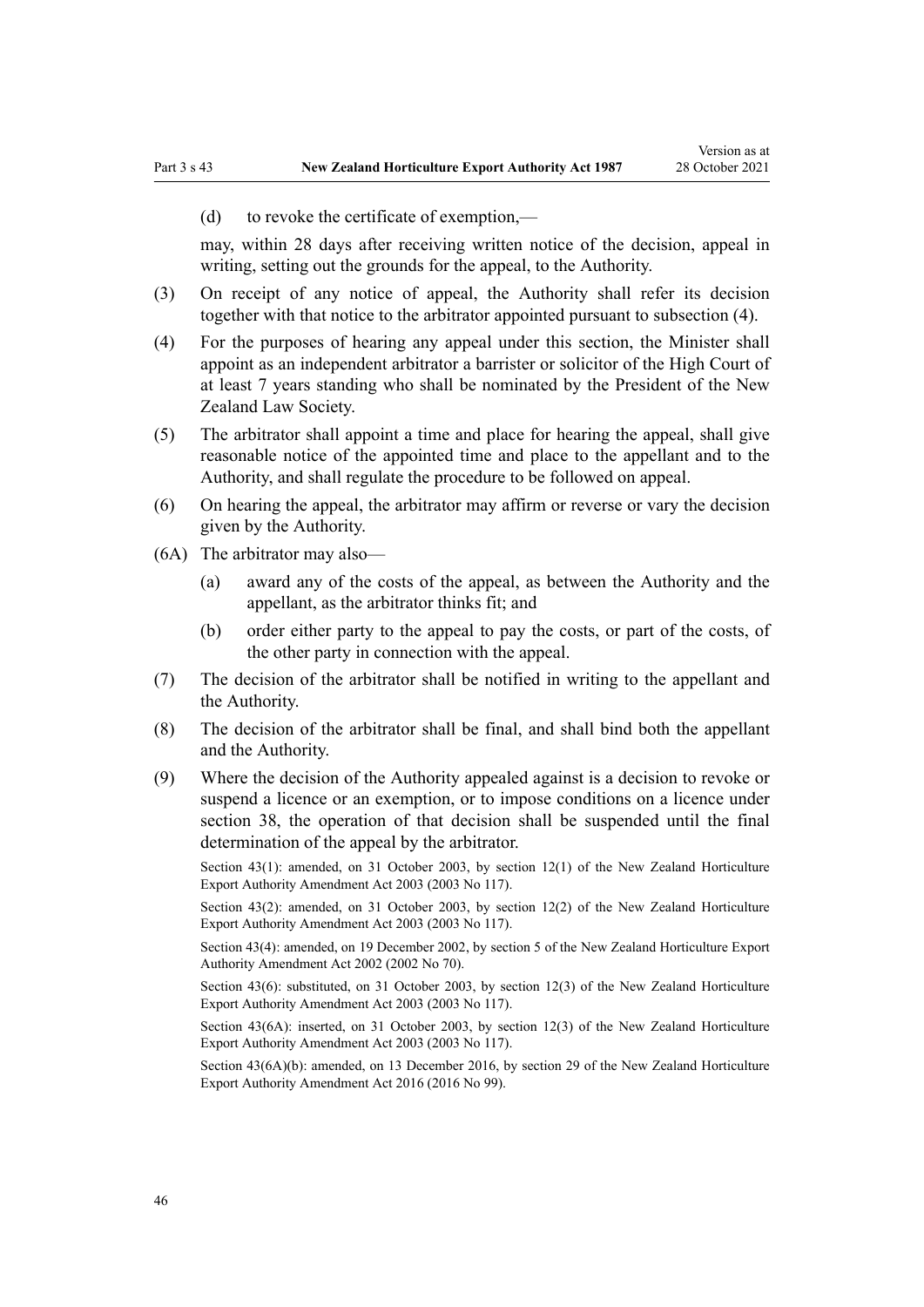# **44 Appeals to High Court on question of law**

- (1) Where a party to proceedings before the arbitrator is dissatisfied with any decision of the arbitrator as being erroneous in point of law, that party may appeal to the High Court on that question of law.
- (2) Every such appeal shall be heard and determined by the High Court, the decision of which shall be final.
- (3) Subject to this Act, the procedure in respect of any such appeal shall be in accordance with the rules of court.

Section 44(2): amended, on 15 August 1991, pursuant to [section 3\(5\)](http://legislation.govt.nz/pdflink.aspx?id=DLM230219) of the Judicature Amendment Act 1991 (1991 No 60).

#### **45 Notice of appeal**

<span id="page-46-0"></span>Version as at

- (1) Every appeal under section 44 shall be instituted by the appellant lodging a notice of appeal within 1 month after the date of the decision with—
	- (a) the Registrar of the court in Wellington; and
	- (b) the arbitrator.
- (2) Either before or immediately after the lodging of the notice of appeal, the appellant shall serve a copy of the notice of appeal, either personally or by post, on every other party to the proceedings before the arbitrator.
- (3) Service under subsection (2), if by post, shall be by registered letter and shall be deemed in the absence of proof to the contrary, for the purposes of this section, to be effected at the time when the letter would be delivered in the ordin‐ ary course of post.
- (4) Every notice of appeal shall specify—
	- (a) the decision or the part of the decision appealed from; and
	- (b) the error of law alleged by the appellant; and
	- (c) the question of law to be resolved; and
	- (d) the grounds of the appeal, which grounds shall be specified with such reasonable particularity as to give full advice to both the court and the other parties of the issues involved.
- (5) The arbitrator shall, as soon as practicable after receiving a copy of the notice of appeal, send a copy of the whole of the decision appealed from to the Registrar of the court in Wellington.

#### **46 Right to appear and be heard on appeals**

(1) Any party to the proceedings before the arbitrator who wishes to appear and be heard on the hearing of the appeal shall, within 10 days after the date of the service on that party of a copy of the notice of appeal, give notice to the Registrar of the court in Wellington of that party's intention to appear and be heard.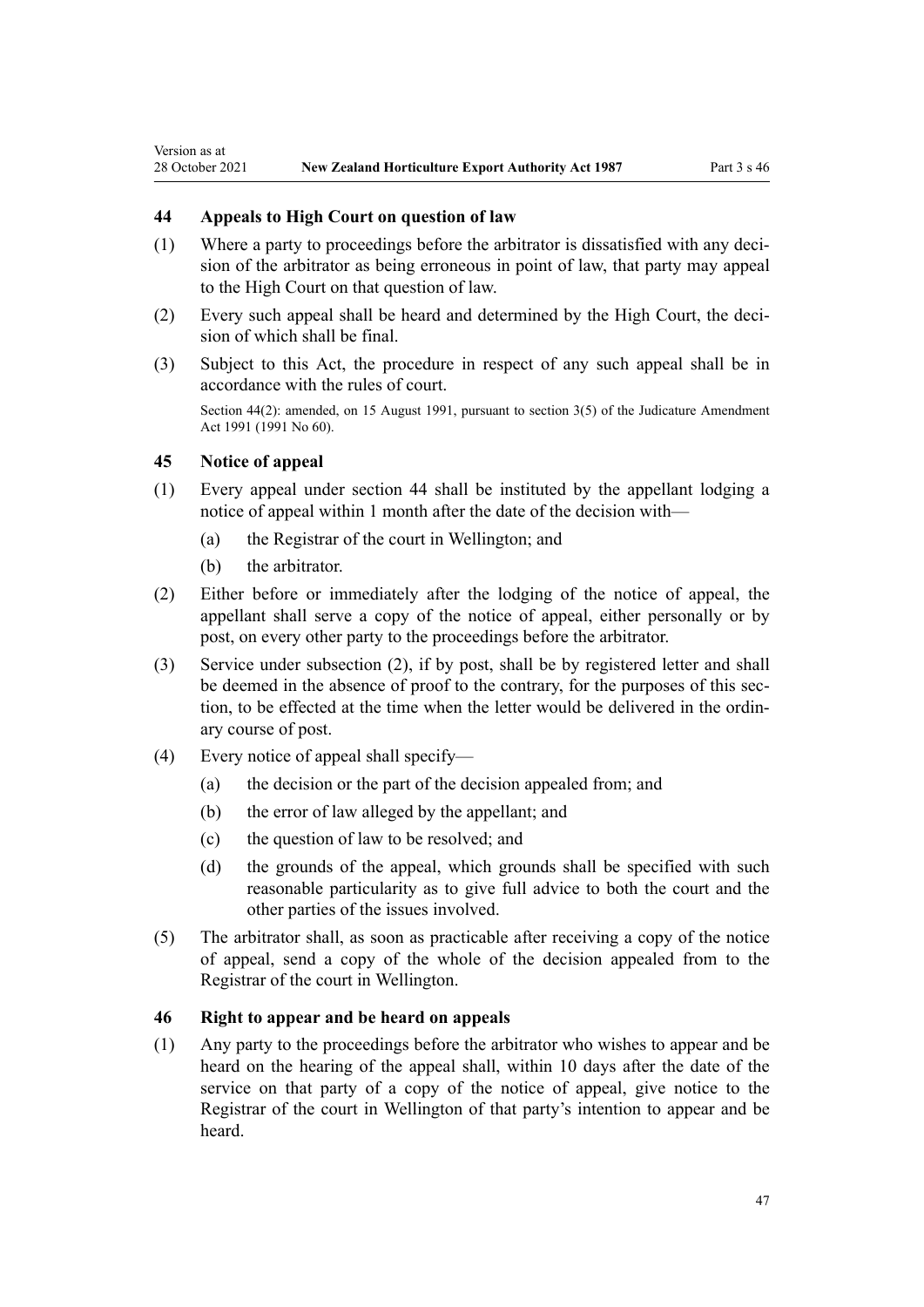- <span id="page-47-0"></span>(2) Any party who gives a notice of intention to appear and be heard, and the appellant, shall be parties to the appeal and shall be entitled—
	- (a) to be served with every document relating to the appeal which is filed or lodged with the Registrar of the court in Wellington; and
	- (b) to receive a notice of the date set down for the hearing of the appeal.

# **47 Orders relating to determination of appeals**

- (1) Subject to subsections (2) and (3), the court may, of its own motion or on the application of any party, make all or any of the following orders:
	- (a) an order directing the arbitrator to lodge with the Registrar of the court in Wellington any document or other written material or any exhibit in the arbitrator's possession or custody:
	- (b) an order directing the arbitrator to lodge with the Registrar a report recording, in respect of any matter or issue which the court may specify, any findings of fact which are not fully set out in the arbitrator's deter‐ mination:
	- (c) an order directing the arbitrator to lodge with the Registrar a report set‐ ting out, in respect of any matter or issue which the court may specify, any reasons or considerations to which the arbitrator had regard but which are not set out in the determination.
- (2) An application under subsection (1) shall be made,—
	- (a) in the case of the appellant, within 1 month of the date of the lodging of the notice of appeal; or
	- (b) in the case of any other party, within 1 month after the date of the service on that party of a copy of the notice of appeal.
- (3) The court may make an order under subsection (1) only if it is satisfied that a proper determination of the point of law in issue so requires, and the order may be made subject to such conditions as the court thinks fit.

#### **48 Dismissal of appeal**

The court may dismiss any appeal under [section 44—](#page-46-0)

- (a) if the appellant does not appear at the time appointed for the hearing of the appeal; or
- (b) if the appellant does not prosecute the appeal with all due diligence and any party applies to the court for the dismissal of the appeal.

#### **49 Extension of time**

The court or a Judge may, in the court's or the Judge's discretion, on the application of the appellant, or intending appellant, or any other party, extend any time prescribed or allowed under [sections 43 to 48](#page-44-0) for the lodging of any notice, application, or other document.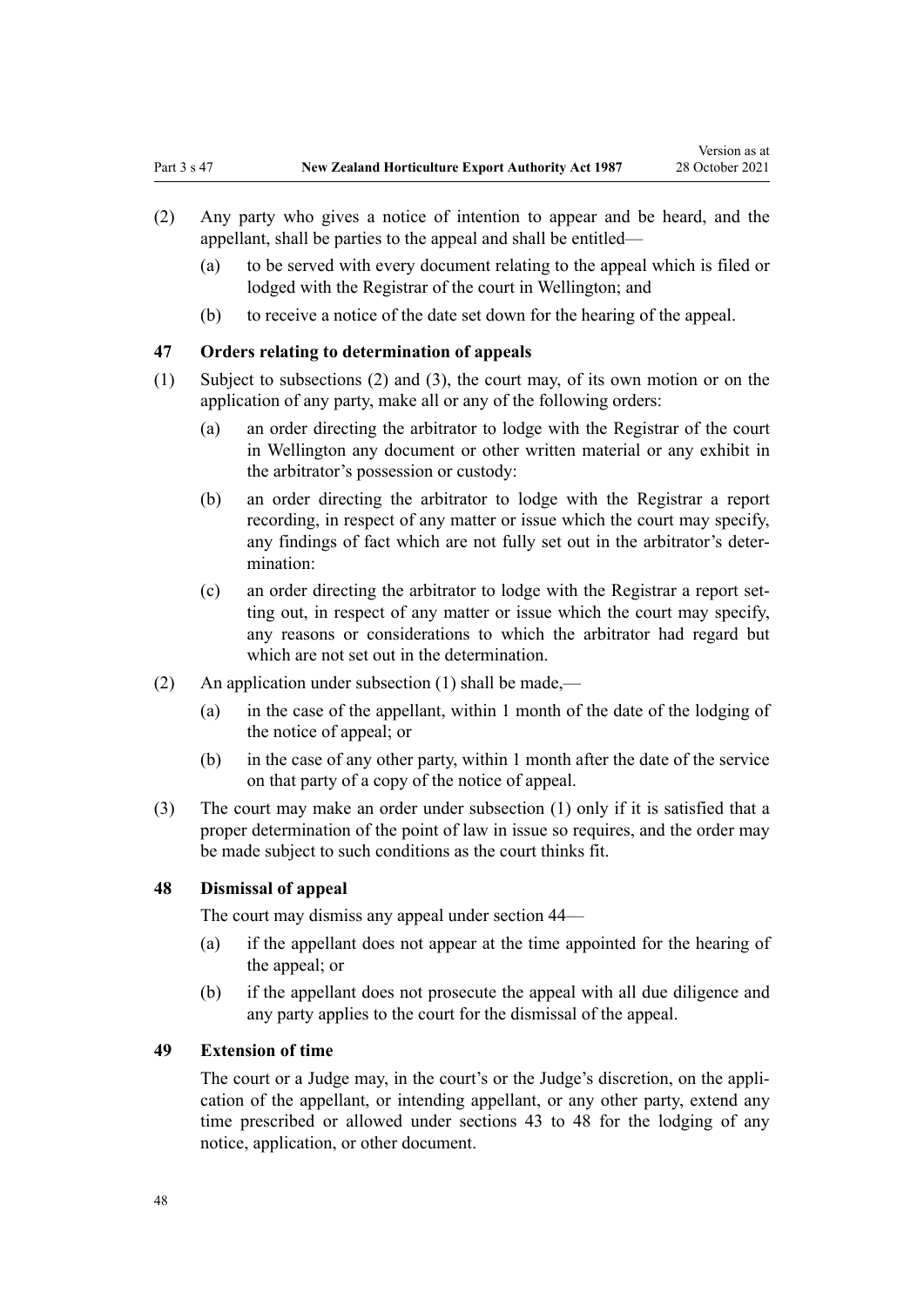#### **50 Date of hearing**

<span id="page-48-0"></span>Version as at

When a party to the appeal notifies the Registrar of the court in Wellington—

- (a) that the notice of appeal has been served on all parties to the proceed‐ ings; and
- (b) that any application lodged under [section 47](#page-47-0) has been heard and that any order under that section has been complied with,—

the appeal shall be, in all respects, ready for hearing and the Registrar shall arrange a date and place for the hearing as soon as is practicable.

# **Part 4 Financial provisions**

#### **51 Funds of Authority**

The funds of the Authority shall consist of—

- (a) any money appropriated by Parliament for the purposes of the Authority and paid to the Authority for the purposes of the Authority:
- (b) any money received by the Authority from fees prescribed by regulations made under this Act:
- (c) all other money received by the Authority for the purposes of the Authority:
- (d) all accumulations of income derived from any such money.

Section 51(b): amended, on 13 December 2016, by [section 34](http://legislation.govt.nz/pdflink.aspx?id=DLM6675707) of the New Zealand Horticulture Export Authority Amendment Act 2016 (2016 No 99).

#### **52 Bank accounts**

- (1) For the purposes of this Act, there shall be maintained at any trading bank, bank accounts into which shall be paid all money received by the Authority.
- (2) The Authority may from time to time open with the bank at which its accounts are kept, or with any branch or agency of that bank, such imprest or subsidiary accounts as it thinks necessary for the exercise of its functions and powers.
- (3) The Authority may also from time to time establish such special funds or reserves as it thinks necessary for the exercise of its functions and powers.
- (4) Every account under this section shall be operated upon only by cheque or other instrument (not being a bill or promissory note) signed by such person or persons as may from time to time be authorised by the Authority for that pur‐ pose.

#### **53 Investment of money**

The Authority may invest any of its money not immediately required in the exercise of its functions and powers in any investment.

Section 53: amended, on 30 January 2021, by [section 161](http://legislation.govt.nz/pdflink.aspx?id=DLM7383110) of the Trusts Act 2019 (2019 No 38).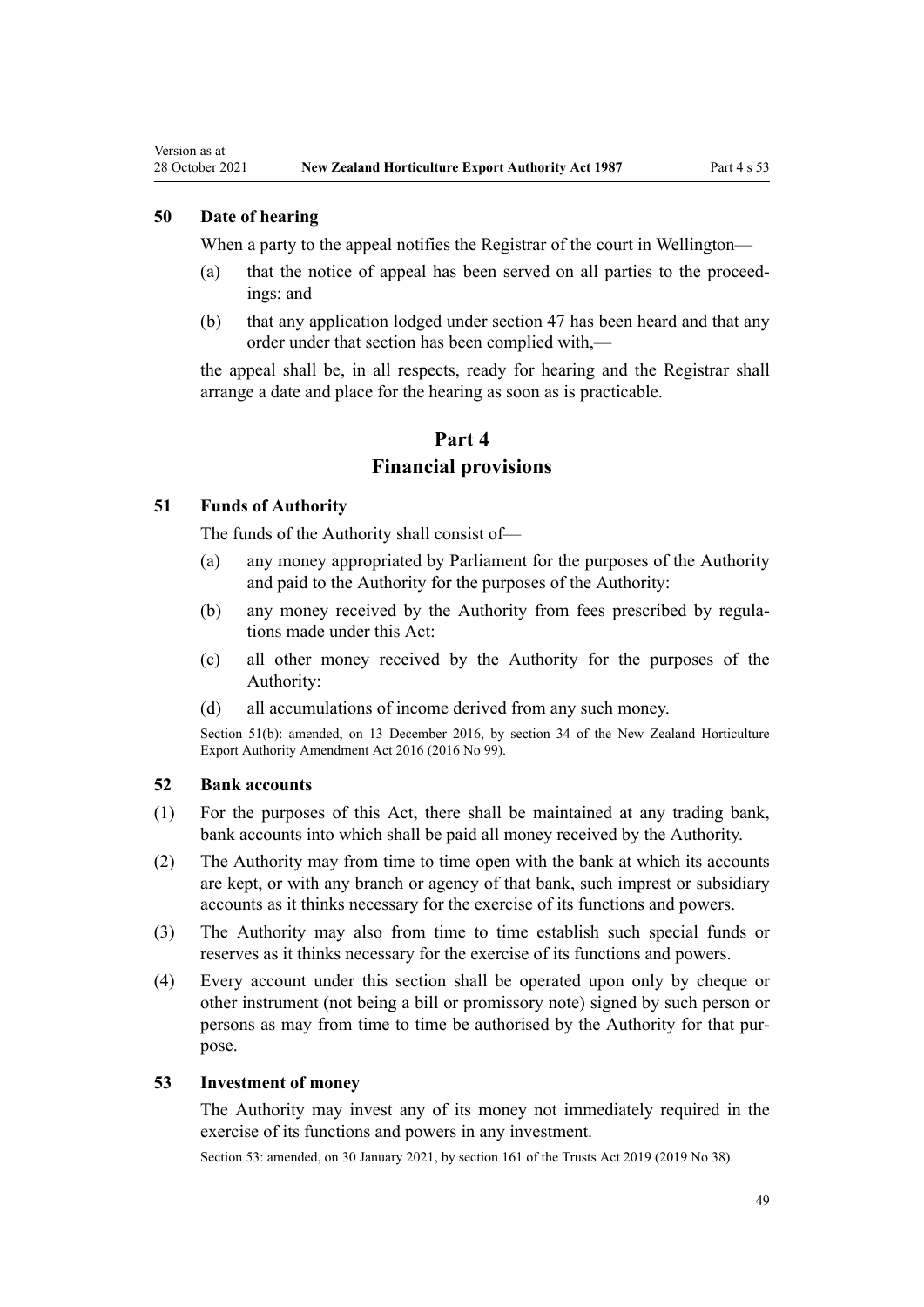#### <span id="page-49-0"></span>**54 Borrowing powers**

- (1) The Authority may, with the consent of the Minister of Finance and upon and subject to such conditions as the Minister of Finance, after consultation with the Minister, thinks fit, borrow money, issue debentures, and mortgage or charge any of its real or personal property.
- (2) The Minister of Finance may, from time to time,—
	- (a) advance money to the Authority:
	- (b) give, in respect of any amounts borrowed by the Authority, a guarantee, indemnity, or security pursuant to the [Public Finance Act 1989.](http://legislation.govt.nz/pdflink.aspx?id=DLM160808)
- (3) All money advanced by the Minister of Finance under subsection (2)(a) shall be paid from money appropriated by Parliament for the purpose.

Section 54(1): amended, on 19 December 2002, by [section 5](http://legislation.govt.nz/pdflink.aspx?id=DLM169063) of the New Zealand Horticulture Export Authority Amendment Act 2002 (2002 No 70).

Section 54(2)(b): amended, on 1 July 1989, by [section 86\(1\)](http://legislation.govt.nz/pdflink.aspx?id=DLM163175) of the Public Finance Act 1989 (1989 No 44).

#### **55 Financial year**

The financial year of the Authority shall end with 30 September or with such other day in any calendar year as the Authority may determine.

#### **56 Unauthorised expenditure**

The Authority may, in any financial year, expend out of the funds of the Authority for purposes not authorised by this Act or any other enactment any sum or sums not amounting in the whole to more than \$5,000.

#### **57 Financial statements must be prepared**

The Authority must ensure that, within 5 months after the end of the financial year, financial statements that comply with generally accepted accounting prac‐ tice are—

- (a) completed in relation to the Authority and that financial year; and
- (b) dated and signed on behalf of the Authority by 2 members of the Authority.

Section 57: replaced, on 1 April 2014, by [section 125](http://legislation.govt.nz/pdflink.aspx?id=DLM5740664) of the Financial Reporting (Amendments to Other Enactments) Act 2013 (2013 No 102).

#### **57A Financial statements must be audited**

- (1) The Authority must ensure that the financial statements of the Authority are audited.
- (2) The Authority is a public entity as defined in [section 4](http://legislation.govt.nz/pdflink.aspx?id=DLM88548) of the Public Audit Act 2001 and, in accordance with that Act, the Auditor-General is its auditor.

Section 57A: inserted, on 1 April 2014, by [section 125](http://legislation.govt.nz/pdflink.aspx?id=DLM5740664) of the Financial Reporting (Amendments to Other Enactments) Act 2013 (2013 No 102).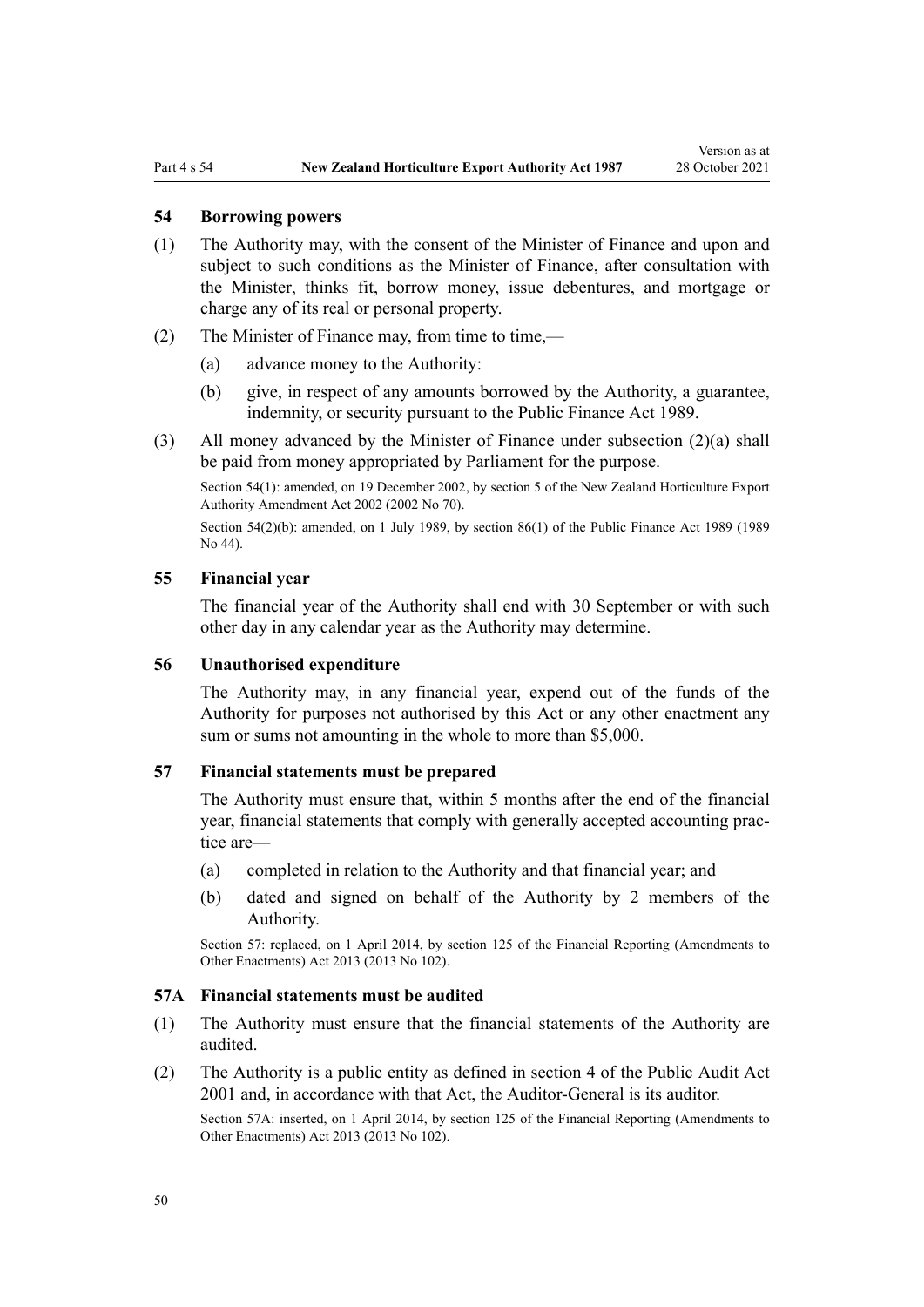#### **58 Annual report and financial statements**

- (1) As soon as reasonably practicable after the end of each financial year the Authority shall deliver to the Minister an annual report of its operations during the year together with a copy of its duly audited financial statements for that year and the report of the Auditor-General on those financial statements.
- (2) A copy of the annual report and of the financial statements of the Authority, together with a copy of the report of the Auditor-General on the financial statements, shall be laid before the House of Representatives as soon as practicable after their receipt by the Minister.

Section 58 heading: amended, on 1 April 2014, by [section 125](http://legislation.govt.nz/pdflink.aspx?id=DLM5740664) of the Financial Reporting (Amendments to Other Enactments) Act 2013 (2013 No 102).

Section 58(1): amended, on 13 December 2016, by [section 30\(1\)](http://legislation.govt.nz/pdflink.aspx?id=DLM6675697) of the New Zealand Horticulture Export Authority Amendment Act 2016 (2016 No 99).

Section 58(1): amended, on 1 April 2014, by [section 125](http://legislation.govt.nz/pdflink.aspx?id=DLM5740664) of the Financial Reporting (Amendments to Other Enactments) Act 2013 (2013 No 102).

Section 58(1): amended, on 19 December 2002, by [section 5](http://legislation.govt.nz/pdflink.aspx?id=DLM169063) of the New Zealand Horticulture Export Authority Amendment Act 2002 (2002 No 70).

Section 58(1): amended, on 1 July 2001, pursuant to [section 52](http://legislation.govt.nz/pdflink.aspx?id=DLM88956) of the Public Audit Act 2001 (2001 No 10).

Section 58(2): amended, on 13 December 2016, by [section 30\(2\)](http://legislation.govt.nz/pdflink.aspx?id=DLM6675697) of the New Zealand Horticulture Export Authority Amendment Act 2016 (2016 No 99).

Section 58(2): amended, on 1 April 2014, by [section 125](http://legislation.govt.nz/pdflink.aspx?id=DLM5740664) of the Financial Reporting (Amendments to Other Enactments) Act 2013 (2013 No 102).

Section 58(2): amended, on 19 December 2002, by [section 5](http://legislation.govt.nz/pdflink.aspx?id=DLM169063) of the New Zealand Horticulture Export Authority Amendment Act 2002 (2002 No 70).

Section 58(2): amended, on 1 July 2001, pursuant to [section 52](http://legislation.govt.nz/pdflink.aspx?id=DLM88956) of the Public Audit Act 2001 (2001 No 10).

#### **59 Taxation**

<span id="page-50-0"></span>Version as at

#### *[Repealed]*

Section 59: repealed, on 31 July 1989 (applying with respect to the land tax for the year of assessment commencing on 1 April 1990 and for every subsequent year), by section 10 of the Land Tax Amendment Act 1989 (1989 No 50).

#### **Part 5**

#### **Miscellaneous provisions**

#### **60 Act not to derogate from or limit Commerce Act 1986**

- (1) Nothing in this Act shall derogate from or limit any of the provisions of the [Commerce Act 1986](http://legislation.govt.nz/pdflink.aspx?id=DLM87622).
- (2) Nothing in the provisions of any export marketing strategy, or in [section](#page-34-0) [37\(1\)\(a\)](#page-34-0) or [section 38](#page-35-0), shall, for the purposes of [section 43\(1\)](http://legislation.govt.nz/pdflink.aspx?id=DLM88405) of the Commerce Act 1986, be taken to specifically authorise the doing of any act, matter, or thing in contravention of the provisions of [Part 2](http://legislation.govt.nz/pdflink.aspx?id=DLM88261) of that Act.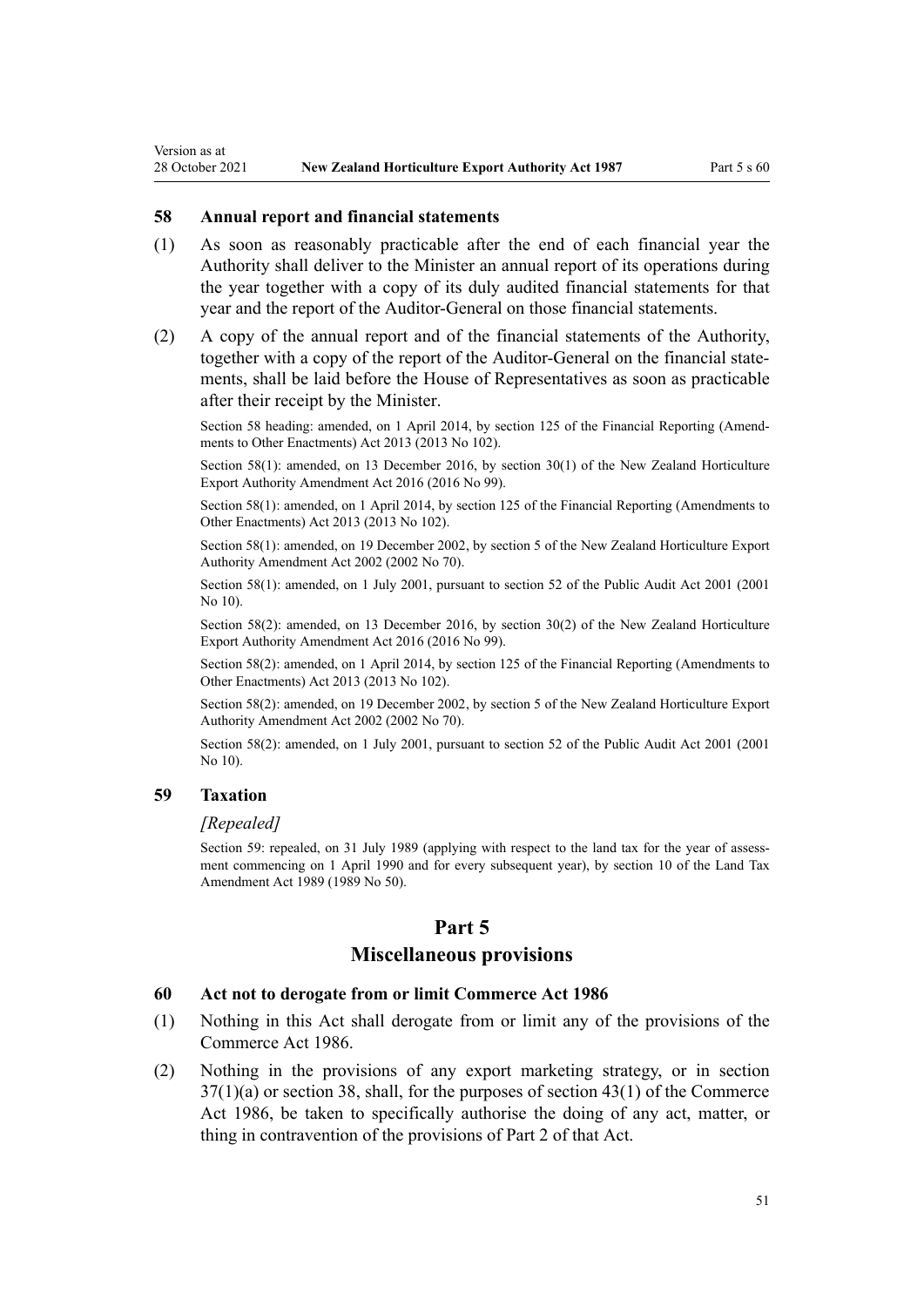#### <span id="page-51-0"></span>**61 Service of notices**

- (1) Any notice or other document to be given to or served on any person for the purposes of this Act may be given or served—
	- (a) by causing it to be delivered to that person personally; or
	- (b) by causing it to be left at that person's usual or last known place of residence or business or at the address stated by that person in any application or other document under this Act; or
	- (c) by causing it to be sent by registered letter addressed to that person at that place of residence or business.
- (2) Where any notice or document is sent to any person by registered letter, the notice or document shall be deemed to be given or served at the time when the letter would have been delivered in the ordinary course of post.
- (3) Every notice or other document shall be signed by the chairperson of the Authority, or by such other officers as may from time to time be authorised by the Authority to sign notices; and every notice purporting to be signed shall, in the absence of proof to the contrary, be deemed to have been duly signed by the person or persons purporting to have signed it.

Section 61(3): amended, on 13 December 2016, by [section 34](http://legislation.govt.nz/pdflink.aspx?id=DLM6675707) of the New Zealand Horticulture Export Authority Amendment Act 2016 (2016 No 99).

#### **62 Fee regulations**

- (1) The Governor-General may, by Order in Council made on the recommendation of the Minister, make regulations prescribing fees—
	- (a) that the Authority may charge to exporters or recognised product groups in relation to the carrying out of its functions under this Act:
	- (b) that a recognised product group may charge to producers or exporters of the product in relation to the carrying out of its functions under this Act, including activities required to give effect to the group's export marketing strategy.
- (2) Regulations made under this section—
	- (a) must specify the amount or maximum amount of a fee, or the method of calculating a fee; and
	- (b) may specify different amounts or maximum amounts of a fee, or methods of calculating a fee, for different categories of person; and
	- (c) may provide for the Authority or recognised product group charging the fee to determine which category a person belongs to based on prescribed criteria or after following a prescribed process; and
	- (d) may prescribe requirements for notifying the amount of a fee—
		- (i) for which a maximum amount is specified; or
		- (ii) that is determined by a method of calculation; and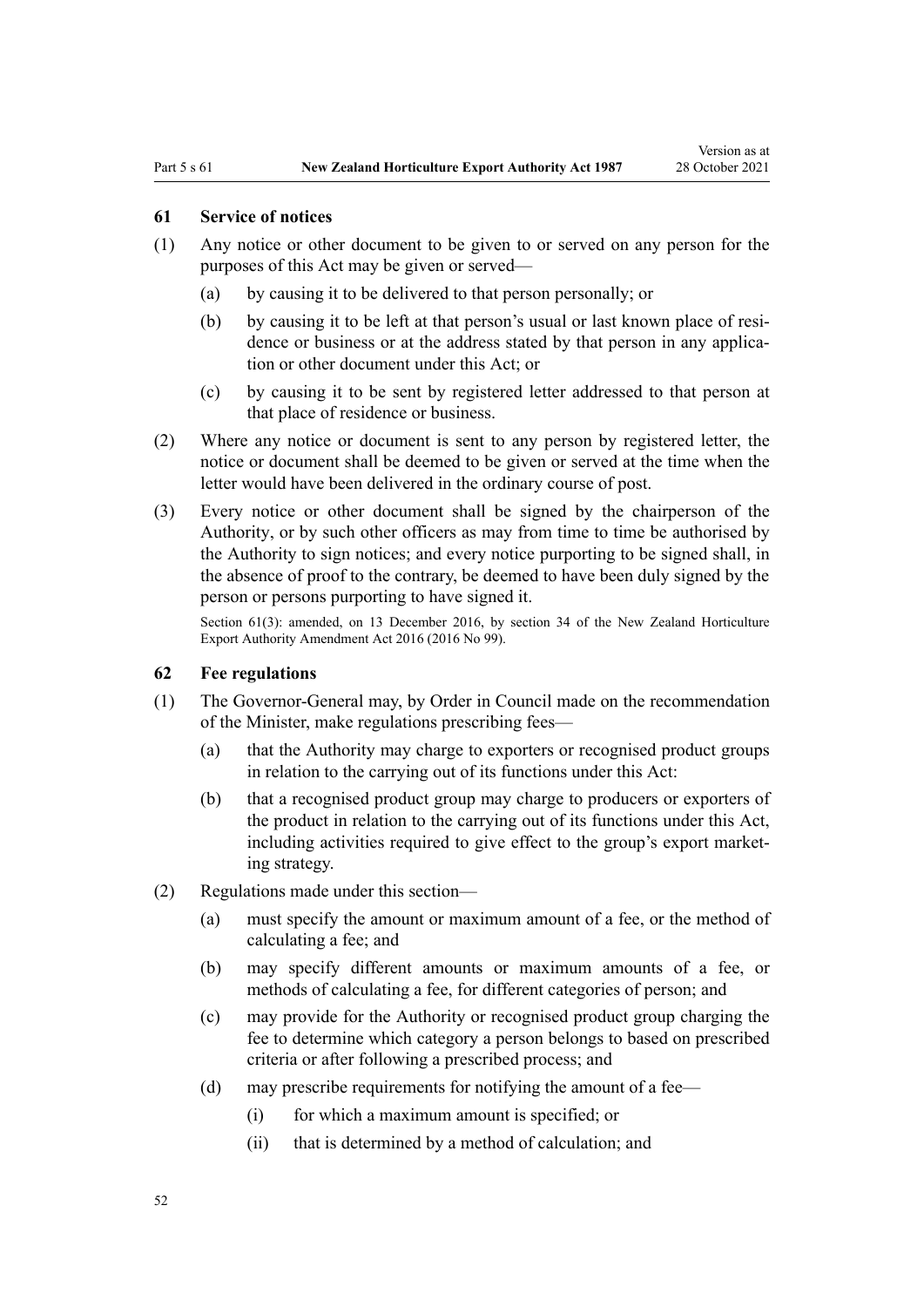- <span id="page-52-0"></span>(e) may exempt persons from having to pay a fee by reference to—
	- (i) a category of persons; or
	- (ii) the type or quantity of product, service, or matter in respect of which the fee would otherwise be payable.
- (3) If the regulations exempt persons from having to pay a fee, the reasons for the exemption must be set out in the explanatory note of the regulations.
- (4) Before recommending that regulations be made under this section, the Minister must take reasonable steps to consult the persons who may have to pay the fee.
- (5) Regulations under this section are secondary legislation (*see* [Part 3](http://legislation.govt.nz/pdflink.aspx?id=DLM7298343) of the Legislation Act 2019 for publication requirements).

| Legislation Act 2019 reguirements for secondary legislation made under this section |                                                                                                  |                                    |  |
|-------------------------------------------------------------------------------------|--------------------------------------------------------------------------------------------------|------------------------------------|--|
| <b>Publication</b>                                                                  | PCO must publish it on the legislation website and notify LA19 s $69(1)(c)$<br>it in the Gazette |                                    |  |
| Presentation                                                                        | The Minister must present it to the House of<br>Representatives                                  | LA19 s 114, Sch 1<br>cl $32(1)(a)$ |  |
| <b>Disallowance</b>                                                                 | It may be disallowed by the House of Representatives                                             | LA19 ss 115, 116                   |  |
| This note is not part of the Act.                                                   |                                                                                                  |                                    |  |

Section 62: replaced, on 13 December 2016, by [section 31](http://legislation.govt.nz/pdflink.aspx?id=DLM6675698) of the New Zealand Horticulture Export Authority Amendment Act 2016 (2016 No 99).

Section 62(5): inserted, on 28 October 2021, by [section 3](http://legislation.govt.nz/pdflink.aspx?id=LMS268932) of the Secondary Legislation Act 2021 (2021 No 7).

#### **62A Levy regulations: levy payable to Authority**

- (1) The Governor-General may, by Order in Council made on the recommendation of the Minister, make regulations providing for the payment of a levy by recog‐ nised product groups to the Authority to fund the costs of carrying out its func‐ tions under this Act.
- (2) Regulations made under this section must—
	- (a) specify which recognised product groups or categories of group are responsible for paying the levy; and
	- (b) specify either—
		- (i) the amount of, or method of calculating, the levy; or
		- (ii) the different amounts of, or methods of calculating, the levy pay‐ able by different recognised product groups or categories of group; and
	- (c) prescribe requirements for notifying the amount of the levy if it is deter‐ mined by a method of calculation; and
	- (d) specify when and how the levy must be paid; and
	- (e) prescribe a requirement for the Minister to review the levy at specified intervals.
- (3) The regulations may do 1 or more of the following: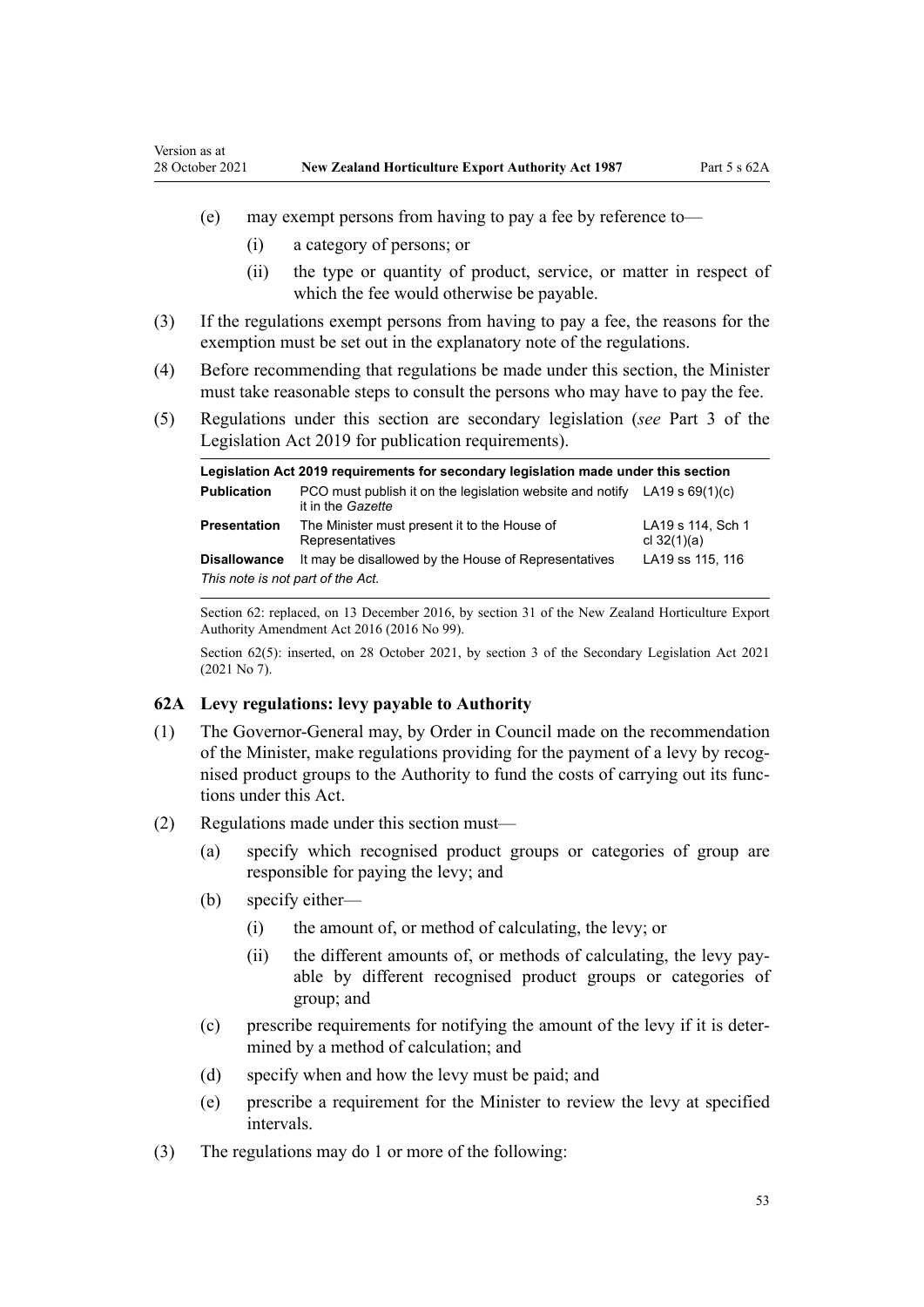- (a) require the Authority to keep records relating to the receipt and use of levy funds:
- (b) if the levy is determined by a method of calculation,—
	- (i) require recognised product groups to make returns to the Author‐ ity for use in calculating the amount of the levy:
	- (ii) allow the Authority to determine the amount of the levy payable by a recognised product group if the information needed to calculate the levy for that group is unavailable:
- (c) exempt recognised product groups or categories of group from having to pay the levy or any part of it.
- (4) If the regulations allow the Authority to determine the amount of levy payable by a recognised product group, the regulations must prescribe—
	- (a) criteria for determining the amount; and
	- (b) a process for resolving any dispute about the amount determined by the Authority.
- (5) If the regulations exempt product groups from having to pay the levy, the rea‐ sons for the exemption must be set out in the explanatory note of the regulations.
- (6) Before recommending that regulations be made under this section, the Minister must take reasonable steps to consult the recognised product groups that will be responsible for paying the levy.
- (7) A levy imposed by regulations made under this section must be reasonable having regard to—
	- (a) the costs incurred by the Authority in carrying out its functions under this Act; and
	- (b) the amount of any income received by the Authority from any other source.
- (8) Regulations under this section are secondary legislation (*see* [Part 3](http://legislation.govt.nz/pdflink.aspx?id=DLM7298343) of the Legislation Act 2019 for publication requirements).

| Legislation Act 2019 requirements for secondary legislation made under this section |                                                                                                  |                                    |  |
|-------------------------------------------------------------------------------------|--------------------------------------------------------------------------------------------------|------------------------------------|--|
| <b>Publication</b>                                                                  | PCO must publish it on the legislation website and notify LA19 s $69(1)(c)$<br>it in the Gazette |                                    |  |
| <b>Presentation</b>                                                                 | The Minister must present it to the House of<br>Representatives                                  | LA19 s 114, Sch 1<br>cl $32(1)(a)$ |  |
| <b>Disallowance</b>                                                                 | It may be disallowed by the House of Representatives                                             | LA19 ss 115, 116                   |  |
| This note is not part of the Act.                                                   |                                                                                                  |                                    |  |

Section 62A: inserted, on 13 December 2016, by [section 31](http://legislation.govt.nz/pdflink.aspx?id=DLM6675698) of the New Zealand Horticulture Export Authority Amendment Act 2016 (2016 No 99).

Section 62A(8): inserted, on 28 October 2021, by [section 3](http://legislation.govt.nz/pdflink.aspx?id=LMS268932) of the Secondary Legislation Act 2021 (2021 No 7).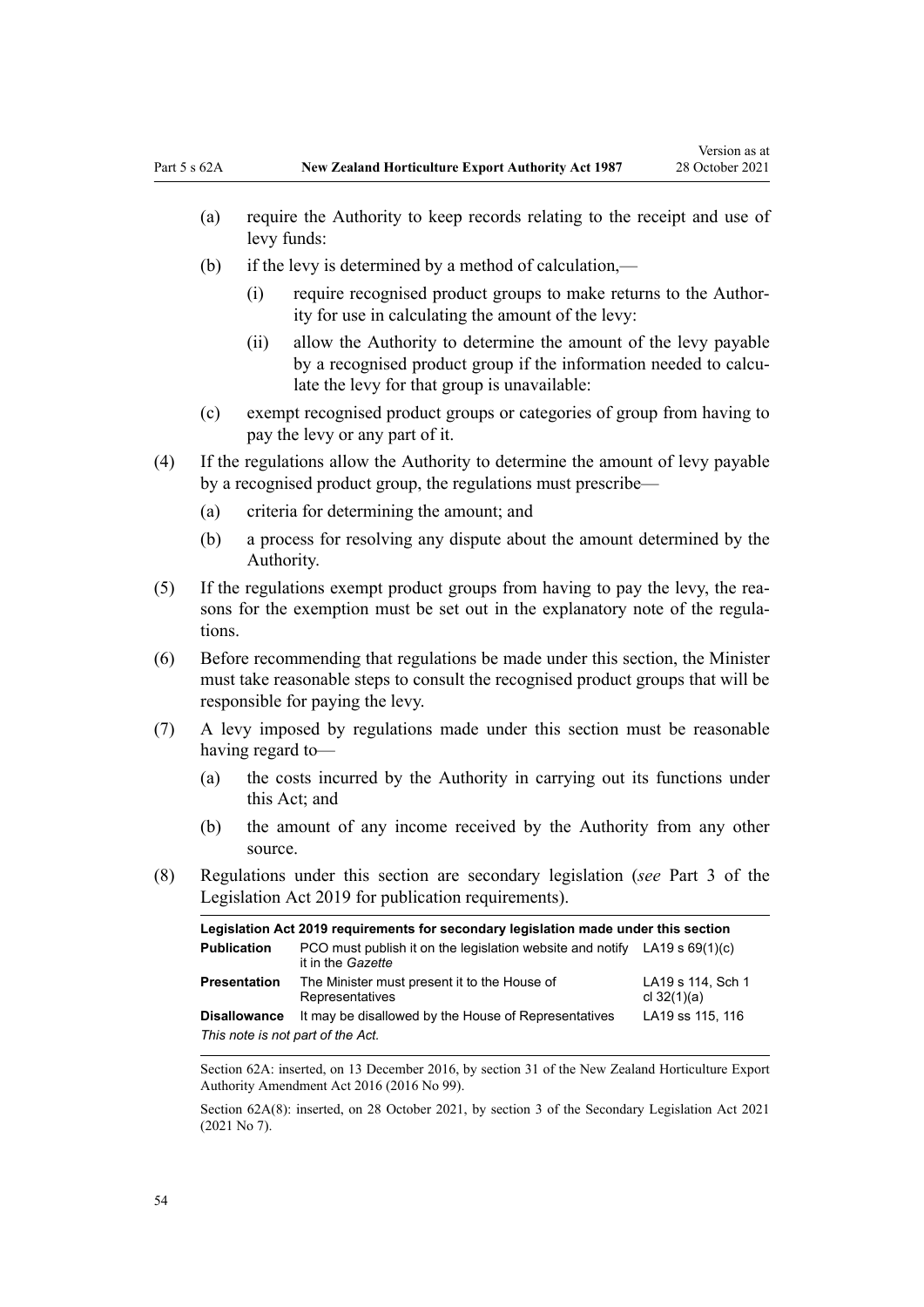#### **62B Levy regulations: levies payable to recognised product groups**

- (1) The purpose of this section and section 62C is to allow levies to be imposed for the purpose of funding—
	- (a) the functions of recognised product groups under this Act, including activities required to give effect to a group's export marketing strategy:
	- (b) the payment of any fee or levy payable by recognised product groups to the Authority.
- (2) The Governor-General may, by Order in Council made on the recommendation of the Minister, make regulations imposing levies in accordance with the provi‐ sions of the [Commodity Levies Act 1990,](http://legislation.govt.nz/pdflink.aspx?id=DLM226673) as applied by section 62C.
- (3) Regulations made under subsection (2) are to be administered under this Act.
- (4) Regulations under this section—

<span id="page-54-0"></span>Version as at

- (a) are secondary legislation (*see* [Part 3](http://legislation.govt.nz/pdflink.aspx?id=DLM7298343) of the Legislation Act 2019 for pub‐ lication requirements); and
- (b) must be confirmed by an Act (*see* [subpart 3](http://legislation.govt.nz/pdflink.aspx?id=DLM7298438) of Part 5 of the Legislation Act 2019).

| Legislation Act 2019 requirements for secondary legislation made under this section |                                                                                                  |                                    |  |
|-------------------------------------------------------------------------------------|--------------------------------------------------------------------------------------------------|------------------------------------|--|
| <b>Publication</b>                                                                  | PCO must publish it on the legislation website and notify LA19 s $69(1)(c)$<br>it in the Gazette |                                    |  |
| <b>Presentation</b>                                                                 | The Minister must present it to the House of<br>Representatives                                  | LA19 s 114, Sch 1<br>cl $32(1)(a)$ |  |
| <b>Disallowance</b>                                                                 | It may be disallowed by the House of Representatives                                             | LA19 ss 115, 116                   |  |
| This note is not part of the Act.                                                   |                                                                                                  |                                    |  |

Section 62B: inserted, on 13 December 2016, by [section 31](http://legislation.govt.nz/pdflink.aspx?id=DLM6675698) of the New Zealand Horticulture Export Authority Amendment Act 2016 (2016 No 99).

Section 62B(4): inserted, on 28 October 2021, by [section 3](http://legislation.govt.nz/pdflink.aspx?id=LMS268932) of the Secondary Legislation Act 2021 (2021 No 7).

# **62C Application of Commodity Levies Act 1990 to prescribed products for purposes of section 62B**

- (1) For the purposes of section 62B, the provisions of the [Commodity Levies Act](http://legislation.govt.nz/pdflink.aspx?id=DLM226673) [1990](http://legislation.govt.nz/pdflink.aspx?id=DLM226673) apply to prescribed products as if they were commodities within the meaning of that Act.
- (2) However,—
	- (a) an Order in Council may be made only on the Minister's recommenda‐ tion:
	- (b) a levy may be imposed only—
		- (i) on a prescribed product that is produced for export; and
		- (ii) on the basis of the amount or value of the product produced for export or exported: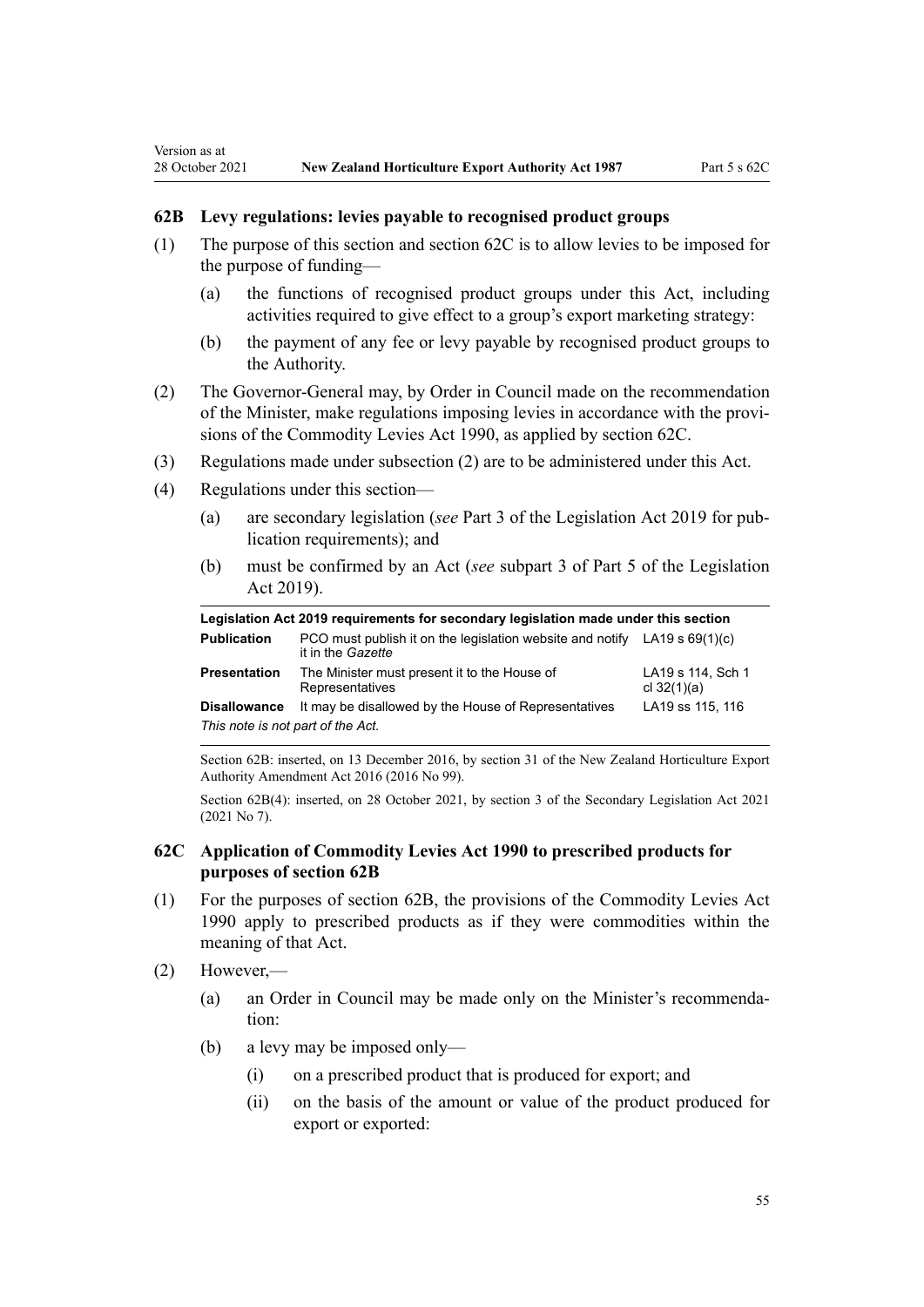- (c) if a levy is to be imposed on the basis of the amount or value of the product produced for export,—
	- (i) the support referendum must be conducted on that basis; and
	- (ii) [section 5\(2\)\(ah\) and \(ai\)](http://legislation.govt.nz/pdflink.aspx?id=DLM227327) of the Commodity Levies Act 1990 must be read as if references to the amount or value of the commodity produced were references to the amount or value of the commod‐ ity produced for export:
- (d) if a levy is to be imposed on the basis of the amount or value of the product exported,—
	- (i) the support referendum must be conducted on that basis; and
	- (ii) section  $5(2)(ah)$  and (ai) of the Commodity Levies Act 1990 must be read as if references to the amount or value of the commodity produced were references to the amount or value of the commod‐ ity exported:
- (e) the regulations imposing a levy may provide for it to be paid only by producers or exporters to a recognised product group:
- (f) different levies may be prescribed for different—
	- (i) products; or
	- (ii) grades of a product; or
	- (iii) varieties or cultivars of a product:
- (g) a levy must be reasonable having regard to—
	- (i) the costs incurred by a recognised product group in carrying out its functions under this Act in relation to the product on which the levy is imposed; and
	- (ii) the amount of any income received by the recognised product group from any other source.
- (3) The provisions of the [Commodity Levies Act 1990](http://legislation.govt.nz/pdflink.aspx?id=DLM226673) must also be read with the following modifications:
	- (a) a recognised product group that receives a levy may spend it only for a purpose specified in [section 62B\(1\):](#page-54-0)
	- (b) [section 13](http://legislation.govt.nz/pdflink.aspx?id=DLM227338) of the Commodity Levies Act 1990 (levy orders to expire after 6 years) does not apply:
	- (c) a levy imposed in relation to a prescribed product ceases to be payable on and from the date that the product ceases to be a prescribed product:
	- (d) a reference to a levy order must be read as a reference to regulations made under [section 62B\(2\)](#page-54-0):
	- (e) a reference to a body corporate or an industry organisation must be read as a reference to a recognised product group:
	- (f) any other necessary modifications.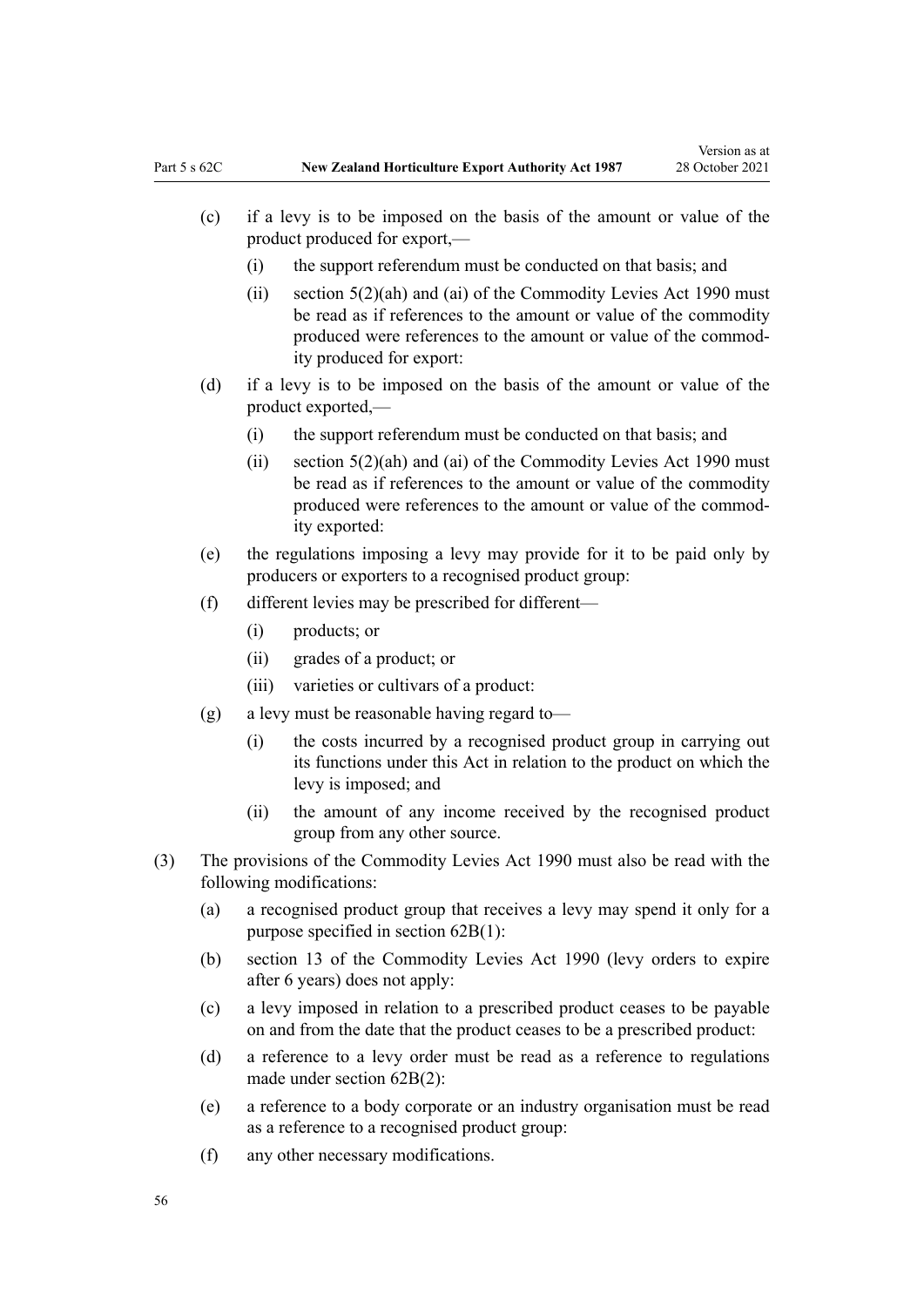Section 62C: inserted, on 13 December 2016, by [section 31](http://legislation.govt.nz/pdflink.aspx?id=DLM6675698) of the New Zealand Horticulture Export Authority Amendment Act 2016 (2016 No 99).

#### **62D Other regulations**

<span id="page-56-0"></span>Version as at

- (1) The Governor-General may, by Order in Council, make regulations for 1 or more of the following purposes:
	- (a) prescribing grade standards for prescribed products, recognition symbols or marks for those grade standards, and offences relating to the unauthorised or fraudulent use of those symbols or marks:
	- (b) prescribing offences for breaching regulations made under this Act and the fines for the offences, up to a maximum of \$10,000:
	- (c) providing for matters contemplated by, or necessary for giving full effect to, the provisions of this Act and for its due administration.
- (2) Regulations under this section are secondary legislation (*see* [Part 3](http://legislation.govt.nz/pdflink.aspx?id=DLM7298343) of the Legislation Act 2019 for publication requirements).

| Legislation Act 2019 requirements for secondary legislation made under this section |                                                                                                  |                                    |  |
|-------------------------------------------------------------------------------------|--------------------------------------------------------------------------------------------------|------------------------------------|--|
| <b>Publication</b>                                                                  | PCO must publish it on the legislation website and notify LA19 s $69(1)(c)$<br>it in the Gazette |                                    |  |
| <b>Presentation</b>                                                                 | The Minister must present it to the House of<br>Representatives                                  | LA19 s 114, Sch 1<br>cl $32(1)(a)$ |  |
| <b>Disallowance</b>                                                                 | It may be disallowed by the House of Representatives                                             | LA19 ss 115, 116                   |  |
| This note is not part of the Act.                                                   |                                                                                                  |                                    |  |

Section 62D: inserted, on 13 December 2016, by [section 31](http://legislation.govt.nz/pdflink.aspx?id=DLM6675698) of the New Zealand Horticulture Export Authority Amendment Act 2016 (2016 No 99).

Section 62D(2): inserted, on 28 October 2021, by [section 3](http://legislation.govt.nz/pdflink.aspx?id=LMS268932) of the Secondary Legislation Act 2021 (2021 No 7).

#### **63 Offences and penalties**

- (1) Every person commits an offence against this Act who, with intent to deceive, makes any false or misleading statement or any material omission in any application, statement, or other communication made to the Authority or to any other person for the purposes of this Act.
- (2) Every person who commits an offence against this Act or against any regula‐ tions made under this Act for which no penalty is provided elsewhere than in this subsection shall be liable on conviction to a fine not exceeding \$10,000.

Section 63(2): amended, on 13 December 2016, by [section 32](http://legislation.govt.nz/pdflink.aspx?id=DLM6675703) of the New Zealand Horticulture Export Authority Amendment Act 2016 (2016 No 99).

Section 63(2): amended, on 1 July 2013, by [section 413](http://legislation.govt.nz/pdflink.aspx?id=DLM3360714) of the Criminal Procedure Act 2011 (2011 No 81).

#### **64 Consequential amendments**

#### *[Repealed]*

Section 64: repealed, on 13 December 2016, by [section 33](http://legislation.govt.nz/pdflink.aspx?id=DLM6675704) of the New Zealand Horticulture Export Authority Amendment Act 2016 (2016 No 99).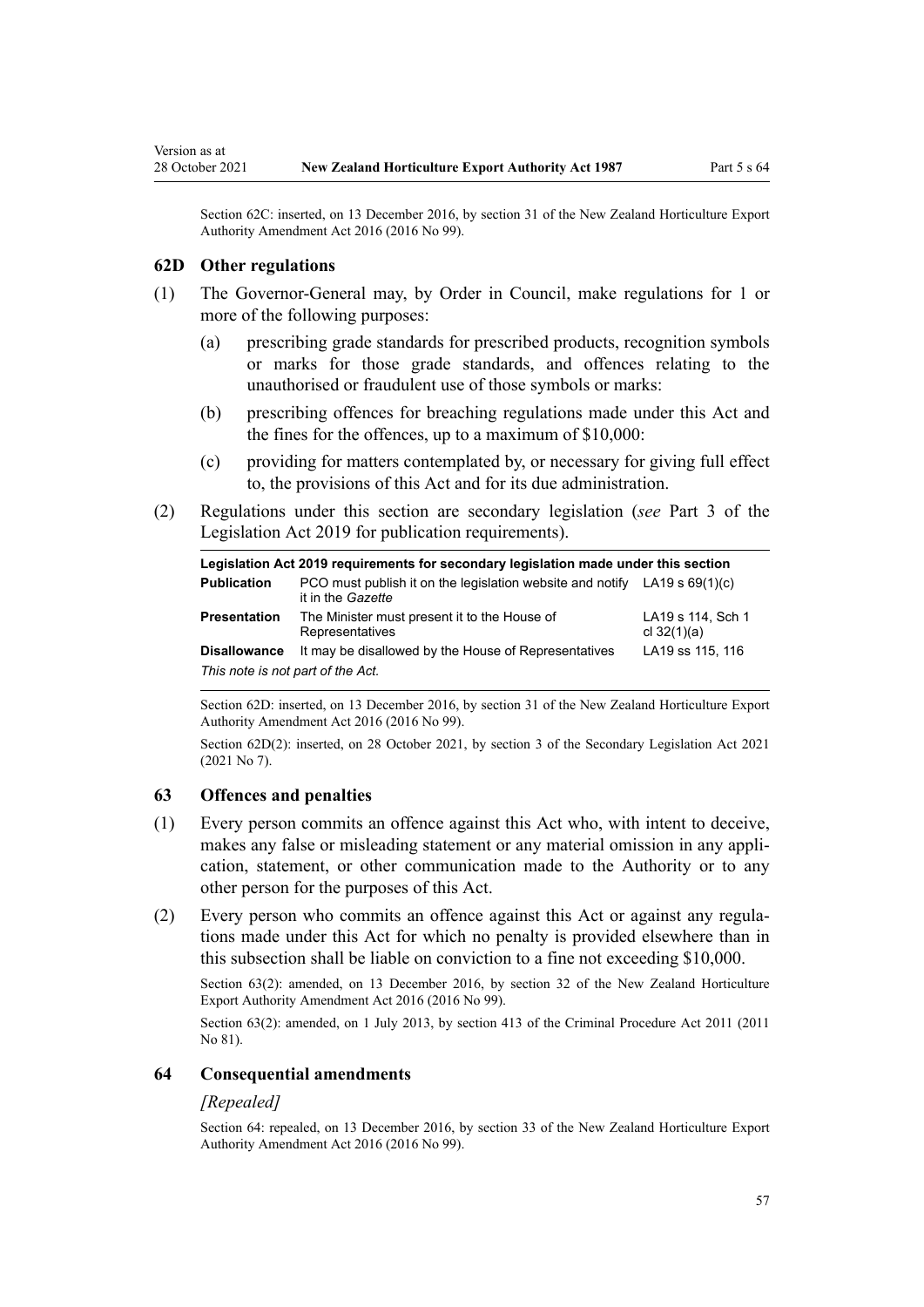# <span id="page-57-0"></span>**Schedule 1 Transitional, savings, and related provisions**

[s 2A](#page-6-0)

Schedule 1: inserted, on 13 December 2016, by [section 36](http://legislation.govt.nz/pdflink.aspx?id=DLM6675710) of the New Zealand Horticulture Export Authority Amendment Act 2016 (2016 No 99).

#### **Part 1**

# **Provision relating to New Zealand Horticulture Export Authority Amendment Act 2016**

# **1 Transitional provision: holder of existing export licence to be treated as holding all tiers of licence**

The holder of an export licence for a product is to be treated as holding each tier of licence specified in the export marketing strategy for that product if—

- (a) the Authority granted the licence before the commencement of the [New](http://legislation.govt.nz/pdflink.aspx?id=DLM6675602) [Zealand Horticulture Export Authority Amendment Act 2016](http://legislation.govt.nz/pdflink.aspx?id=DLM6675602); and
- (b) the export marketing strategy specifies 2 or more tiers of licence for that product.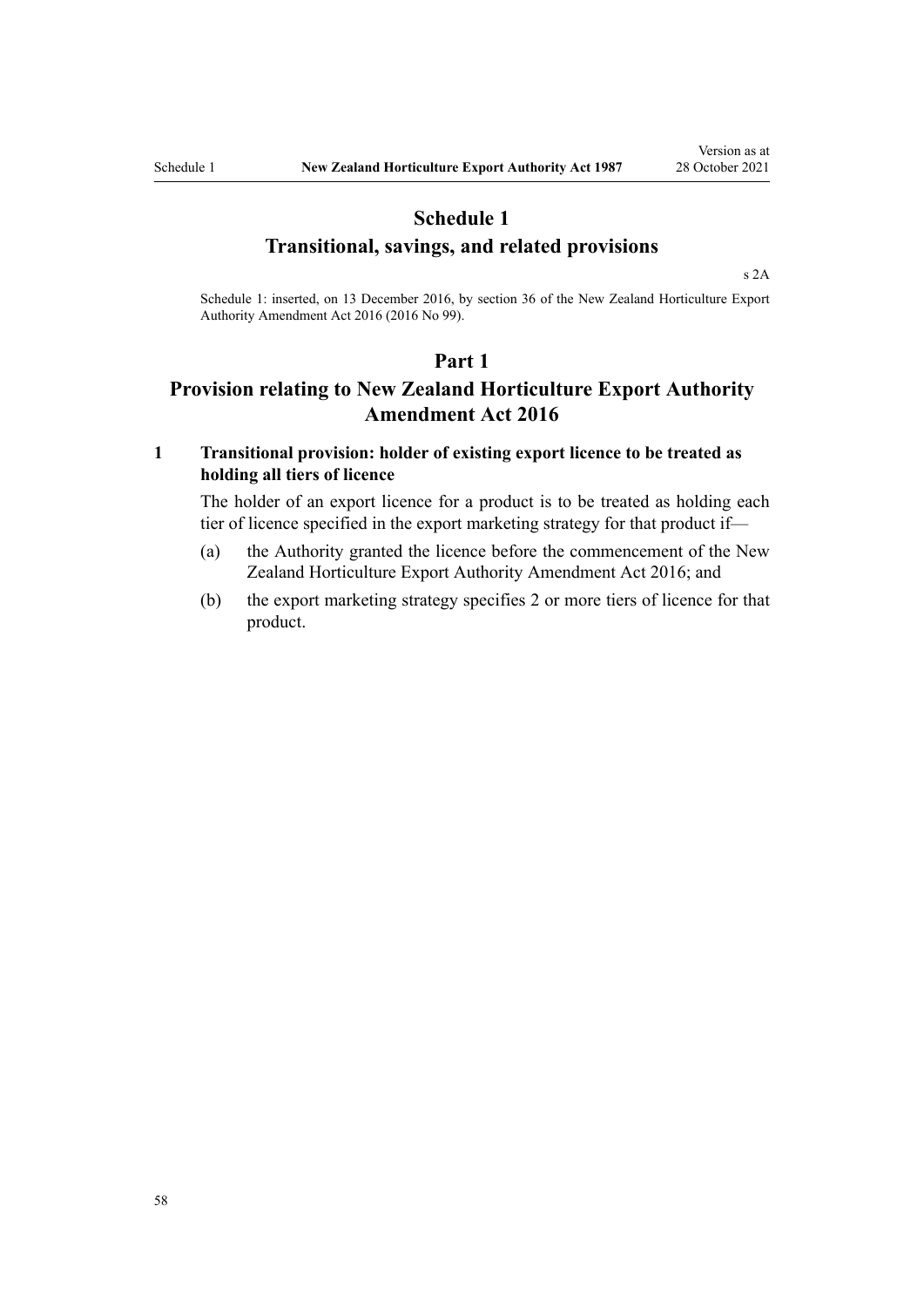#### **Notes**

#### *1 General*

This is a consolidation of the New Zealand Horticulture Export Authority Act 1987 that incorporates the amendments made to the legislation so that it shows the law as at its stated date.

#### *2 Legal status*

A consolidation is taken to correctly state, as at its stated date, the law enacted or made by the legislation consolidated and by the amendments. This presump‐ tion applies unless the contrary is shown.

[Section 78](http://legislation.govt.nz/pdflink.aspx?id=DLM7298365) of the Legislation Act 2019 provides that this consolidation, published as an electronic version, is an official version. A printed version of legis‐ lation that is produced directly from this official electronic version is also an official version.

#### *3 Editorial and format changes*

The Parliamentary Counsel Office makes editorial and format changes to con‐ solidations using the powers under [subpart 2](http://legislation.govt.nz/pdflink.aspx?id=DLM7298371) of Part 3 of the Legislation Act 2019. See also [PCO editorial conventions for consolidations](http://www.pco.govt.nz/editorial-conventions/).

#### *4 Amendments incorporated in this consolidation*

Secondary Legislation Act 2021 (2021 No 7): [section 3](http://legislation.govt.nz/pdflink.aspx?id=LMS268932) Trusts Act 2019 (2019 No 38): [section 161](http://legislation.govt.nz/pdflink.aspx?id=DLM7383110) [New Zealand Horticulture Export Authority Amendment Act 2016](http://legislation.govt.nz/pdflink.aspx?id=DLM6675602) (2016 No 99) Financial Reporting (Amendments to Other Enactments) Act 2013 (2013 No 102): [section 125](http://legislation.govt.nz/pdflink.aspx?id=DLM5740664) Financial Markets (Repeals and Amendments) Act 2013 (2013 No 70): [section 150](http://legislation.govt.nz/pdflink.aspx?id=DLM5561603) Legislation Act 2012 (2012 No 119): [section 77\(3\)](http://legislation.govt.nz/pdflink.aspx?id=DLM2998633) Criminal Procedure Act 2011 (2011 No 81): [section 413](http://legislation.govt.nz/pdflink.aspx?id=DLM3360714) [New Zealand Horticulture Export Authority Amendment Act 2003](http://legislation.govt.nz/pdflink.aspx?id=DLM226208) (2003 No 117) [New Zealand Horticulture Export Authority Amendment Act 2002](http://legislation.govt.nz/pdflink.aspx?id=DLM169053) (2002 No 70) Human Rights Amendment Act 2001 (2001 No 96): [section 70\(1\)](http://legislation.govt.nz/pdflink.aspx?id=DLM122579) Public Audit Act 2001 (2001 No 10): [sections 52](http://legislation.govt.nz/pdflink.aspx?id=DLM88956), [53](http://legislation.govt.nz/pdflink.aspx?id=DLM88957) Ministries of Agriculture and Forestry (Restructuring) Act 1997 (1997 No 100): [section 5\(1\)\(c\)](http://legislation.govt.nz/pdflink.aspx?id=DLM418619) [New Zealand Horticulture Export Authority Amendment Act 1992](http://legislation.govt.nz/pdflink.aspx?id=DLM280613) (1992 No 100) Judicature Amendment Act 1991 (1991 No 60): [section 3\(5\)](http://legislation.govt.nz/pdflink.aspx?id=DLM230219) National Provident Fund Restructuring Act 1990 (1990 No 126): [section 80](http://legislation.govt.nz/pdflink.aspx?id=DLM226616) Land Tax Amendment Act 1989 (1989 No 50): section 10 Public Finance Act 1989 (1989 No 44): [section 86\(1\)](http://legislation.govt.nz/pdflink.aspx?id=DLM163175)